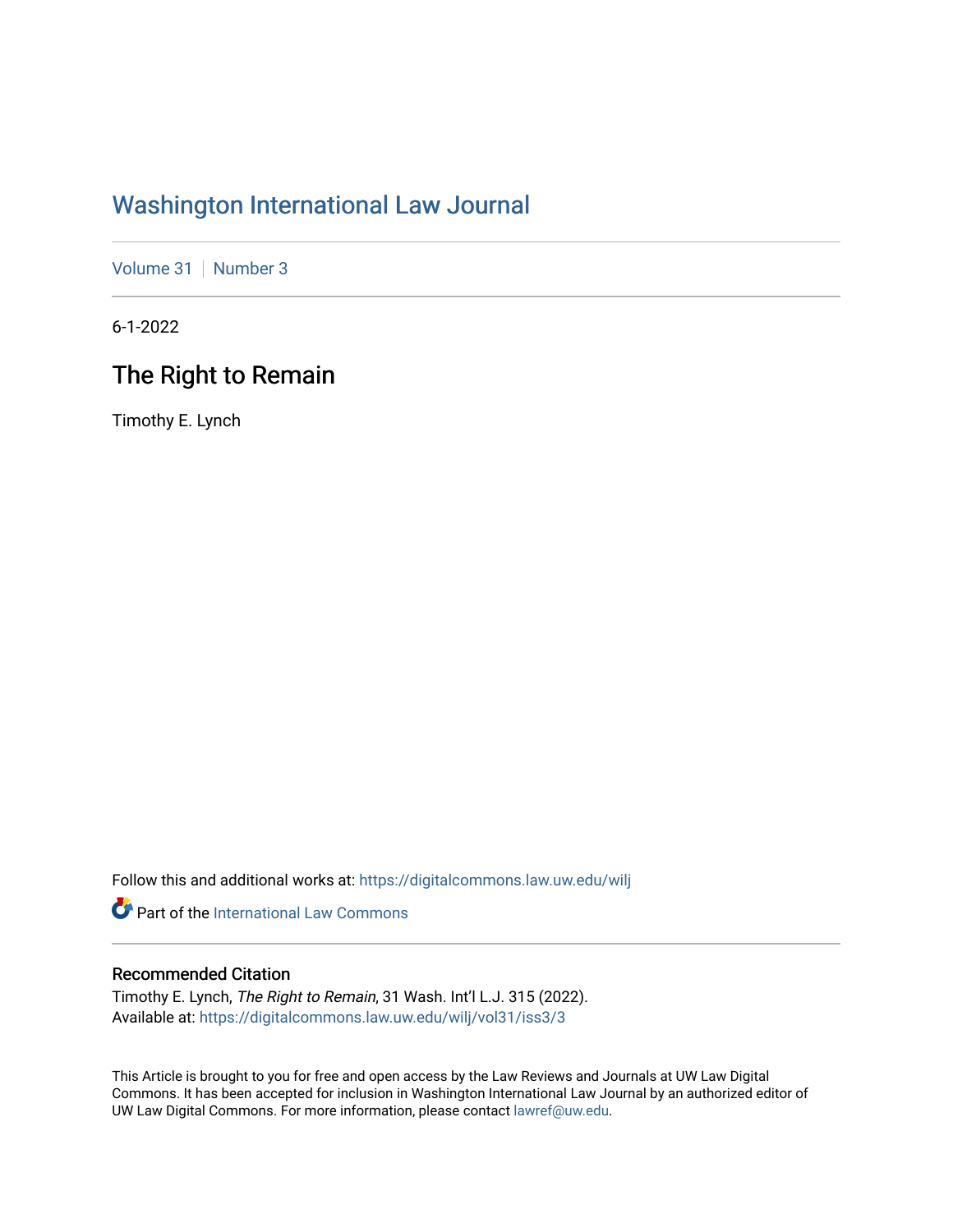## The Right to Remain

#### Cover Page Footnote

Associate Professor of Law, University of Missouri-Kansas City School of Law; M.B.A., Kelley School of Business, Indiana University; J.D., Harvard Law School; B.A., University of Chicago. Please send correspondence to the author at lynchte@umkc.edu. This article can be found at http://ssrn.com/ author=969133. This article is a revised and updated version of one section of an article by the same author entitled The ICCPR, Non-Self-Execution, and DACA Recipients' Right to Remain in the United States, published in 2020 in the Georgetown Immigration Law Journal. 34 GEO. J. IMMIGR. L. 323 (2020).

This article is available in Washington International Law Journal: [https://digitalcommons.law.uw.edu/wilj/vol31/iss3/](https://digitalcommons.law.uw.edu/wilj/vol31/iss3/3)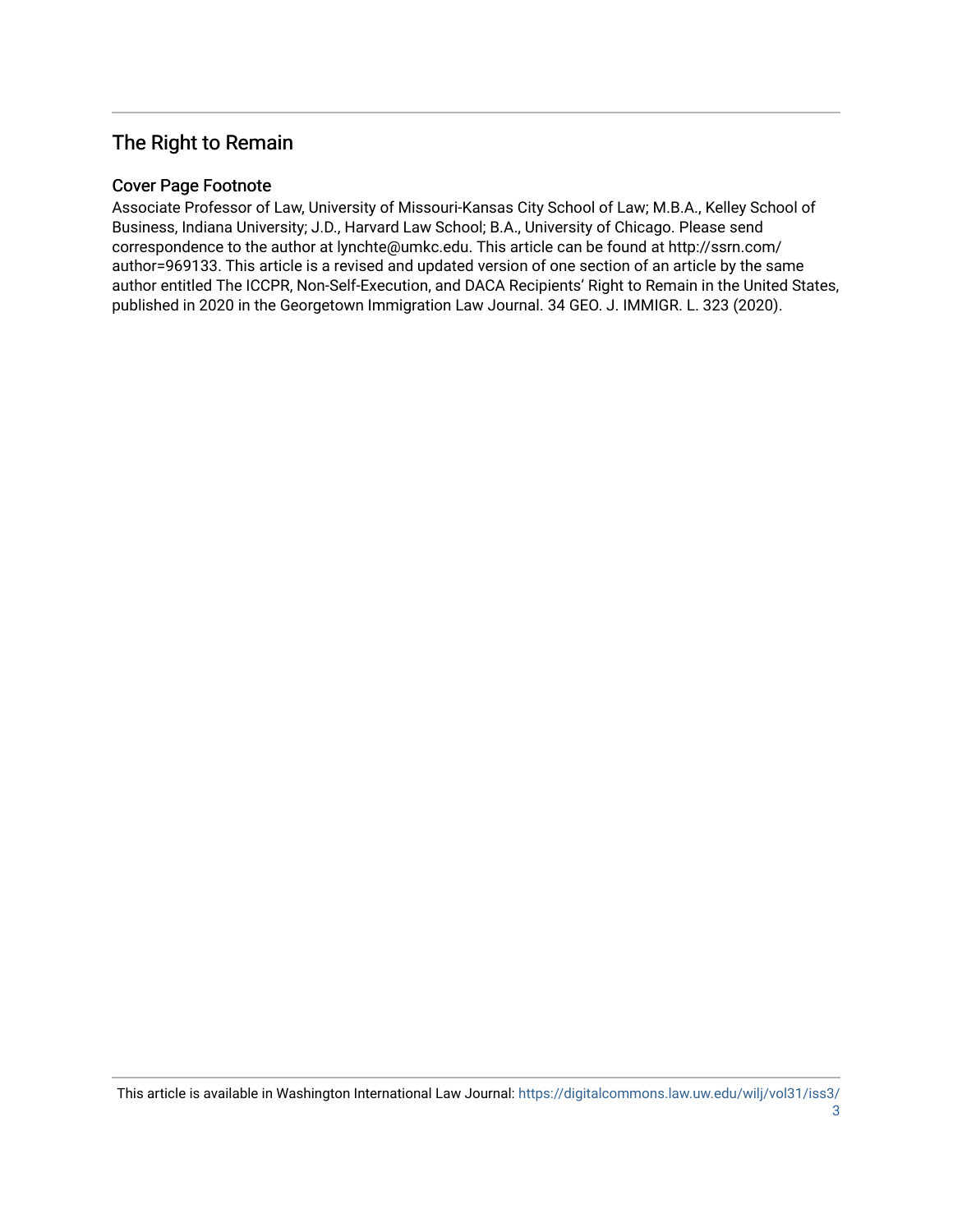## **THE RIGHT TO REMAIN**

#### Timothy E. Lynch\*

*Abstract*: Article 12.4 of the International Covenant on Civil and Political Rights (ICCPR) states, "No one shall be arbitrarily deprived of the right to enter his own country." Citizens clearly enjoy Article 12.4 rights, but this article demonstrates that this right reaches beyond the citizenry. Using customary methods of treaty interpretation, including reference to the ICCPR's preparatory works and the jurisprudence of the Human Rights Committee, this article demonstrates that Article 12.4 also forbids States from deporting long-term resident noncitizens both documented and undocumented—except under the rarest circumstances. As a result, the ICCPR right to remain in one's own country is a right that should be particularly valuable to the many people in the world who have lived in, and established a relationship with, a country which is not their country of citizenship including lawful permanent residents, long-term refugees, Dreamers and other long-term undocumented residents, and people born in countries without birthright citizenship. These people cannot be deported from the countries they call home.

| $\mathbf{L}$ |  | THE INTERPRETATION OF ONE'S "OWN COUNTRY" 318   |  |
|--------------|--|-------------------------------------------------|--|
|              |  |                                                 |  |
|              |  |                                                 |  |
| II.          |  | THE INTERPRETATION OF "ARBITRARILY"  336        |  |
|              |  |                                                 |  |
|              |  |                                                 |  |
|              |  | III. THE RELATIONSHIP BETWEEN "OWN COUNTRY" AND |  |
|              |  |                                                 |  |
|              |  |                                                 |  |

<sup>\*</sup> Associate Professor of Law, University of Missouri-Kansas City School of Law; M.B.A., Kelley School of Business, Indiana University; J.D., Harvard Law School; B.A., University of Chicago. Please send correspondence to the author at lynchte@umkc.edu. This article can be found at http://ssrn.com/author=969133. This article is a revised and updated version of one section of an article by the same author entitled *The ICCPR, Non-Self-Execution, and DACA Recipients' Right to Remain in the United States*, published in 2020 in the Georgetown Immigration Law Journal. 34 GEO. J. IMMIGR. L. 323 (2020).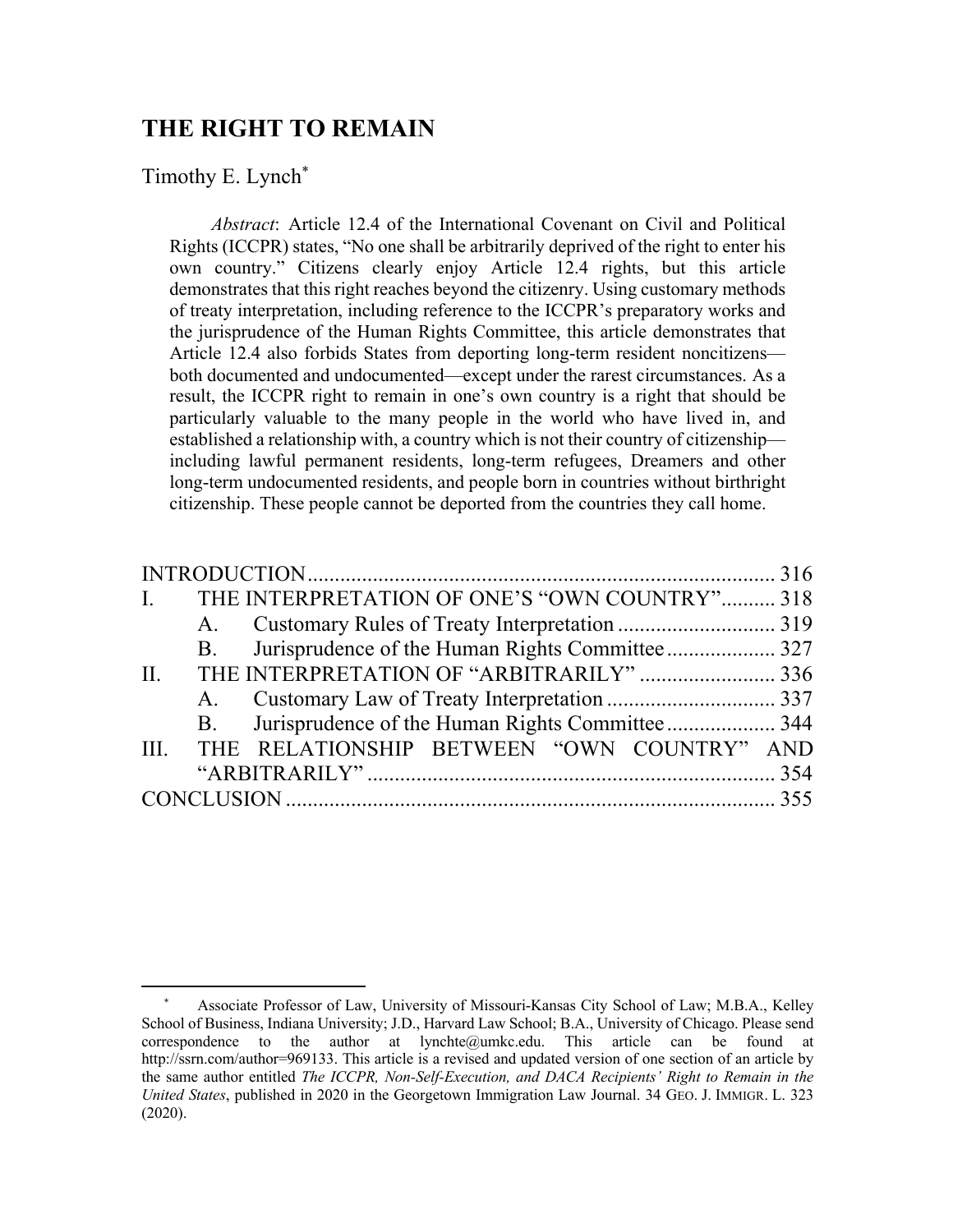#### INTRODUCTION

Article 12.4 of the International Convention on Civil and Political Rights (ICCPR) states, "No one shall be arbitrarily deprived of the right to enter his own country."<sup>1</sup> Since the right to enter one's own country necessarily entails the right not to be deported, exiled, banished, or expelled<sup>2</sup> from one's own country, Article 12.4 can be restated as providing that everyone has the *right to remain* in their own country. 3

It is readily assumed that such a right is enjoyed by a country's citizens, but customary rules of treaty interpretation demonstrate that this ICCPR right extends beyond a nation's citizenry. It is a right that is also enjoyed by noncitizens who have strong attachments to a country. In fact, the scope of Article 12.4 is so broad that it encompasses even undocumented noncitizens who have such attachments.

However, the ICCPR does permit nonarbitrary expulsion. <sup>4</sup> This raises the question of how to distinguish between arbitrary expulsion and nonarbitrary expulsion. To expel a citizen from their own country and prohibit them from reentering is so far removed from modern societal norms that it is hard to imagine what would qualify as a nonarbitrary expulsion.<sup>5</sup> Expelling noncitizens, however, is not far removed from current societal norms. Expulsions of noncitizens may feel more acceptable<sup>6</sup> and are, therefore, at first blush, more likely to seem nonarbitrary. However, when anyone is removed

<sup>&</sup>lt;sup>1</sup> International Covenant on Civil and Political Rights art. 12.4, Dec. 16, 1966, T.I.A.S. 92-908, 999 U.N.T.S. 171 [hereinafter ICCPR]. 2 Black's Law Dictionary defines *banishment* and *exile* as synonyms. *Exile*, BLACK'S LAW

DICTIONARY (11th ed. 2019). *Exile* is defined as "[e]xpulsion from a country, esp. from the country of one's origin or longtime residence; banishment." *Id.*

<sup>3</sup> Numerous commentators have asserted the same. *See, e.g.*, Hum. Rts. Comm., General Comment 27 on Freedom of Movement, U.N. Doc. CCPR/C/21/Rev.1/Add.9, ¶ 19 (1999) [hereinafter CCPR General Comment 27] (Article 12.4 "implies the right to remain own's country"); Hum. Rts. Comm., Adoption of Views on Communication No. 538/1993, *Stewart v. Canada*, U.N. Doc. CCPR/C/58/D/538/1993, at 20 (Nov. 1, 1996) (dissenting opinion of Elizabeth Evatt & Cicilia Medina Quiroga, co-signed by Francisco José Aguilar Urbina) [hereinafter CCPR *Stewart*] ("If a State party is under an obligation to allow entry of a person, it is prohibited from deporting that person."); *id.* at 23 (dissenting opinion of Prafullachandra Bhagwati) ("[A]rticle 12, paragraph 4, protects everyone against arbitrary deportation from his own country…"). *See also* U.N. GAOR, 14th Sess., 954–59th mtgs., U.N. Doc. A/C.3/SR.954–A/C.3/SR.959 (1959) (making it abundantly clear that the States negotiating the ICCPR contemplated that Article 12.4 would include a prohibition against expulsion (exile)); Fong Haw Tan v. Phelan, 333 U.S. 6, 10 (1948) ("[D]eportation is a drastic measure and at times the equivalent of banishment or exile…").

<sup>4</sup> ICCPR, *supra* note 1, art. 12.4.

<sup>5</sup> In the United States, it is unconstitutional to banish American citizens since such banishments violate the Constitution's prohibition against the infliction of "cruel and unusual" treatment. Trop v. Dulles, 356 U.S. 86, 101–03 (1958) (describing banishment as "a fate universally decried by civilized people").

Indeed, we label the banishments of non-immigrants from their own countries with the less dramatic words "deportation" and "removal."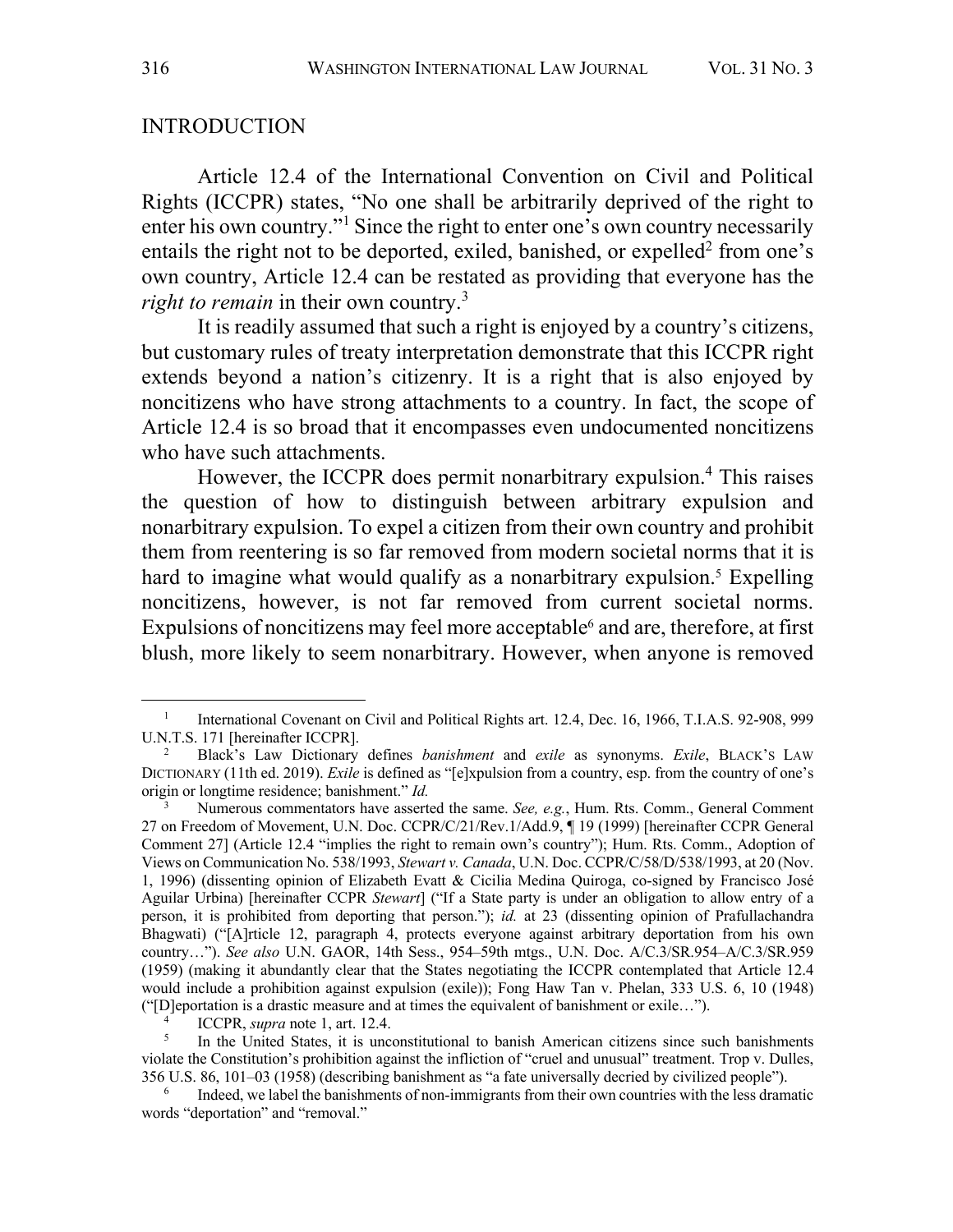from a country with which they have strong attachments, their removal results in the loss of relationships, including perhaps the loss of a home, friends, family, property, a professional career, and the like.<sup>7</sup> That loss and pain can be felt equally between citizens and noncitizens.

Customary rules of treaty interpretation show that "arbitrarily" as used in Article 12.4 is actually an exceedingly strict standard. Only in extremely rare cases may a State expel someone from their own country. This is true for both citizens and noncitizens, and for both documented and undocumented noncitizens.

As a result, the ICCPR right to remain in one's own country is a right that should prove to be particularly valuable to the many people in the world who have lived in, and established a relationship with, a country which is not their country of citizenship—including lawful permanent residents, long-term refugees, Dreamers and other long-term undocumented residents, and people born in countries without birthright citizenship. These people cannot be deported from the countries they call home.

By using customary rules of treaty interpretation, as codified in the Vienna Convention on the Law of Treaties (VCLT), <sup>8</sup> and by referencing and supporting the jurisprudence of the Human Rights Committee (which has come to a similar set of conclusions), this article demonstrates the validity of this interpretation of ICCPR Article 12.4. Again, Article 12.4 provides that "[n]o one shall be arbitrarily deprived of the right to enter his own country." The ambiguous terms in Article 12.4 that require interpretation are "his own country" and "arbitrarily." This article will interpret those terms. Specifically, in Part I, this article interprets the phrase "own country" as it is used in Article 12.4. Part II interprets the word "arbitrarily." Part III addresses the incorrect suggestion that the interpretation of these two terms might be interrelated.

Before concluding this introduction, a few additional prefatory comments are appropriate. First, this article will use the words "expulsion," "banishment," and "exile" largely interchangeably.<sup>9</sup> With regard to noncitizens, the words "deportation" and "removal" will also be used. Second, although normative arguments support some of the following analysis, this

Ng Fung Ho v. White, 259 U.S. 276, 284 (1922) (asserting that deportation can result in the "loss. . . of all that makes life worth living"). Justice Frankfurter would repeat this lament three decades later. Galvan v. Press, 347 U.S. 522, 350 (1954). *See also* Fong v. United States, 149 U.S. 698, 759 (1893) (Field, J., dissenting) ("The punishment [of deportation] is beyond all reason in its severity. . . As to its cruelty, nothing can exceed a forcible deportation from a country of one's residence, and the breaking up of all the relations of friendship, family and business there contracted.").<br><sup>8</sup> United Nations Vienna Convention on the Law of Treaties, May 23, 1969, 1155 U.N.T.S. 331

<sup>[</sup>hereinafter VCLT].

<sup>9</sup> BLACK'S LAW DICTIONARY, *supra* note 2.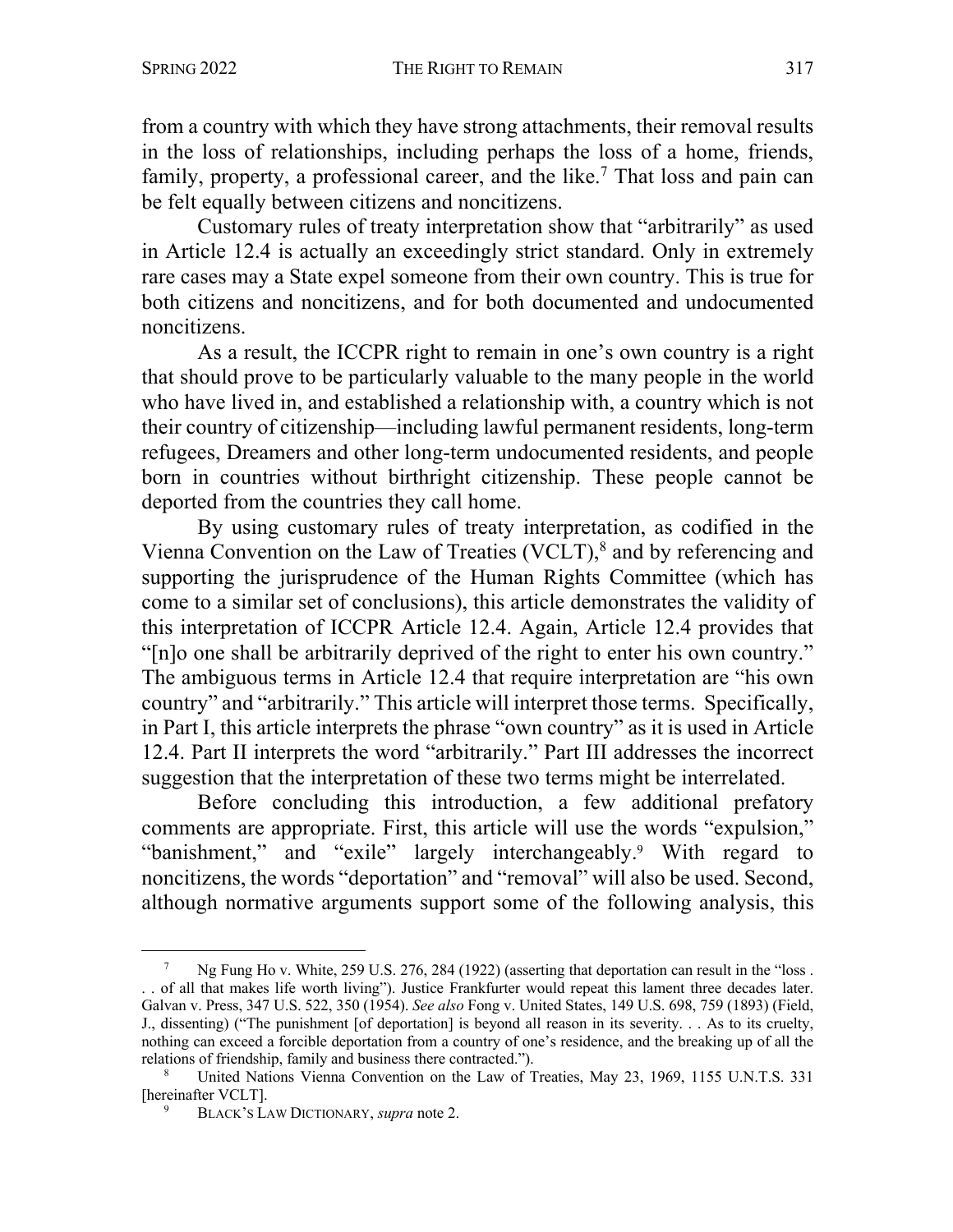article is primarily engaged in interpreting Article 12.4 of the ICCPR and is not making a wholesale normative or moral argument for the right to remain.10 Third, Article 12.4 is binding only on those States who are parties to the ICCPR (and who have not otherwise made a reservation regarding Article 12.4). The vast majority of the United Nations membership are States parties to the ICCPR.11 When describing the international obligations States have pursuant to Article 12.4, in order to avoid clumsy writing, this article will often not expressly limit the scope of this obligation to the ICCPR States parties, leaving it to the reader to imply this limitation. Fourth and finally, the substance of much of the article can also be found in a previous work the author published in 2020. That publication, however, focused on the plight of DACA recipients and other Dreamers in the United States, and spent considerable time expounding on the ostensible non-self-executing nature of the ICCPR within the United States' constitutional system.12 This article updates and reshapes that discussion of Article 12.4 and repurposes it for an international audience by stripping away most references to issues specific to the United States and focusing solely on the interpretation of Article 12.4.

#### I. THE INTERPRETATION OF ONE'S "OWN COUNTRY"

The ICCPR provision, "[n]o one shall be arbitrarily deprived of the right to enter his own country,"13 contains two terms that are ambiguous and

<sup>&</sup>lt;sup>10</sup> For moral arguments that jibe with the legal argument presented herein and the principles that apparently animate the ICCPR, see Joseph H. Carens, *Global Justice: Who Gets the Right Stay?*, BOSTON REV. (Jan. 23, 2018), http://bostonreview.net/global-justice/joseph-h-carens-who-gets-right-stay ("[T]he moral right of states to apprehend and deport irregular migrants erodes with the passage of time" and suggesting that a right to stay vests after only ten years); Linda Bosniak, *Being Here: Ethical Territoriality and the Rights of Immigrants*, 8 THEORETICAL INQ. L. 389, 392, 405 (2007) (promoting the normative value of "ethical territoriality," the view that a person should have rights vis-à-vis the State by virtue of their presence within that State's territory, including, perhaps, on the basis their "lead[ing] a life" within the territory, the right not to be deported; and asserting that "ethical territoriality honors the egalitarian and anticaste commitments to which liberal constitutionalism purports to aspire"); *see generally* JOSEPH H. CARENS, IMMIGRANTS AND THE RIGHT TO STAY (2010); Elizabeth F. Cohen, *Reconsidering US Immigration Reform: The Temporal Principle of Citizenship*, 9 PERSP. POL. 575 (2011).

<sup>11</sup> As of the date of publication, there are 173 ICCPR States parties. *ICCPR, Accession, Succession, Ratification Table*, UNITED NATIONS https://treaties.un.org/Pages/ViewDetails.aspx ?src=TREATY&mtdsg\_no=IV-4&chapter=4&clang=\_en (last visited May 9, 2022).

<sup>12</sup> *See* Timothy E. Lynch, *The ICCPR, Non-Self-Execution, and DACA Recipients' Right to Remain in the United States*, 34 GEO. IMMIGR. L.J. 324 (2020).

<sup>13</sup> ICCPR, *supra* note 1, art. 12.4. There are no exceptions to this rule except for the ICCPR's general derogation provision, which can only be triggered "[i]n time of public emergency which threatens the life of the nation and the existence of which is officially proclaimed." *Id*. art. 4.1. *Compare* ICCPR, *supra* note 1, art. 12.4 *with* G.A. Res. 217(III) A, Universal Declaration of Human Rights art. 13 (Dec. 10, 1948) [hereinafter UDHR] ("Everyone has the right to leave any country, including his own, and to return to his country.").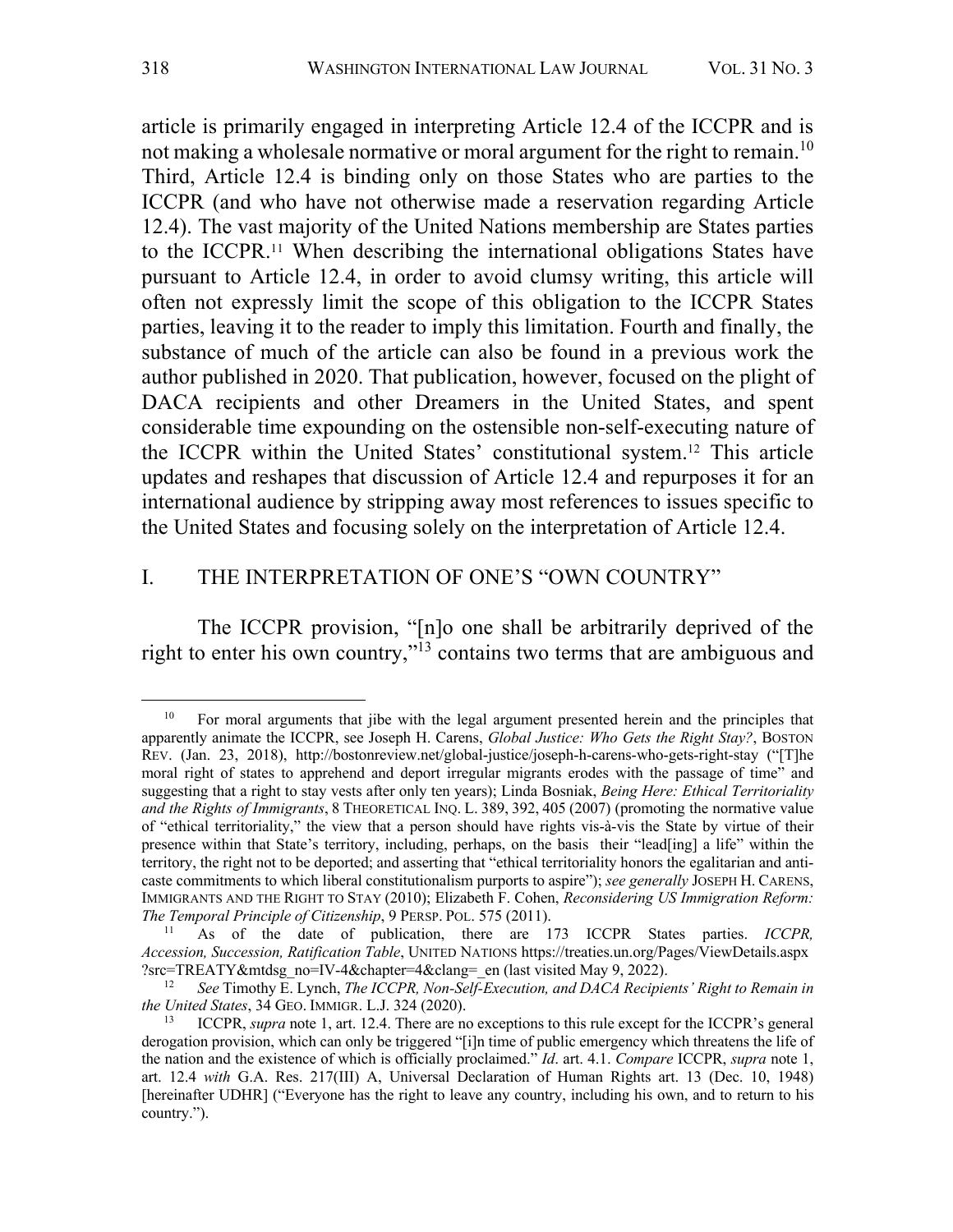require interpretation. The first is "own country" (or "his own country"). The second term is "arbitrarily." To interpret these terms, we turn to the customary rules of treaty interpretation as codified in the VCLT.

The customary methods of treaty interpretation, including examination of the preparatory works, along with an examination of the jurisprudence of the Human Rights Committee, strongly suggest that a country is someone's "own country" if their ties to that country are extensive and deep enough. Consequently, a country can be a noncitizen's own country (including even when the noncitizen is undocumented).

## *A. Customary Rules of Treaty Interpretation*

The VCLT states that a treaty is to be interpreted "in good faith in accordance with the ordinary meaning to be given to the terms of the treaty in their context and in the light of its object and purpose."14 The VCLT permits recourse to additional means of treaty interpretation if the application of the primary treaty interpretation rule yields a meaning that is "ambiguous or obscure" or "manifestly absurd or unreasonable."15 Such supplemental means of interpretation include analysis of the preparatory works associated with the treaty's negation and adoption. 16

## *1. Ordinary Meaning*

The ordinary meaning of "country" is plain and requires no elaboration here. The word "own" (or the phrase "his own") is another matter.<sup>17</sup> A relevant definition of the word "own" is "of, relating to, or belonging to oneself or itself (usually used after a possessive to emphasize the idea of ownership,

<sup>14</sup> VCLT, *supra* note 8, art. 31.1. 15 *Id.* art. 32.

<sup>&</sup>lt;sup>16</sup> *Id.*<br><sup>17</sup> The Chinese, French, Russian, and Spanish versions of the ICCPR are as "equally authentic" as the English version. ICCPR, *supra* note 1, art. 53.1. The Chinese version of Article 12.4 is "人人进入其本国之

权,不得无理褫夺." The French, "Nul ne peut être arbitrairement privé du droit d'entrer dans son propre pays." The Russian, "Никто не может быть произвольно лишен права на въезд в свою собственную страну." And the Spanish, "Nadie podrá ser arbitrariamente privado del derecho a entrar en su propio país." *See* VCLT, *supra* note 8, art. 33.3 ("The terms of [a] treaty are presumed to have the same meaning in each authentic text."); *id.* art. 33.4 ("[W]hen a comparison of the authentic texts discloses a difference of meaning which the application of articles 31 and 32 [of the VCLT] does not remove, the meaning which best reconciles the texts, having regard to the object and purpose of the treaty, shall be adopted."). It is beyond the scope of this article to independently interpret the non-English versions.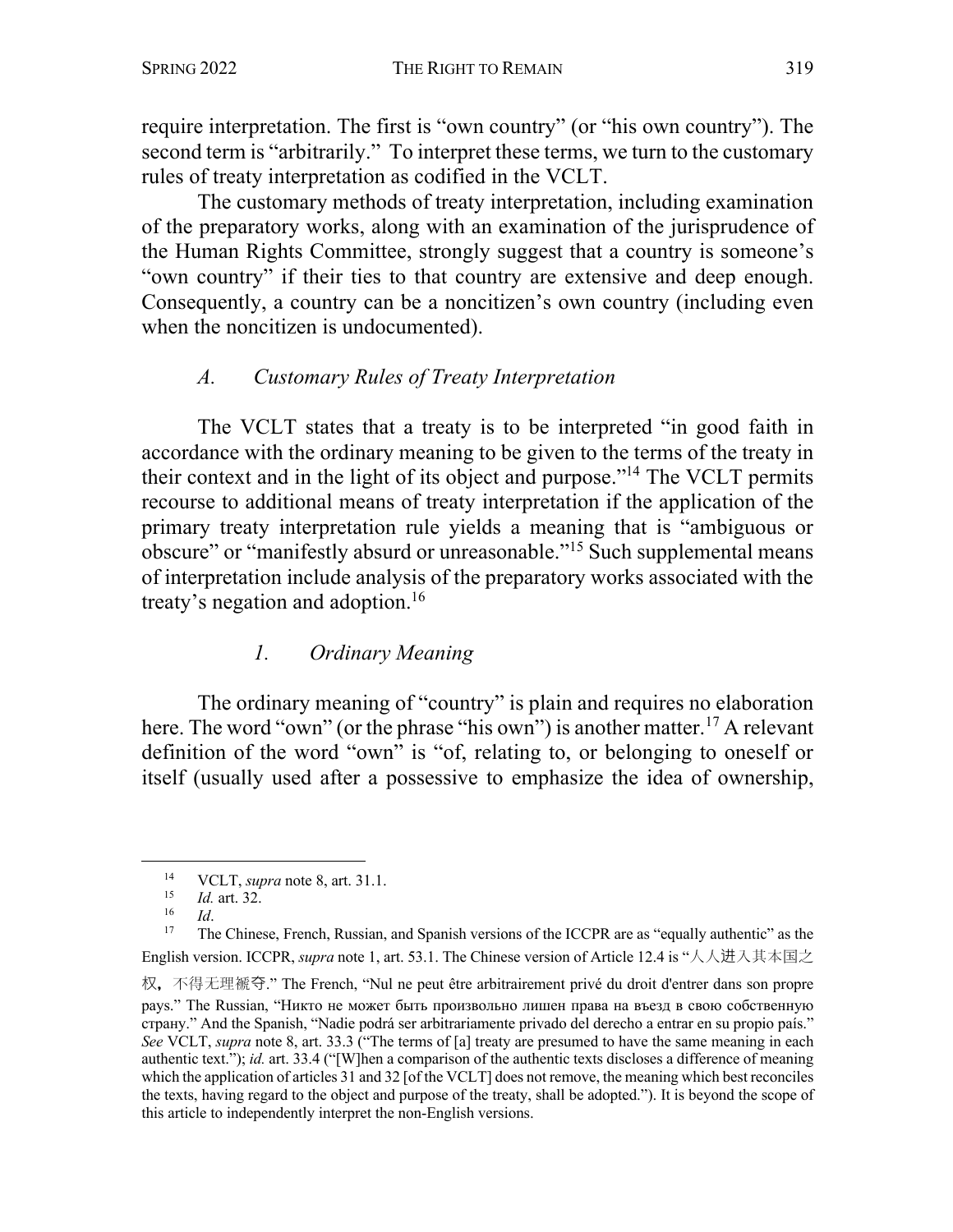interest, or relation conveyed by the possessive.)"<sup>18</sup> This definition is rather nebulous, and one runs the risk of engaging in confirmation bias when trying to apply it, at least in the context of one's "own country." Nevertheless, some initial observations can be made. First, one cannot possess a country like one can possess a car or a house, of course, but a person can be "of" a country or can have a "relationship to" a country or an "interest" in a country. Second, there is nothing inherent in the word "own" (or "his own") that would limit its applicability to citizens of a country.

With regard to the ordinary meaning of the entire phrase "his own country,"19 it would appear that the country of one's citizenship qualifies as an "own country" of that person. After all, the relationship of citizenship is a strong one.<sup>20</sup> But a country could also be one's "own" if a person has strong and intimate relationships to, or interests in, that country, especially if he or she does not have such connections to another country. Factors to consider in order to determine if a country is one's "own" might include the length of one's residence, family connections, friends and other social ties, professional relationships, professional credentials earned and recognized in the country, ability to speak the language(s) of the country, acculturation in the country, intention to remain in the country, and so on. $21$ 

#### *2. Context*

Regarding the context of the phrase "his own country," it is particularly notable that Article 12.4 does not use the word "citizen" or "national." It does not speak of "the country of which he is a citizen" or "the country of which he is a national." Additionally, the subject of Article 12.4 is "no one"—not

<sup>18</sup> *Own*, DICTIONARY.COM, https://www.dictionary.com/browse/own (last visited May 9, 2022). Merriam-Webster provides a similar definition: "belonging to oneself or itself." *Own*, MERRIAM-WEBSTER, https://www.merriam-webster.com/dictionary/own (last visited May 9, 2022).

<sup>19</sup> It is curious that Article 12.4 does not refer to "one's country," but rather refers to "one's *own* country." However, there appears to be no relevant or substantive difference between the two phrases. Indeed, there is nothing in the ordinary meaning or context of Article 12.4 or in the object and purpose or the negotiating history of the ICCPR that would suggest that the insertion of "own" between "one's" and "country" was anything other than a reflection of natural English usage.

It seems wholly possible, however, that someone might not have any particularly intimate ties or special links to the country of one's citizenship such that that country would not constitute their "own country" within the meaning of Article 12.4. However, this article is largely hostile to any possibility of interpreting Article 12.4 in such a way that a person might not have the right to enter their country of citizenship. 21 *See* Memorandum from Alejandro N. Mayorkas, Sec'y of Homeland Sec., to Tae D. Johnson, Acting

Dir., U.S. Immigr. & Customs Enf't., Guidelines for the Enforcement of Civil Immigration Law (Sept. 30, 2021), https://www.ice.gov/doclib/news/guidelines-civilimmigrationlaw.pdf (stating that one of the "mitigating factors" that might prevent the removal of someone from the United States is their "lengthy presence in the United States").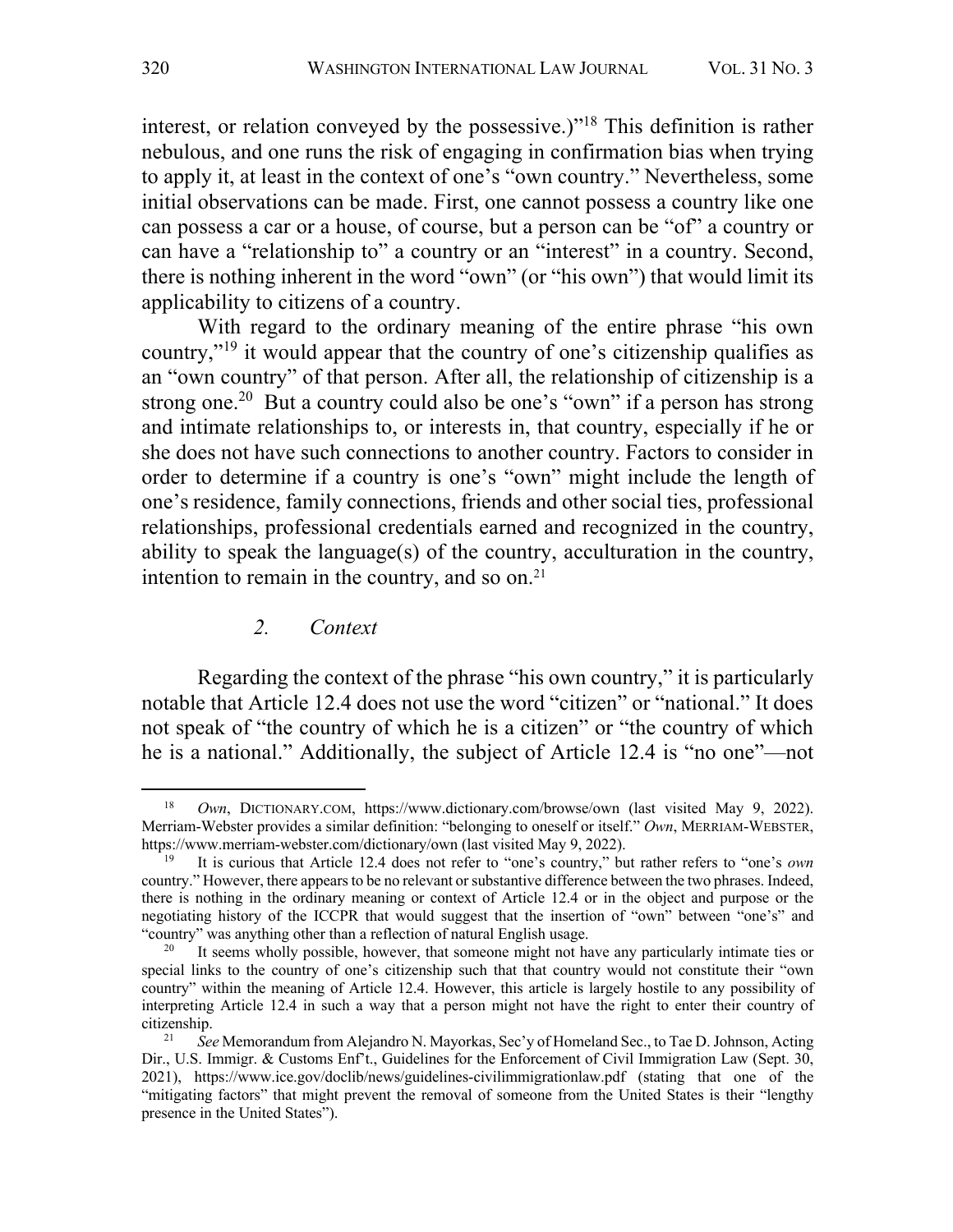"no citizen" or "no national." Indeed, Article 12.4 conspicuously avoids the terms "citizen" and "national." The significance of these observations is particularly strong since the ICCPR refers to "citizens" and "nationals" in other provisions, $22$  strongly suggesting that the countries that adopted the ICCPR did not intend to confine Article 12.4 rights to citizens (or nationals) alone.

It might be argued that ICCPR Article 13 somehow limits the scope of Article 12.4 to citizens alone. Article 13 states, "An alien lawfully in the territory of a State Party to the present Covenant may be expelled therefrom only in pursuance of a decision reached in accordance with law. . .," and provides some other procedural safeguards.<sup>23</sup> Some might argue that since the ICCPR provides a process for expelling noncitizens ("aliens"), a noncitizen cannot possibly have the right to remain in a host country.<sup>24</sup> This conclusion, however, is not dictated by Article 13 at all. Article 13 simply demands that certain due process protections be applied before a country can expel a noncitizen who is lawfully present in its territory, not that any and all noncitizens can be expelled provided such protections are afforded.<sup>25</sup> Noncitizens are entitled to these due process protections provided they are "lawfully" within the country, *and* they are entitled to remain in their host countries provided those host countries are, or have become, their own.26 Indeed, the process of providing due process protections should reveal facts that could enable an administrative or judicial body considering expulsion to

<sup>22</sup> *E.g.*, ICCPR, *supra* note 1, art. 25(a) (granting the right to "take part in the conduct of public affairs, directly or through freely chosen representatives" only to citizens); *id.* art. 25(b) (granting the right "to vote and to be elected" for public office only to citizens); *id.* art. 25(c) (granting "access… to public service" only to citizens); *id.* art. 28(2) (limiting the composition of the Human Right Committee to "nationals" of States parties); *see also id.* art. 29(2) (stating that persons nominated to the Human Rights Committee "shall be nationals of the nominating State"); *id.* art. 31(1) ("The Committee may not include more than one national of the same State.").<br> $\frac{23}{6}$  *Id.* ort. 12

 $\frac{23}{24}$  *Id.* art. 13.

<sup>24</sup> *See, e.g.*, CCPR *Stewart*, *supra* note 3, ¶ 12.3.

<sup>25</sup> *See* Ahmadou Sadio Diallo (Rep. of Guinea v. Dem. Rep. of Congo), Judgment, 2010 I.C.J. Rep. 639, ¶ 65 (Nov. 2010) ("[I]t is clear that while 'accordance with law'… is a necessary condition for compliance with [art. 13], it is not the sufficient condition…[T]he applicable domestic law must itself be compatible with the other requirements of the [ICCPR].") [hereinafter ICJ Diallo].

<sup>26</sup> *But see* CCPR *Stewart*, *supra* note 3 (arguing that an alien either qualifies for Article 12.4 treatment or for Article 13 treatment, but never both). One concurrence and several dissenting opinions criticized this approach, and it was later abandoned by the Human Rights Committee. *See also infra* notes 106–22 and accompanying text.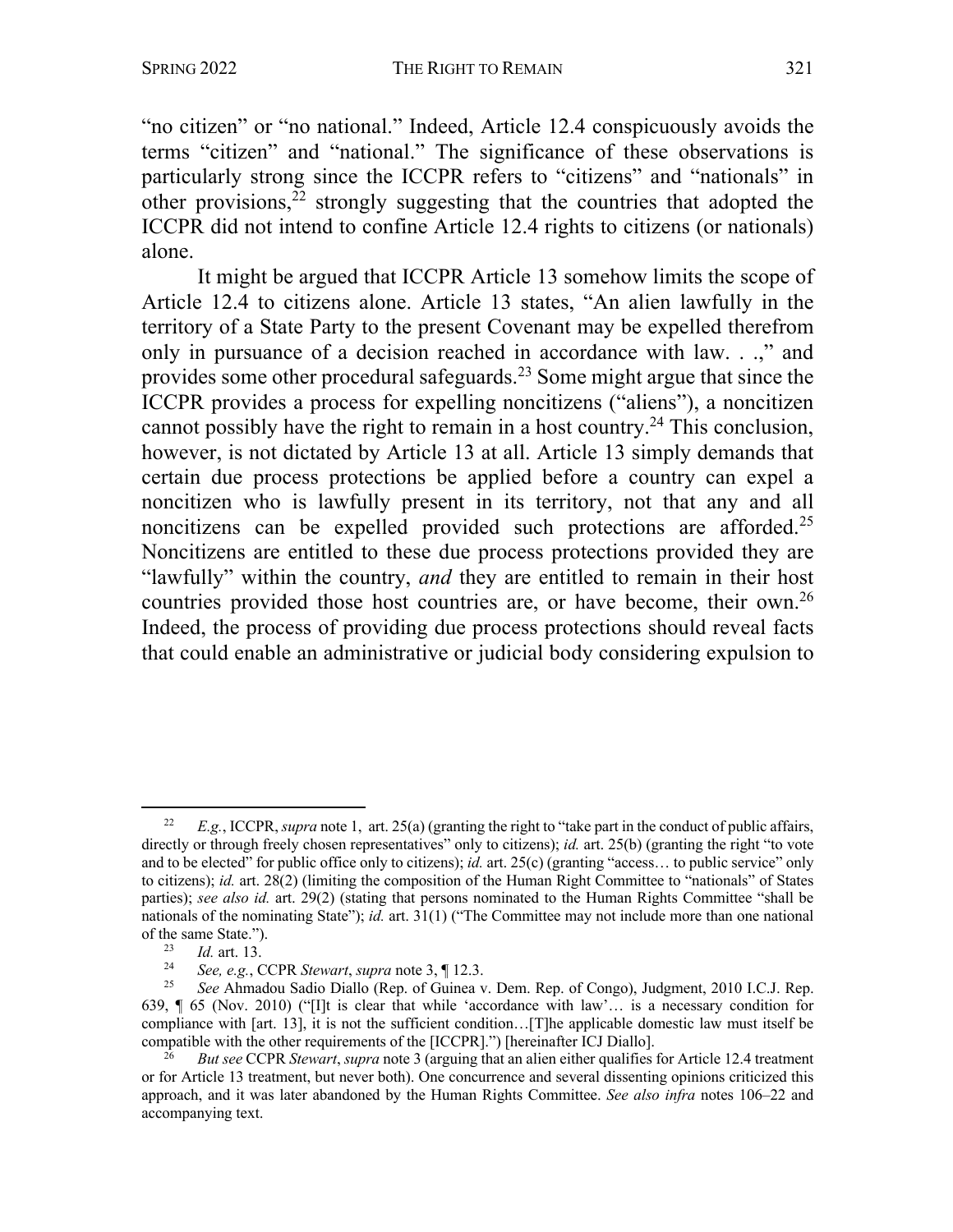conclude that the host country has become that person's own country.27 Such a determination would foreclose the possibility of expulsion.28

#### *3. Object and Purpose*

The interpretation of "his own country" must also be made "in light of the object and purpose" of the ICCPR. Its object and purpose can be gleaned from its preamble, which states that it is to enhance "freedom, justice and peace in the world" through the "recognition of the inherent dignity and of the equal and inalienable rights of all members of the human family."29 These rights are understood to "derive from the inherent dignity of the human person."30 More concretely, the object and purpose of the ICCPR is to restrict States from impinging on the freedoms of human individuals and, in some cases, to obligate States to provide certain services to people so that their freedoms and dignity can be better realized.<sup>31</sup> But this does not provide much direct interpretive guidance since States are certainly free to act in a variety of ways to restrict the human individual. The ICCPR does not render States impotent.

However, given that the focus of the ICCPR is the protection of people, typically in their capacity as human individuals, and the corresponding restrictions on State behavior it demands, it would be reasonable, if not incumbent, to interpret ambiguous terms and phrases within the ICCPR in a way that favors the human individual and disfavors State restrictions on freedoms of the human individual.<sup>32</sup> As the Human Rights Committee's

<sup>&</sup>lt;sup>27</sup> More precisely, only aliens "lawfully in the territory of a State Party" are entitled to due process protections, whereas Article 12.4 applies to everyone, both lawfully present aliens and unlawfully present ones. It might seem curious at first blush that unlawfully present aliens are not explicitly entitled to due process protections but yet may be entitled to a more valuable right—the right to remain in a country. However, the more valuable or fundamental a right, the more important it is to award to everyone. And, regardless, an alien whose host country has become their own country is, by virtue of Article 12.4, lawfully within the territory of the country.

<sup>&</sup>lt;sup>28</sup> Admittedly, there is no ICCPR provision that expressly requires due process rights be granted to undocumented noncitizens who are undergoing deportation processes. This observation does not undermine the fact that these individuals may have the right to remain in the country. And due process rights can be found in other sources of law besides the ICCPR.<br>
ICCPP suppose the lamble

<sup>&</sup>lt;sup>29</sup> ICCPR, *supra* note 1, pmbl.<br> $^{29}$  Id

 $rac{30}{31}$  *Id.* 

<sup>31</sup> *See generally* Burns H. Weston, *Human Rights*, 6 HUM. RTS. Q. 257 (1984); THE OXFORD HANDBOOK ON INTERNATIONAL HUMAN RIGHTS LAW (Dinah Shelton ed., 2013).

<sup>32</sup> The *pro homine* principle encourages the interpretation of human rights treaties that increases the protection of the human person as opposed to interpretations that protect State sovereignty. Valerio de Oliveira Mazzouli & Dilton Ribeiro, *The Pro Homine Principle as an Enshrined Feature of International Human Rights Law*, 3 INDON. J. INT'L & COMP. L. 77 (2016). *See also* Asakusa v. City of Seattle, 265 U.S.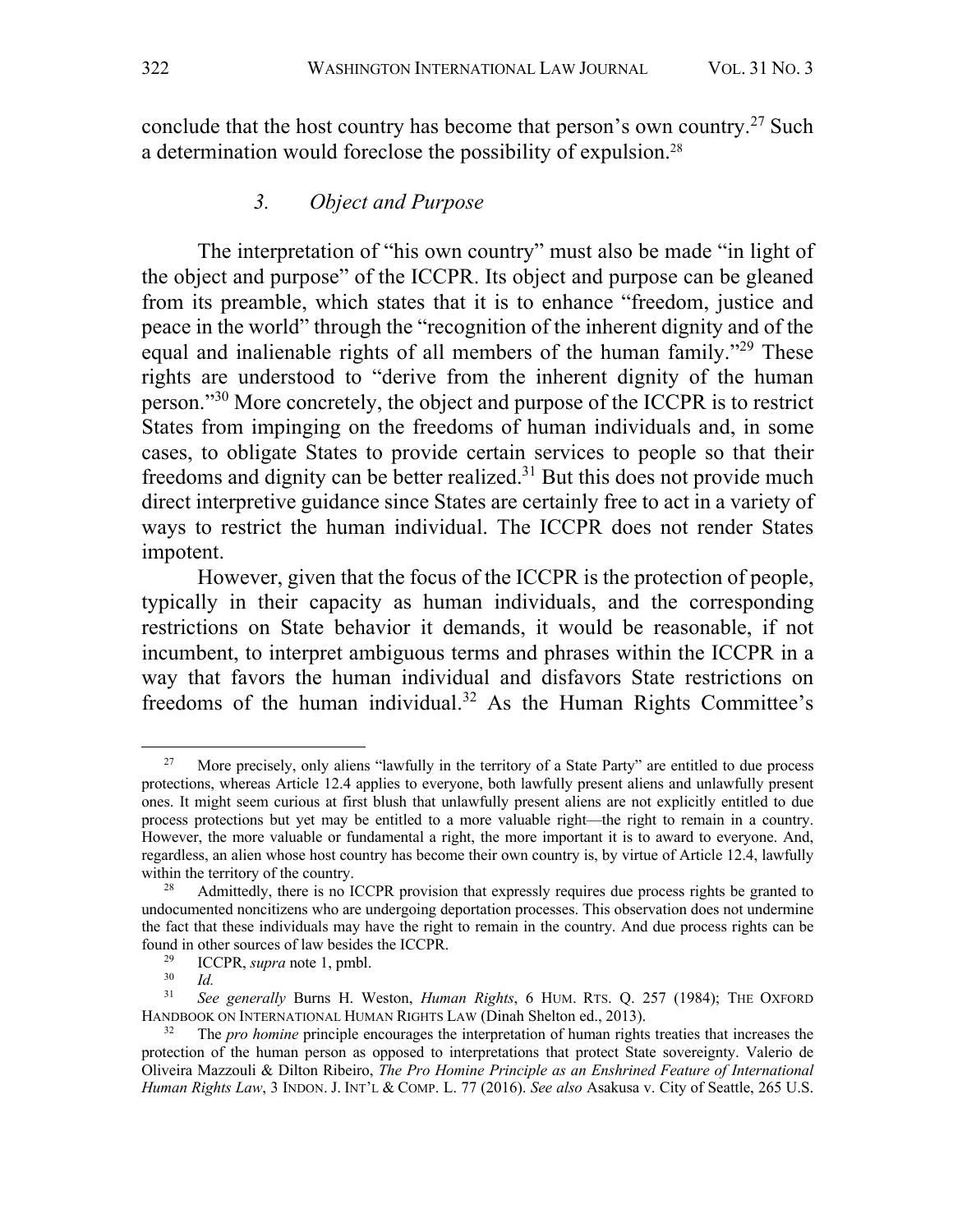Prafullachandra Bhagwati stated in his dissent in *Stewart v. Canada*, the human rights in the ICCPR are "rights of the individual against the State; they are protections against the State and they must therefore be construed broadly and liberally."33 If the answer to the question of whether a country can be a noncitizen's own country is somewhat uncertain even at this point in our analysis, a broad and liberal interpretation of the ICCPR, one motivated for the protection of the individual, must yield the answer: Yes, a country can be a noncitizen's own. 34

#### *4. Preparatory Works*

As stated earlier, the VCLT permits recourse to additional means of treaty interpretation if the application of the primary method of treaty interpretation yields a meaning that is "ambiguous or obscure" or "manifestly absurd or unreasonable."35 It may be fair to conclude that the answer to the question of whether a noncitizen can enjoy Article 12.4 rights remains somewhat ambiguous even after applying the primary methods of treaty interpretation. And, indeed, it is likely that some people may consider it manifestly absurd and/or unreasonable that noncitizens would be entitled to

<sup>332, 342 (1924) (&</sup>quot;Treaties are to construed in a broad and liberal spirit, and, when two constructions are possible, one restrictive of rights which may be claimed under it and the other favorable to them, the latter is to be preferred."); Disconto Gesellschaft v. Umbreit, 208 U.S. 570, 581 (1908) ("[T]reaties should be liberally interpreted with a view to protecting the citizens of the representative countries in rights thereby secured.").

It is a common response to such arguments that state "sovereignty" somehow militates against the obligation of States to conform to international immigration laws, but it is the very nature of international law, including international human rights and immigration law, to limit sovereign powers. The ICCPR is international law, and its States parties are legally bound to adhere to its provisions. International law that concerns immigration is not exempted. *See* Louis Henkin, *That "S" Word: Sovereignty, and Globalization, and Human Rights, Et Cetera*, 68 FORDHAM L. REV. 1 (1999). Indeed, many people have rights pursuant to regional economic integration treaties to cross international frontiers into countries of which they are not citizens, and arguments of "sovereignty" do not undermine these rights. *See, e.g.*, Consolidated Version of the Treaty on the Functioning of the European Union, arts. 26, 45, May 9, 2008, 2008 O.J. (C 115) 47; Acuerdo sobre Regularización Migratoria Interna de Ciudadanos del Mercosur, Bolivia y Chile [Agreement on Regularization of Internal Migration of Citizens of Mercosur, Bolivia and Chile], Ley No. 3577 [Law No. 3577], 14-08-2008 (Para.); Protocol Relating to Free Movement of Persons, Residence and Establishment, 1 OFFICIAL J. ECOWAS 3 (1979).

<sup>33</sup> CCPR *Stewart*, *supra* note 3, at 23.

<sup>34</sup> *See also* Session v. Morales-Santana, 137 S.Ct. 1678, 1700 (2017) (citing Rogers v. Bellei, 401 U.S. 815, 834 (1971)) (recognizing in a case concerning citizenship requirements under the Immigration and Nationality Act that Congress considers "the importance of *residence in this country* as the talisman of dedicated attachment.") (emphasis added); ATLE GRAHL-MADSEN, THE STATUS OF REFUGEES IN INTERNATIONAL LAW, VOL. II, 442 (1972) ("[I]t has never been envisioned that there should be any group of underprivileged refugees, subject to the whims of the authorities… [A]s a state would not dream of expelling its own nationals . . . there is hardly any reason for a state to press too hard for the expulsion of refugees [, and, therefore,] after a period of *some three years*, the interests of the refugee in remaining where he is, must normally be held to override any other consideration.") (emphasis added).

<sup>35</sup> VCLT, *supra* note 8, art. 32.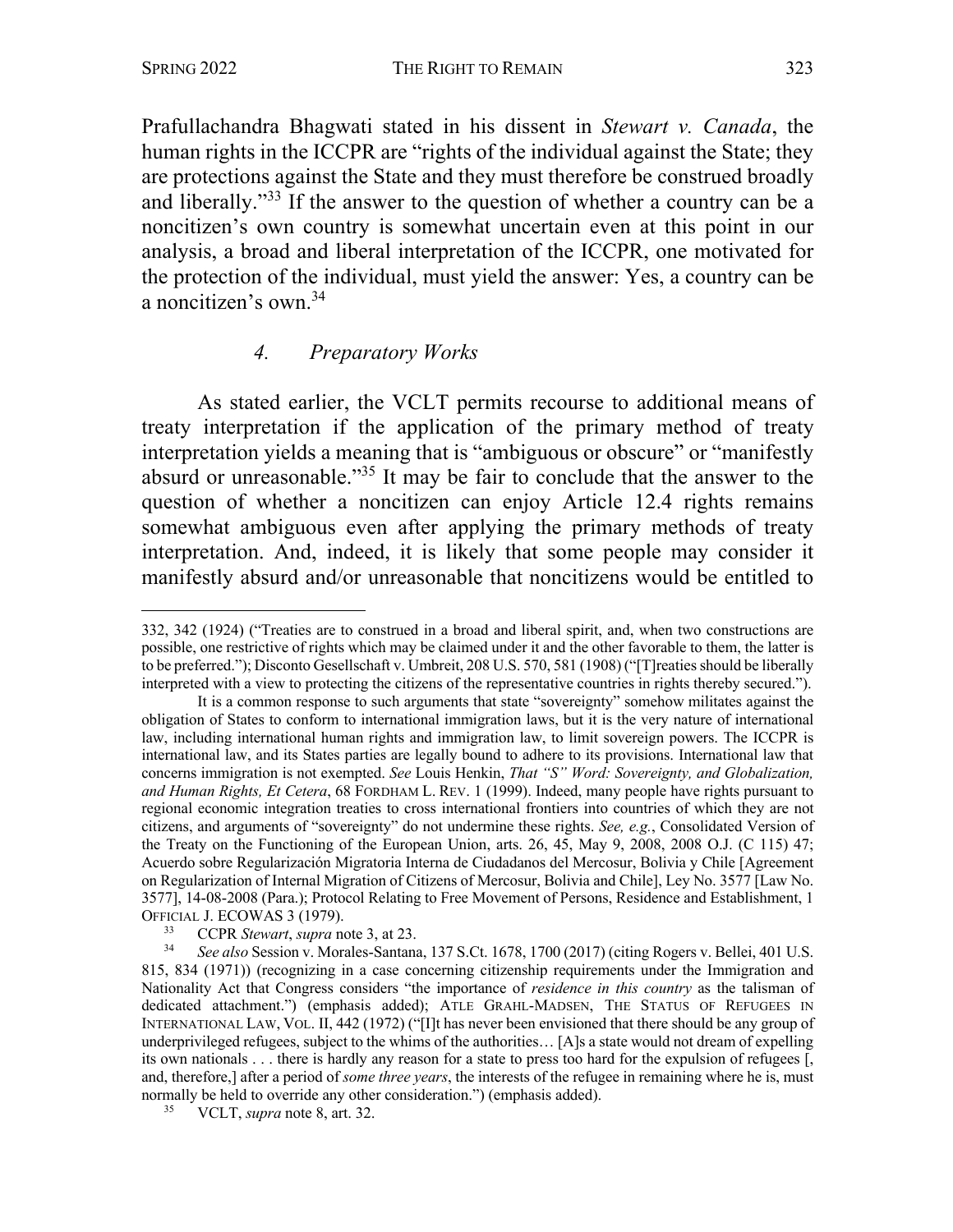maintain permanent residence in their host countries despite the host countries' wishes. (Certainly, others would see no absurdity or unreasonableness in such an interpretation.) The use of additional means of interpretation, therefore, seems wholly appropriate.<sup>36</sup>

The supplemental means of interpretation consist essentially of an examination of the preparatory works (negotiation history or *travaux préparatoires*) <sup>37</sup> associated with the treaty's negotiation and adoption and, more generally, the circumstances of the text's adoption.<sup>38</sup> The preparatory works of Article 12.4 confirm the interpretation above.

The ICCPR was negotiated under the auspices of the United Nations starting in the years immediately after World War II. It was heavily negotiated, and its text was concluded in December 1966.39 The preparatory works associated with Article 12.4 shed some light on its meaning. Most significantly, in November 1959, a few days prior to the adoption of the current form of Article 12.4, Canada, at a meeting of the Third Committee of the General Assembly, formally proposed to amend the draft of the text of what would become Article 12.4, suggesting language that no one could be deprived of the right to enter "the country of which he is a citizen."40 Such

<sup>&</sup>lt;sup>36</sup> The VCLT allows the use of additional interpretation methods in order to "confirm the meaning" resulting from the application of the primary interpretation method. *Id.*, art. 32. Thus, even if we were to conclude that the meaning generated solely from the primary method of interpretation—here, at this point, that noncitizens may enjoy Article 12.4 rights—is neither manifestly absurd, manifestly obscure, ambiguous nor obscure, it is a worthwhile exercise to examine the preparatory works associated with Article 12.4 and the circumstances of its negotiation.

It has been suggested that giving considerable weight to negotiation history in the context of a multilateral treaty is somewhat problematic since not all treaty parties participate in the treaty negotiations and because resort to legislative history is contrary to the legal traditions of many States. *See* RESTATEMENT (THIRD) OF FOREIGN RELATIONS LAW OF THE UNITED STATES § 325, note 1 (AM. L. INST. 1987). *But see* Draft Articles on the Law of Treaties with Commentaries, [1966] 2 Y.B. INT'L COMM'N 233, U.N. Doc. A/6309/Rev.1 (observing that States considering accession to a treaty have access to its *travaux préparatoires*).

<sup>38</sup> VCLT, *supra* note 8, art. 32.

<sup>&</sup>lt;sup>39</sup> *Status of Treaties: International Covenant on Civil and Political Rights*, UNITED NATIONS TREATY COLLECTION, https://treaties.un.org/Pages/ViewDetails.aspx?src=TREATY&mtdsg\_no=IV-4&chapter=4& clang= en (last visited May 12, 2022).

<sup>40</sup> U.N. GAOR, 14th Sess., 954th mtg. at 231–32, ¶ 25, U.N. Doc. A/C.3/SR.954 (Nov. 12, 1959) [hereinafter ICCPR Preparatory Works SR.954]. The draft of Article 12 submitted for the General Assembly's consideration in November of 1959 was as follows:

<sup>1.</sup> Subject to any general law of the State concerned which provides for such reasonable restrictions as may be necessary to protect national security, public safety, health or morals or the rights and freedoms of others, consistent with the other rights recognized in this Covenant:

a. Everyone legally within the territory of a State shall, within that territory, have the right to (i) liberty of movement and (ii) freedom to choose his residence;

b. Everyone shall be free to leave any country, including his own.

<sup>2.</sup>

a. No one shall be subjected to arbitrary exile.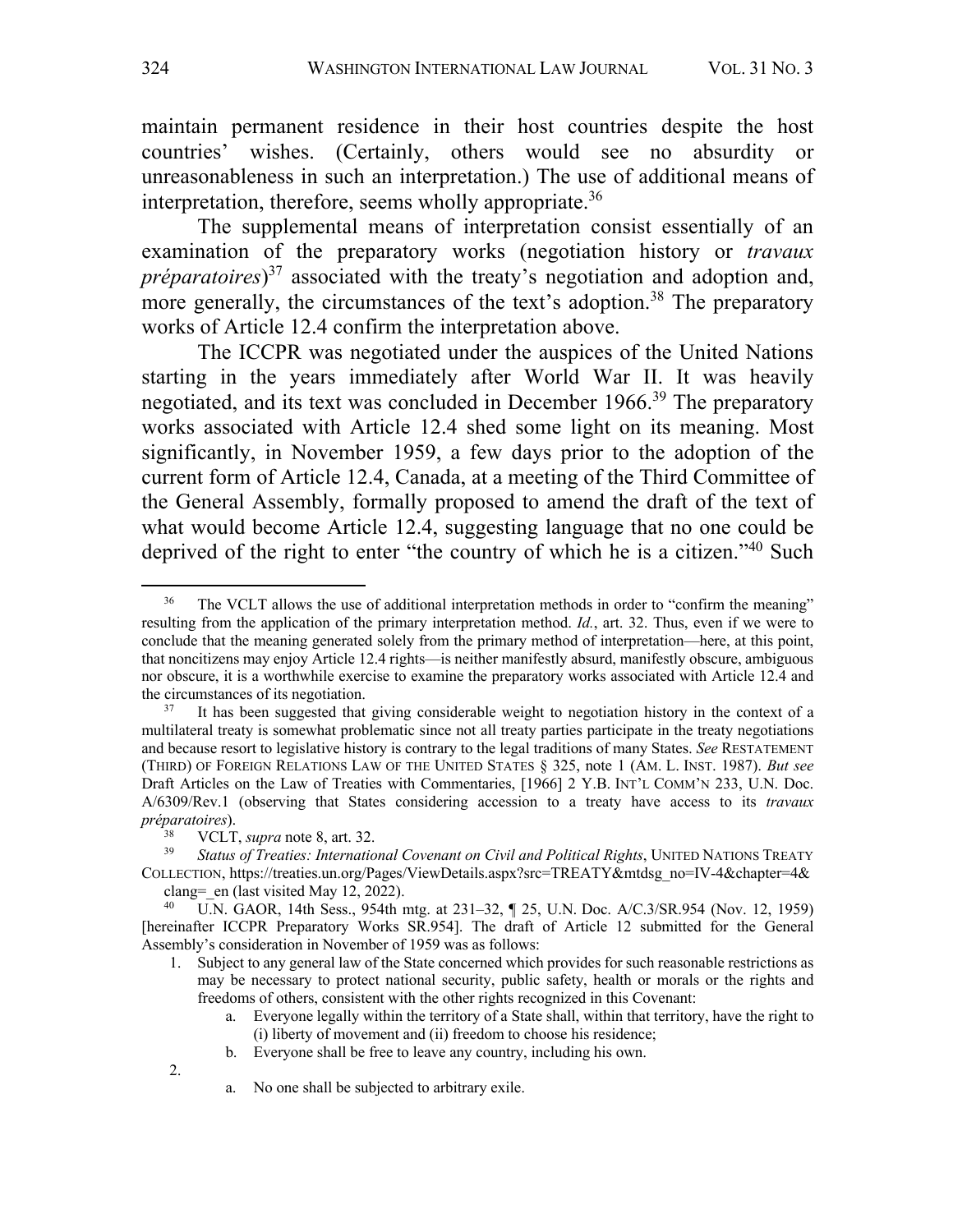language would clearly exclude noncitizens from the benefit of the right to enter and to remain in their host countries. This proposal, however, was met with relatively widespread opposition from other member States of the committee. $41$ 

Some countries opposed granting the right of entry to citizens alone because a State can manipulate who is, and who is not, a citizen. It was observed that any State that wanted to exile a citizen could simply withdraw citizenship and thus avoid the obligations of Article 12.4.42 Curiously, no State proposed language that would limit the scope of Article 12.4 to citizens while providing an exception in the event of State manipulation.

Draft Int'l Covenants on Hum. Rts., U.N. Doc. A/4299, ¶ 3 (Dec. 3, 1959).

There is abundant reason to conclude that the text of the language of Article 12.2.b. that was introduced in 1959 to the General Assembly was adopted by early State drafting subcommittees to include noncitizens. Ten years earlier, Lebanon first formally introduced the idea of including a right to return to a country. U.N., Econ. & Soc. Council, Comm'n on Hum. Rts., Draft Int'l Covenant on Hum. Rts., Lebanon: Amends. to Art. 11, U.N. Doc. E/CN.4/215 (May 20, 1949) (proposing "… every one has the right… [t]o leave any country, including his own, and to return to his country"). The Commission on Human Rights would instead adopt a counter-proposal by France providing that "[e]veryone is free to return to the country of which he is a national." U.N. ESCOR, 5th Sess., 106th mtg. at 8–10, U.N. Doc E/CN.4/SR.106 (June 8, 1949). A year later, Australia proposed using the phrase "his own country." U.N., Econ. & Soc. Council, Comm'n on Hum. Rts., Comments of Governments on the Draft Int'l Covenant on Hum. Rts. and Measures of Implementation, at 8, U.N. Doc. E/CN.4/353/Add.10 (Mar. 22, 1950); U.N., Econ. & Soc. Council, Comm'n on Hum. Rts., Rep. on the Work of Its Sixth Session, at 23, U.N. Doc. E/1681 (May 25, 1950). Australia argued that the right to return to a country should extend to people who "had established their home in [a] country" or who "had long resided in a country and might be said to have settled there, although they might still retain the nationality of some other country." U.N. ESCOR, 6th Sess., 151st mtg., ¶¶ 49, 52, U.N. Doc. E/CN.4/SR.151 (Apr. 19, 1950). Australia's amendment was rejected by a vote of seven to six with one abstention. *Id*. ¶ 66. Australia persisted and two years later, in 1952, Australia proposed replacing "the country of which he is a national" in the then-current version of what would become paragraph 2(b) above with "his own country." U.N., Econ. & Soc. Council, Comm'n on Hum. Rts., Draft Int'l Covenant on Hum. Rts. and Measures of Implementation: Revised Amend. to Art. 8, U.N. Doc. E/CN.4/L.189/Rev.1 (May 29, 1952). Australia argued that the right should extend to people who have a "permanent residence" in a country, and the expressions "citizen" or "national" were inadequate to cover all such people. U.N. ESCOR, 8th Sess., 315th mtg., at 6, U.N. Doc. E/CN.4/SR.315 (May 29, 1952). This time the Commission on Human Rights adopted Australia's proposal by a vote of ten to two with six abstentions. U.N. ESCOR, 8th Sess., 316th mtg. at 5, U.N. Doc. E/CN.4/SR.316 (May 29, 1952). Thus, it was this eighth session of the Economic and Social Council's Commission on Human Rights that adopted the language reprinted above, the language that would be submitted to the General Assembly in 1959 for its consideration. *See also* MARC J. BOSSUYT, GUIDE TO THE "TRAVAUX PRÉPARATOIRES" OF THE INTERNATIONAL COVENANT ON CIVIL AND POLITICAL RIGHTS 260– 65 (1987).

<sup>41</sup> U.N. GAOR, 14th Sess. 957th. mtg. at 241, ¶ 1, U.N. Doc. A/C.3/SR.957, (Nov. 16, 1959) [hereinafter ICCPR Preparatory Works SR.957].

<sup>42</sup> *See, e.g.*, ICCPR Preparatory Works SR.954, *supra* note 40, ¶ 35 (Summary Statement of Italy). Framed another way, a State could choose who *not* to give citizenship to, thus denying those persons the rights associated with citizenship. States have an almost unrestricted sovereign right to decide for themselves who is and is not their citizens, despite the fact that such decisions may be discriminatory or ungenerous. *See generally* Peter J. Spiro, *A New International Law of Citizenship*, 105 AM. J. INT'L L. 694 (2011) (acknowledging this fact but suggesting that it might be changing).

b. Subject to the preceding sub-paragraph, anyone shall be free to enter his own country.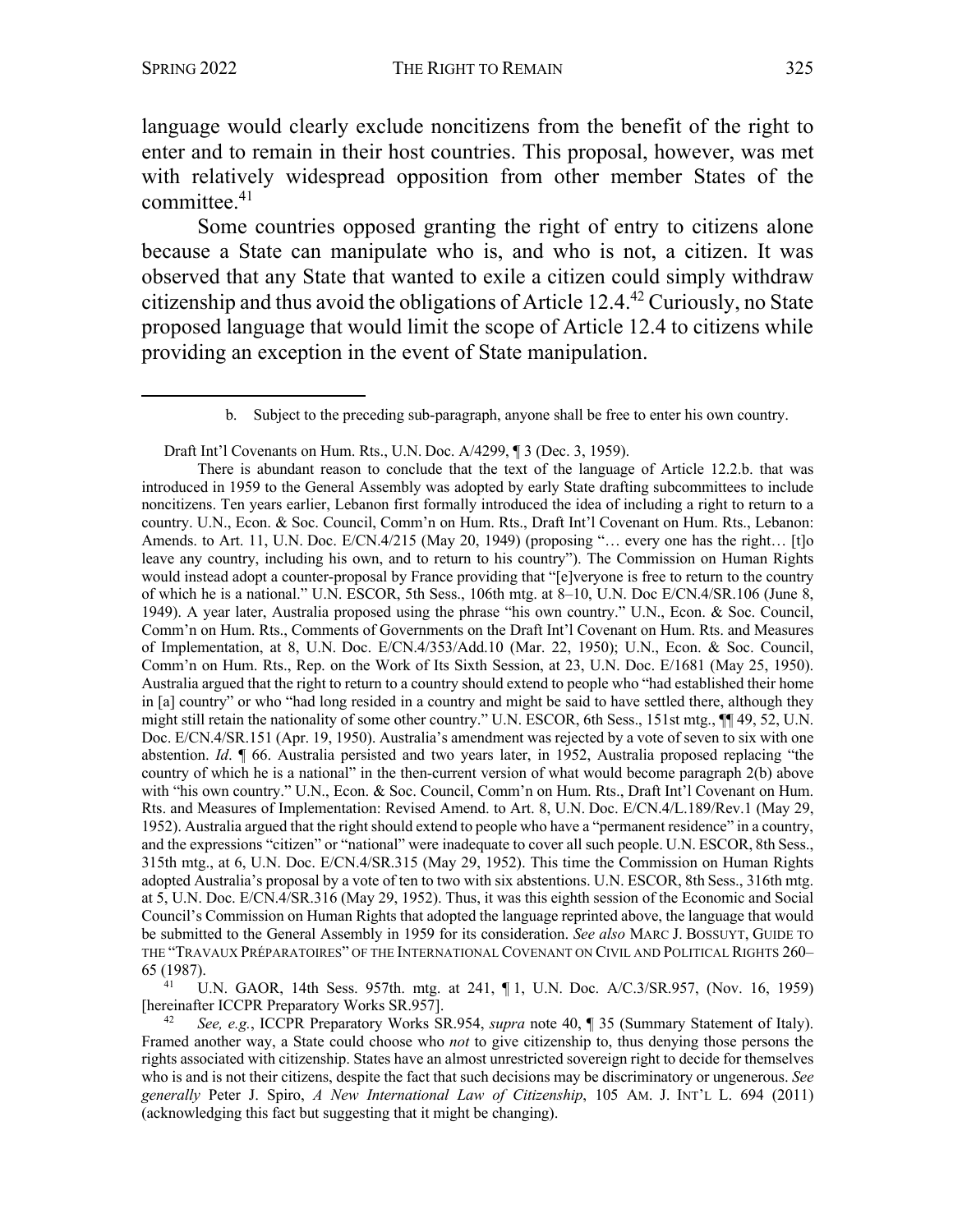After receiving only limited support, Canada withdrew its proposed amendment.43 It is not apparent otherwise to what extent the negotiating States contemplated or intended Article 12.4 to encompass noncitizens, let alone undocumented noncitizens. Many States acknowledged that the language "his own country" was vague.<sup>44</sup> Of the sixty or so States that participated in these negotiations, only four declared for the record, either after Canada withdrew its proposal or in contemplation of such a withdrawal, that they understood 12.4 to be limited to either citizens or nationals: Canada,  $45$  Czechoslovakia,  $46$ Japan,<sup>47</sup> and the United Kingdom.<sup>48</sup> One State, Saudi Arabia, declared an opposing sentiment, observing that "it would be dangerous to make the right of everyone to enter his own country dependent on the fact of being a national. To include that idea of being a national would open the way to arbitrary action and help to increase the number of refugees."49 No country remarked upon the Saudi statement.<sup>50</sup>

Although an analysis of the preparatory works does not yield a perfectly conclusive understanding of whether the negotiating countries intended the

<sup>47</sup> U.N. GAOR, 14th Sess., 956th mtg. at 239, ¶ 30, U.N. Doc. A/C.3/SR.956, (Nov. 13, 1959) [hereinafter ICCPR Preparatory Works SR.956] (Summary Statement of Japan declaring that Japan understands Article 12.4 as articulating a right to enter a country of which a person is a "national").

<sup>48</sup> ICCPR Preparatory Works SR.957, *supra* note 41, ¶ 19 (Summary Statement of the United Kingdom). Additionally, the delegate from Pakistan stated that in order to take advantage of Article 12.4, a person "should always be able to prove, in accordance with the law of the country concerned, that he was a national of the country." ICCPR Preparatory Works SR.956, *supra* note 47, ¶ 1 (Summary Statement of Pakistan); ICCPR Preparatory Works SR.954, *supra* note 40, ¶ 36 (Summary Statement of Pakistan). The delegate from Yugoslavia formally thanked Canada for withdrawing its amendment, which it considered "superfluous." ICCPR Preparatory Works, SR.957, *supra* note 41, ¶ 7 (Summary Statement of Yugoslavia). 49 ICCPR Preparatory Works SR.957, *supra* note 41, ¶ 25 (Summary Statement of Saudi Arabia).

<sup>43</sup> ICCPR Preparatory Works SR.957, *supra* note 41, ¶ 1 (Summary Statement of Canada). 44 *E.g.*, *id.* ¶ 13 (Summary Statement of India); *id.* ¶ 19 (Summary Statement of the United Kingdom).

<sup>&</sup>lt;sup>45</sup> *Id.*  $\parallel$  1 (Summary Statement of Canada,).

<sup>46</sup> U.N. GAOR, 14th Sess., 958th mtg. at 245, ¶ 5, U.N. Doc. A/C.3/SR.958 (Nov. 17, 1959) [hereinafter ICCPR Preparatory Works SR.958] (Summary Statement of Czechoslovakia declaring that Czechoslovakia understands Article 12.4 as articulating a right to enter a country "whose citizenship had been bestowed upon the person in question in accordance with that State's laws and regulations"). Czechoslovakia's statement seems distastefully self-serving, however, since it seems largely motivated by Czechoslovakia's desire not to be held liable to or for any of the 2.5 million ethnic Germans forcefully expelled by Czechoslovakia from Czechoslovak territory in the immediate aftermath of World War II in an Allied-sanctioned ethnic cleansing process that Czechoslovak President Edvard Beneš referred to as "the final solution of the German question." *Id*. ("Those [Sudeten] Germans were not Czechoslovak citizens and Czechoslovakia was not their own country."). Hundreds of thousands of ethnic Germans were killed or died from hunger, illness, and suicide during the expulsion campaigns in Czechoslovakia and elsewhere in Eastern Europe. *See generally* R.M. DOUGLAS, ORDERLY AND HUMANE: THE EXPULSION OF THE GERMANS AFTER THE SECOND WORLD WAR (2012).

<sup>50</sup> Afghanistan formally thanked Canada for withdrawing its amendment since that amendment could "give rise to restrictive interpretations." *Id.* ¶ 15 (Summary Statement of Afghanistan). It is not evident what Afghanistan was specifically contemplating. Italy also formally thanked Canada for withdrawing its amendment. *Id.* ¶ 28 (Summary Statement of Italy). The United States delegate made no remarks about whether Article 12.4 was or should be limited to citizens or nationals.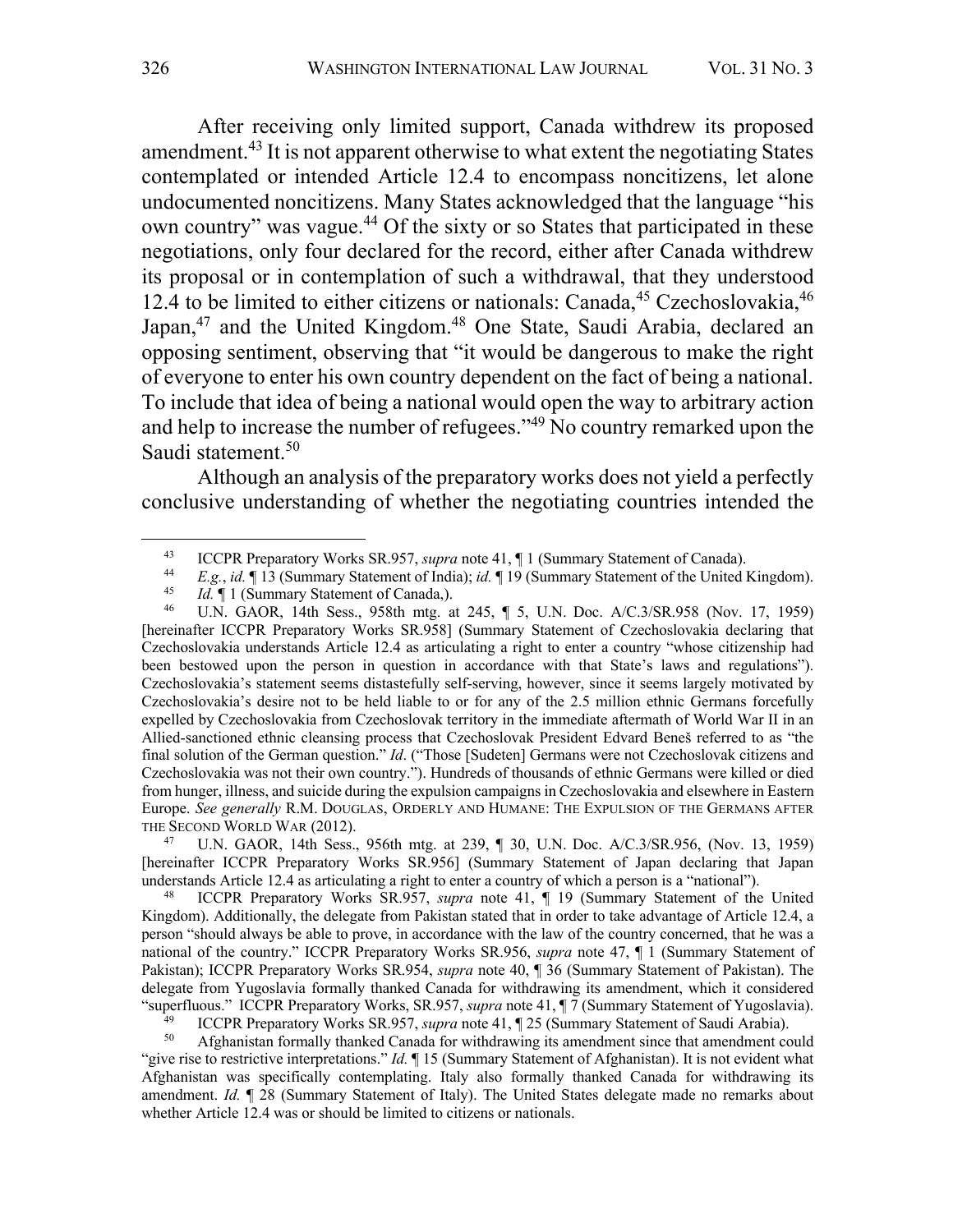scope of Article 12.4 to include noncitizens,<sup>51</sup> the following observations are warranted. First, an amendment to explicitly limit the scope of Article 12.4 to citizens was roundly rejected. Second, the States parties knew that "his own country" was vague and yet were comfortable enough to adopt this language. These two observations alone strongly suggest that the right contained in Article 12.4 is not limited to citizens (or nationals) of a State. And third, absent a reservation, a State's declared understanding made during the process of negotiations of what a treaty provision should mean is not dispositive as to that provision's meaning, even regarding the provision's application to that particular State.

#### *B. Jurisprudence of the Human Rights Committee*

The Human Rights Committee was established pursuant to the ICCPR<sup>52</sup> and is tasked with evaluating the implementation of the ICCPR by the States parties and with making general comments regarding the interpretation and application of the ICCPR.53 Pursuant to the first Optional Protocol of the ICCPR, several States parties have recognized the competency of the Human Rights Committee to receive and consider complaints from individuals who believe that one or more of their ICCPR rights are being, or are about to be, violated by that State party.54

The States parties have not, however, designated the Human Rights Committee as the authoritative interpretive body of the ICCPR. In fact, there is no institution, judicial or otherwise, designated with the authority to definitively interpret the ICCPR for all parties.<sup>55</sup> Nevertheless, the Human Rights Committee has interpreted and applied the ICCPR's human rights provisions far more than any other institution. Its reports, comments, and adopted views are particularly considered and should inform our

<sup>&</sup>lt;sup>51</sup> For a discussion of how the debate on the inclusion of the word "arbitrarily" and the meaning of the word "exile" shed some light on this issue, see *infra* Section II.A.4.

 $^{52}$  ICCPR, *supra* note 1, art. 28.<br> $^{53}$  Id art 40 4

 $\frac{53}{54}$  *Id.* art. 40.4.

Optional Protocol to the International Covenant on Civil and Political Rights, Dec. 19, 1966, 999<br>171. As of May 2022, 117 States have recognized this competency. U.N.T.S. 171. As of May 2022, 117 States have recognized this competency. *Optional Protocol to the ICCPR*, UNITED NATIONS TREATY COLLECTION, https://treaties.un.org/Pages/ ViewDetails.aspx?src=TREATY&mtdsg\_no=IV-5&chapter=4&clang=\_en (last visited May 12, 2022).

<sup>55</sup> For a discussion of which interpretive bodies have (and do not have) the authority to interpret treaties, see Ernest A. Young, *Treaties as "Part of Our Law*,*"* 88 TEX. L. REV. 91, 95–97 (2009)*. See also* Michael Stokes Paulsen, *The Constitutional Power to Interpret International Law*, 118 YALE. L.J. 1762 (2009) (asserting that supranational bodies lack authority to definitively interpret treaties vis-à-vis the United States).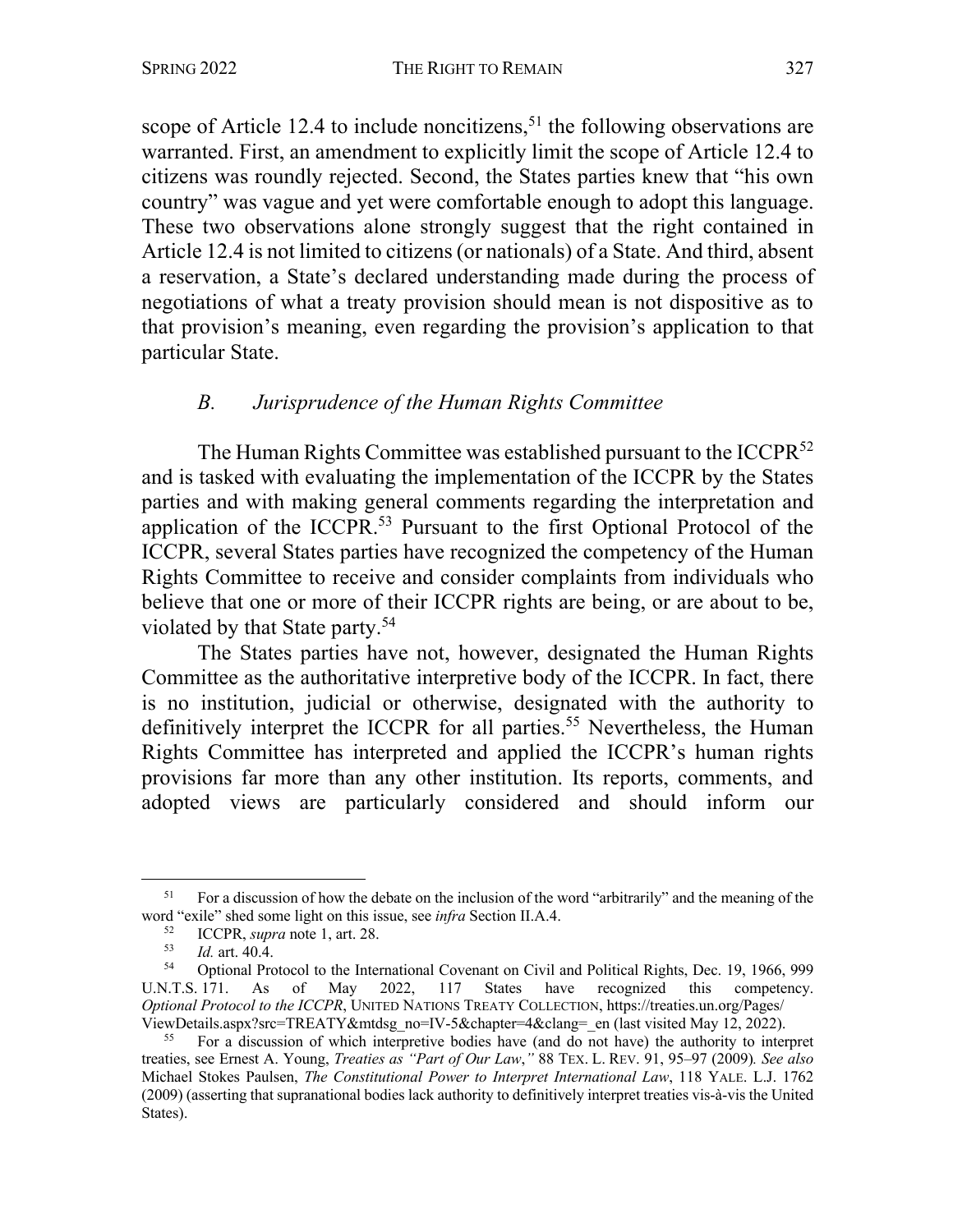understanding of the meaning of the ICCPR.<sup>56</sup> Ideally, all parties to the ICCPR, as with any treaty, should understand and interpret the ICCPR uniformly. The Human Rights Committee can be influential in bringing about a harmonized understanding.57 Consequently, it is illuminating to see how the Committee has interpreted and applied Article 12.4.

The Human Rights Committee has stated, unsurprisingly, that the country of one's nationality (or citizenship) qualifies as one's "own country."58 But the Committee has invariably also stated that the phrase "his own country" is "broader than the concept 'country of his nationality.'"59 This latter conclusion is based largely on the ordinary meaning of the text of Article 12.4, $^{60}$  the fact that the provision is not expressly limited to "nationals,"<sup>61</sup> and the fact that the negotiating States in 1959 rejected Canada's proposal to limit reentry rights to citizens.62 The Human Rights Committee has repeatedly elaborated upon its interpretation, saying that Article 12.4 "embraces, at the very least, an individual who, because of his special ties to or claims in relation

<sup>56</sup> *See generally* ICJ Diallo, *supra* note 25, ¶ 66 (asserting that the ICJ "should ascribe great weight" to the interpretations adopted by the Human Rights Committee, in large part in order "to achieve the necessary clarity and the essential consistency of international law"); Sandy Ghandhi, *Human Rights and the International Court of Justice: The Ahmadou Sadio Diallo Case*, 11 HUM. RTS. L. REV. 535, 527–55 (2011) (acknowledging that although the Human Rights Committee's General Comments "are not in themselves strictly speaking binding ... they constitute an authoritative guidance and interpretation of [the ICCPR]").

United States Supreme Court Justice Antonin Scalia was a proponent of uniform interpretation of multilateral treaty provisions and respecting others' reasonable interpretations. *See* Justice Antonin Scalia, Sup. Ct. Justice, Remarks to the American Enterprise Institute: Outsourcing American Law (Feb. 21, 2006).

<sup>58</sup> *E.g.*, CCPR *Stewart*, *supra* note 3, ¶¶ 12.3–12.4 (stating that "his own country" "embraces" the concept "country of his nationality" and that there is a set of people "in addition to nationals" that Article 12.4 protects); *id.* at 20 (dissenting opinion of Elizabeth Evatt and Cecilia Medina Quiroga, co-signed by Francisco José Aguilar Urbina) ("[A] person's 'own country' would certainly include the country of nationality…"); CCPR General Comment 27, *supra* note 3, ¶ 20 ("The scope of 'his own country' is broader than the concept 'country of his nationality.' It is not limited to nationality in a formal sense, that is, nationality acquired at birth or by conferral."); Hum. Rts. Comm., Adoption of Views on Communication No. 2264/2013, *Budlakoti v. Canada*, U.N. Doc. CCPR/C/122/D/2264/2013, ¶ 9.2 (Apr. 6, 2018) [hereinafter CCPR *Budlakoti*]. Although the Human Rights Committee, in the context of Article 12.4, speaks of a person's "nationality" instead of person's "citizenship," it can be implied that nationality encompasses (or is at least synonymous with) citizenship in this regard. *See* CCPR General Comment 27, *supra* note 3, ¶¶ 19, 20 (asserting that Article 12.4 gives a person the right to enter the country that is the person's "State of nationality" even if that person had been born outside that country and had never been there before and noting that like citizenship, nationality is "acquired at birth or by conferral").

<sup>59</sup> *See, e.g.*, CCPR General Comment 27, *supra* note 3, ¶ 20 (continuing that the scope of "his own country" is "not limited to nationality in the formal sense, that is, nationality acquired at birth or by conferral"); CCPR *Budlakoti*, *supra* note 58, ¶ 9.2; CCPR *Stewart*, *supra* note 3, ¶ 12.3; Hum. Rts. Comm., Adoption of Views on Communication No. 1557/2007, *Nystrom v. Australia*, ¶ 7.4, U.N. Doc. CCPR/C/102/D/1557/2007 (July 18, 2011) [hereinafter CCPR *Nystrom*]; Human Rights Committee, Adoption of Views on Communication No. 1559/2010, *Warsame v. Canada*, ¶ 8.4, U.N. Doc. CCPR/C/102/D/1959/2010 (Sept. 1, 2011) [hereinafter CCPR *Warsame*].

<sup>60</sup> CCPR General Comment 27, *supra* note 3, ¶ 20; CCPR *Stewart*, *supra* note 3, ¶ 12.4.

<sup>61</sup> CCPR General Comment 27, *supra* note 3, ¶ 20; CCPR *Stewart*, *supra* note 3, ¶ 12.4.

<sup>62</sup> CCPR *Stewart*, *supra* note 3, ¶ 12.5.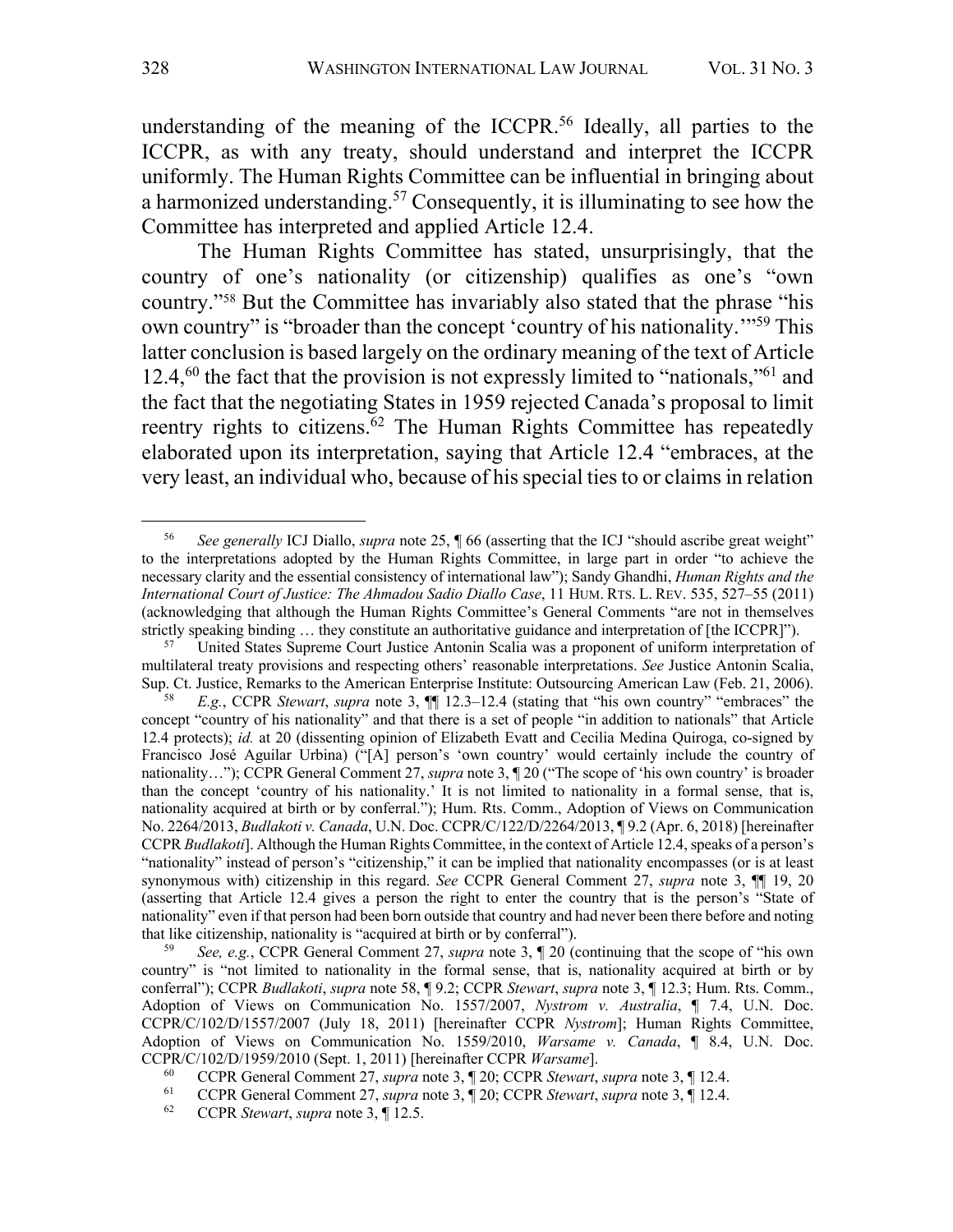to a given country cannot there be considered a mere alien."63 The Committee has repeatedly asserted that there are factors other than nationality which may establish close and enduring connections between a person and a country, connections that may be stronger than those of nationality. According to the Committee, the words "his own country" invite consideration of such matters as long-standing residence, close personal and family ties, and intention to remain, as well as to the absence of such ties elsewhere.<sup>64</sup>

The Human Rights Committee has interpreted and applied Article 12.4 in response to six individual communications from noncitizens facing deportation from their host States. In its most recent three cases, *Nystrom v. Australia* (2011),65 *Warsame v. Canada* (2011),66 and *Budlakoti v. Canada*  $(2018)$ , <sup>67</sup> the Committee deemed each of the countries in question to be the noncitizen's "own country" since the noncitizen's personal ties to that country were sufficiently strong.

In 2011, in *Nystrom v. Australia*, the Human Rights Committee concluded that Australia was Stefan Lars Nystrom's "own country" even though Mr. Nystrom was not an Australian citizen.<sup>68</sup> He was a Swedish citizen and held an Australian permanent residency visa until the Australian immigration authorities decided to deport him.<sup>69</sup> Mr. Nystrom's parents immigrated to Australia from Sweden before he was born.<sup>70</sup> While pregnant with Mr. Nystrom, his mother visited Sweden and gave birth to him there, returning to Australia with Mr. Nystrom when he was twenty-five days old.<sup>71</sup> Mr. Nystrom had few ties to Sweden, never learned Swedish, and had not been in direct contact with any family members there. He spent his whole life, apart from his first twenty-five days, in Australia.72 He had close ties with his mother, sister, and nephews in Australia.<sup>73</sup> He was not married and had no children.74 Neither he, nor his parents, had ever applied for Australian

 $\frac{70}{71}$  *Id.* 12.1.

<sup>63</sup> *See, e.g.*, *id.* ¶ 12.4; CCPR *Nystrom*, *supra* note 59, ¶ 7.4; CCPR *Warsame*, *supra* note 59, ¶ 8.4; CCPR *Budlakoti*, *supra* note 58, ¶ 9.2.

<sup>64</sup> CCPR *Nystrom*, *supra* note 59, ¶ 7.4; CCPR *Warsame*, *supra* note 59, ¶ 8.4; CCPR *Budlakoti*, *supra*  note 58, ¶ 9.2; *see also* CCPR General Comment 27, *supra* note 3, ¶ 20.<br><sup>65</sup> CCPR *Nystrom*, *supra* note 59.<br><sup>66</sup> CCPR *Warsame*, *supra* note 59.

<sup>66</sup> CCPR *Warsame*, *supra* note 59.

<sup>&</sup>lt;sup>67</sup> CCPR *Budlakoti*, supra note 58.<br><sup>68</sup> CCPR *Nystrom*, supra note 59.

<sup>68</sup> CCPR *Nystrom*, *supra* note 59, ¶ 7.5.

*Id.*  $\P$ [1.1, 2.2, 2.4. In fact, pursuant to the terms of his visa, one called an "Absorbed Persons Visa," he was allowed to vote and run for local elective office. *Id.* ¶ 3.3.

<sup>71</sup> *Id.*

 $\frac{72}{73}$  *Id.* 12.2.

<sup>73</sup> *Id.* His parents divorced when he was five, and he had not been in much contact with his father.<br>74 *Id.* at 22. **4** 2.3 (dissenting opinion of Gerald L. Neuman and Yuji Iwasawa).

*Id.* at 22,  $\sqrt{2}$  2.3 (dissenting opinion of Gerald L. Neuman and Yuji Iwasawa).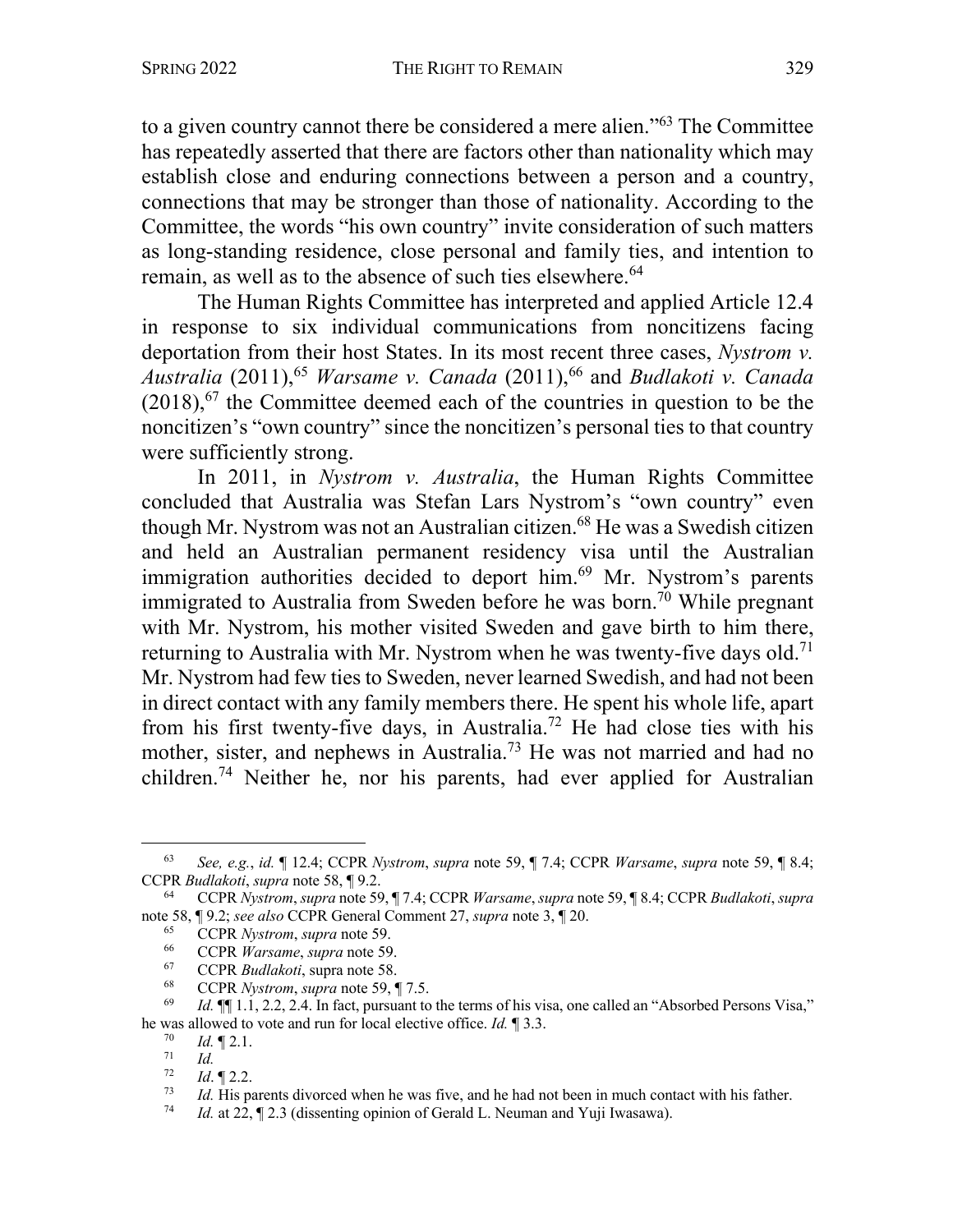citizenship.75 He was thirty-one years old when Australia first issued a deportation order against him.76 Because of his cultural, social, and familial ties to Australia and his lack of personal relationships anywhere else, the Human Rights Committee deemed Australia to be Mr. Nystrom's "own country" as that phrase is used in Article 12.4 of the ICCPR.<sup>77</sup> As such, Australia was prohibited under the terms of the ICCPR from arbitrarily expelling him.78

Also in 2011, in *Warsame v. Canada*, the Human Rights Committee concluded that Canada was Jama Warsame's "own country" even though Mr. Warsame was not a Canadian citizen.<sup>79</sup> He was born in Saudi Arabia to Somali parents.80 He did not have Saudi citizenship, Somali citizenship, or any other citizenship.81 He came to Canada with his parents at age four and received permanent residency status at age eight as a dependent of his mother.82 He was raised in Canada and had limited ability in the language of his parents.<sup>83</sup> He claimed to have close relationships with his mother and sister in Canada.<sup>84</sup> He was not married and had no children.<sup>85</sup> He apparently never applied for Canadian citizenship.<sup>86</sup> He was twenty-two years old when he received his first deportation order.<sup>87</sup> Because of his cultural, social, and familial ties to Canada, and his lack of personal relationships anywhere else, the Human Rights Committee deemed Canada to be Mr. Warsame's "own country" as that phrase is used in Article 12.4 of the ICCPR.<sup>88</sup> As such, Canada was prohibited from arbitrarily expelling him.89

<sup>75</sup> *Id*. ¶¶ 2.6, 4.9. He claimed that he had always assumed he was an Australian citizen and that he only learned otherwise at age twenty-nine when the State brought up the possibility of canceling his visa. *Id*. ¶ 2.6.<br><sup>76</sup> *Id*. ¶¶ 2.1, 2.4. Australia decided to deport him because of his extensive criminal activity. For a

discussion of his crimes and Australia's decision to deport him, see *infra* Section II.B.1.

<sup>&</sup>lt;sup>77</sup> CCPR *Nystrom*, *supra* note 59,  $\P$  7.4–7.5.<br><sup>78</sup> For a discussion of the meaning of "arbitrar"

<sup>78</sup> For a discussion of the meaning of "arbitrarily" as used in ICCPR Article 12.4 and the Human Rights Committee's decision regarding Nystrom, see *infra* Part II.

<sup>79</sup> CCPR *Warsame*, *supra* note 59, ¶ 8.5.

*Id.*  $\P$  2.1, 8.5. The Canadian authorities assumed that Somalia would recognize him as a citizen as soon as he applied, even though he had not been registered in Somalia and had never been to Somalia. *Id.*

 $\frac{81}{82}$  *Id.*  $\P\P$  4.2, 4.4.

 $\frac{82}{83}$  *Id.* 12.2.

<sup>83</sup> *Id.* ¶¶ 2.5, 4.4, 8.5.

<sup>84</sup> CCPR *Warsame*, *supra* note 59,  $\P$  3.6, 5.10.<br><sup>85</sup> *L*<sub>1</sub>  $\P$  4.9

 $\begin{array}{cc} 85 & Id. \ \ \frac{1}{4} & 4.9. \ \end{array}$ 

 $\frac{86}{87}$  *Id.*  $\sqrt{\frac{66}{16}}$ 

*Id.*  $\P$  2.1, 2.3. Canada decided to deport him because of his extensive criminal activity. For a discussion of his crimes and Canada's decision to deport him, see *infra* Section II.B.1.

<sup>88</sup> CCPR *Warsame*, *supra* note 59,  $\P$  8.4–8.5.<br><sup>89</sup> Equal discussion of the meaning of "arbitraril"

<sup>89</sup> For a discussion of the meaning of "arbitrarily" as used in ICCPR Article 12.4 and the Human Rights Committee's decision regarding Warsame, see *infra* Part II.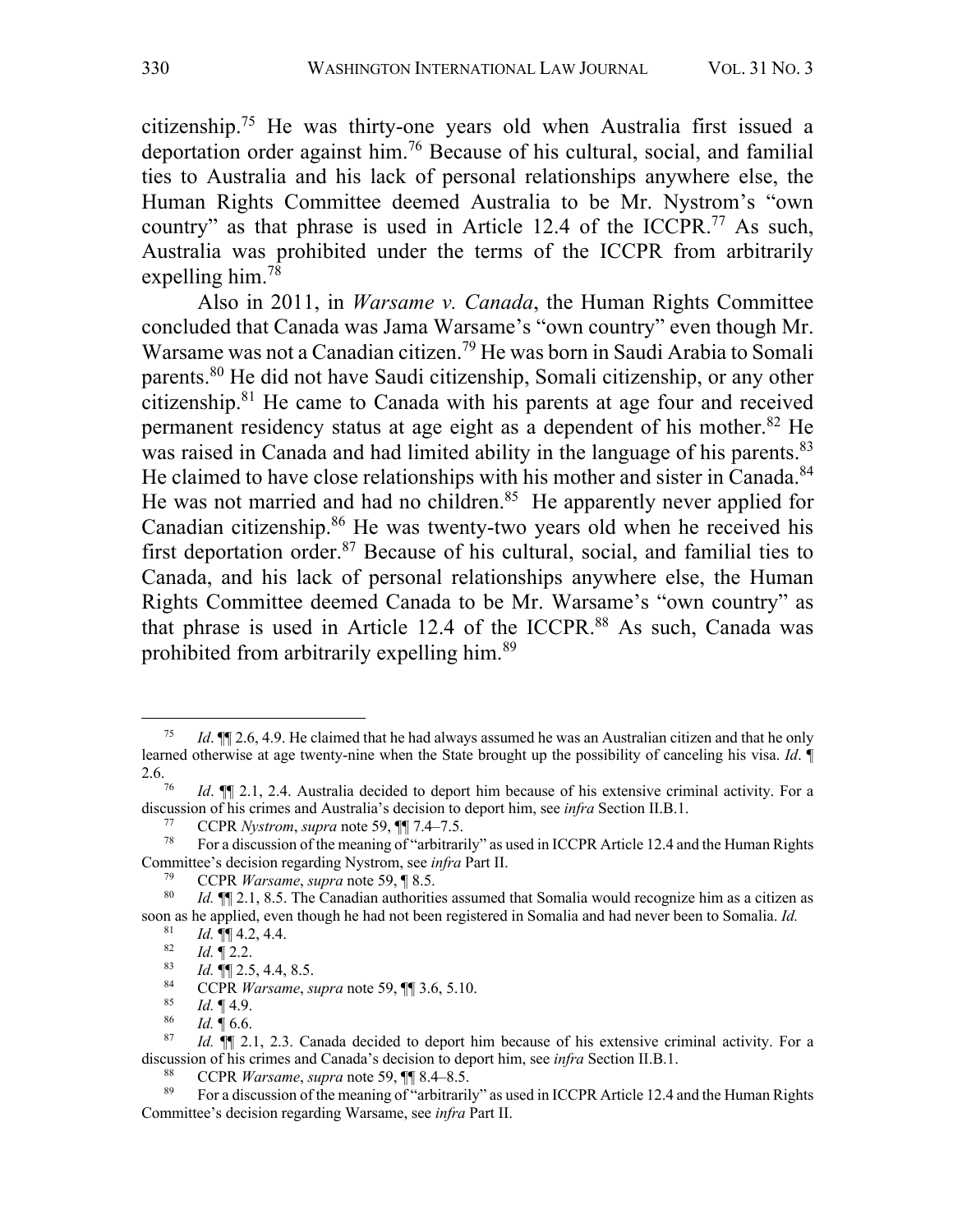Most recently, the Human Rights Committee concluded in 2018 in *Budlakoti v. Canada* that Canada was Deepan Budlakoti's "own country" even though Mr. Budlakoti was not a Canadian citizen.<sup>90</sup> He was born in Canada to Indian parents who had arrived in Canada four years earlier on diplomatic passports to work as domestic servants for Indian diplomats.<sup>91</sup> He lived in Canada his whole life, always considered himself Canadian, and believed he was a Canadian citizen.<sup>92</sup> His parents eventually became Canadian citizens, but formally, Mr. Budlakoti only had permanent residency status under Canadian immigration law.93 Mr. Budlakoti had a younger brother who was a Canadian citizen by birth.<sup>94</sup> Mr. Budlakoti appears to have been largely estranged from his family, having left home at age thirteen,<sup>95</sup> and at times he had been a ward of the State.<sup>96</sup> He had no spouse and no children.<sup>97</sup> For a brief period of time, he had a small construction business that he started at age nineteen.98 He had visited India only once, for two weeks, when he was eleven.99 He was not proficient in any Indian language and claimed not to be familiar with any Indian culture or with any Indian customs.<sup>100</sup> India did not recognize him as a citizen.101 He was twenty-two years old when Canada issued its first deportation order against him. <sup>102</sup> Because of his cultural, social and familial ties to Canada, and his lack of personal relationships anywhere else, the Human Rights Committee determined Canada was Mr. Budlakoti's "own country" as that phrase is used in Article 12.4 of the ICCPR.103 As such, Canada was prohibited from arbitrarily expelling him.<sup>104</sup>

It is worth noting that Misters Nystrom, Warsame, and Budlakoti each either lawfully entered his respective country or was born to parents who were

<sup>90</sup> CCPR *Budlakoti, supra* note 58,  $\[\mathbb{I}]$  9.2–9.3.<br>91 *Id*  $\[\mathbb{I}]$  9.3 Canada normally recognizes

*Id.*  $\P$  2.1, 9.3. Canada normally recognizes everyone born in the territory of Canada as a Canadian citizen. However, Mr. Budlakoti fell into one of the exceptions. Pursuant to Canadian citizenship law, he was not a Canadian citizen because his parents were in Canada in a diplomatic status. *See id*. ¶ 4.14.

<sup>92</sup> *Id*. ¶¶ 2.1, 9.3. In fact, the Canadian passport authorities issued him a Canadian passport, erroneously, when he was 13 years old based on his birth certificate. *See id.* ¶ 2.4. Based in part on his misunderstanding, he never applied for citizenship. *See id*. ¶¶ 2.4, 4.4.

 $\frac{93}{94}$  *Id.*  $\P$  2.4, 4.4.

 $\frac{94}{95}$  *Id.* 12.3.

<sup>95</sup> CCPR *Budlakoti*, *supra* note 58, ¶ 4.16.<br>96 *Id* **II** 5.3

 $\frac{96}{97}$  *Id.* 15.3.

 $\frac{97}{98}$  *Id.* 14.4.

 $\frac{98}{99}$  *Id.* 13.1.

<sup>99</sup> *Id.* ¶¶ 3.1, 9.3.

<sup>100</sup> CCPR *Budlakoti*, *supra* note 58.

 $\frac{101}{102}$  *Id*. **[1]** 5.3, 6.2.<br> $\frac{102}{1}$  *Id* **11** 2.6

*Id.*  $\P$  1.1, 2.6. Canada decided to deport him because of his extensive criminal activity. For a discussion of Mr. Budlakoti's crimes and Canada's decision to deport him, see *infra* Section II.B.1.

<sup>&</sup>lt;sup>103</sup> CCPR *Budlakoti, supra* note 58,  $\P$  9.2–9.3.<br><sup>104</sup> For a discussion of the meaning of "arbitraril"

For a discussion of the meaning of "arbitrarily" as used in ICCPR Article 12.4 and the Human Rights Committee's decision regarding Budlakoti, see *infra* Part II.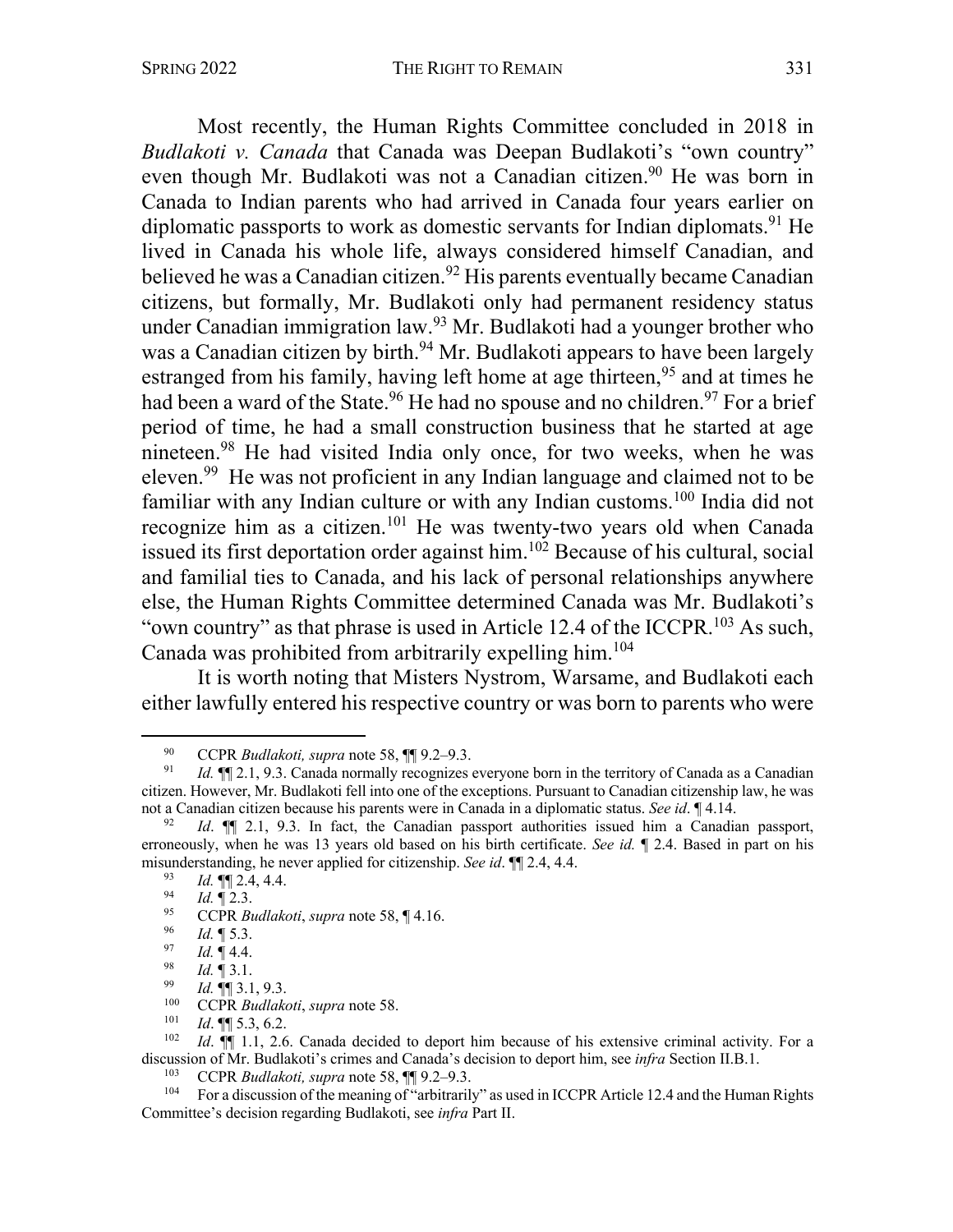lawfully in the country. However, the Human Rights Committee's evaluation of the factors that led it to conclude that each man was within his own country never included the fact that they were lawfully admitted into the country or born in the country to parents who had been lawfully admitted.<sup>105</sup> The Committee's analysis focused on the number, strength, and nature of ties familial, social, cultural, linguistic, and professional—each person had to the relevant country. The circumstances and legality of their initial entry were irrelevant.

It is also worth noting that, with these three cases, the Human Rights Committee abandoned an earlier exception to the principle that a country can be one's "own country" based solely on that person's ties to that country. This exception can be termed the *Stewart* doctrine, after *Stewart v. Canada*, <sup>106</sup> the first case in which the Committee interpreted Article 12.4 in the context of an attempted deportation of a noncitizen.

Like Misters Nystrom, Warsame, and Budlakoti, Charles Stewart had lived nearly all his life in a country, Canada, which was not the country of his citizenship. He was a British citizen who had lawfully entered Canada with his family when he was seven years old and lived in Canada until being deported almost three decades later. <sup>107</sup> He had been married to a Canadian woman and had two young children, both of whom had been born in Canada and were Canadian citizens.<sup>108</sup> Except for an older brother who had previously been deported, all of his closest relatives lived in Canada.<sup>109</sup> He had never applied for citizenship.<sup>110</sup> Mr. Stewart was facing deportation as a result of his criminal activity.111 Despite Mr. Stewart's strong personal ties to Canada, and despite his lack of extensive ties to any other country, the Human Rights Committee concluded that Canada was *not* Mr. Stewart's "own country" for the simple—and perplexing—reason that Mr. Stewart had not attempted to acquire Canadian citizenship.112

<sup>&</sup>lt;sup>105</sup> Granted, in none of these cases did the Human Rights Committee have to wrestle with a situation in which the child entered unlawfully or was born to parents who were present unlawfully; thus it is not surprising that the Committee did not expressly highlight this or wrestle with a hypothetical opposite situation. CCPR *Budlakoti, supra* note 58, ¶¶ 2.1–2.4; CCPR *Nystrom*, *supra* note 59, ¶ 2.1; CCPR *Warsame*, *supra* note 59, ¶ 2.2. *But see infra* Section II.B.2 (discussing this situation).

<sup>&</sup>lt;sup>106</sup> CCPR *Stewart*, *supra* note 3.<br><sup>107</sup> *Id* **T** 2 1 2 2

*Id.* 12.1, 2.2.

<sup>108</sup> *Id.* ¶ 2.1.

<sup>109</sup> *Id.*

<sup>&</sup>lt;sup>110</sup> CCPR *Stewart, supra* note 3, ¶ 2.2. Stewart claimed that he believed that he was a Canadian citizen until it was discovered during a criminal prosecution that he was not. *Id.*  $\frac{111}{11}$  *Id* **I** 2 *A* 

*Id.* 12.4

<sup>112</sup> *Id.* ¶¶ 12.2–12.9. The Human Rights Committee in *Stewart* concluded that citizens of a country, of course, could call the country of their citizenship their own, but noncitizens rarely could. The *Stewart*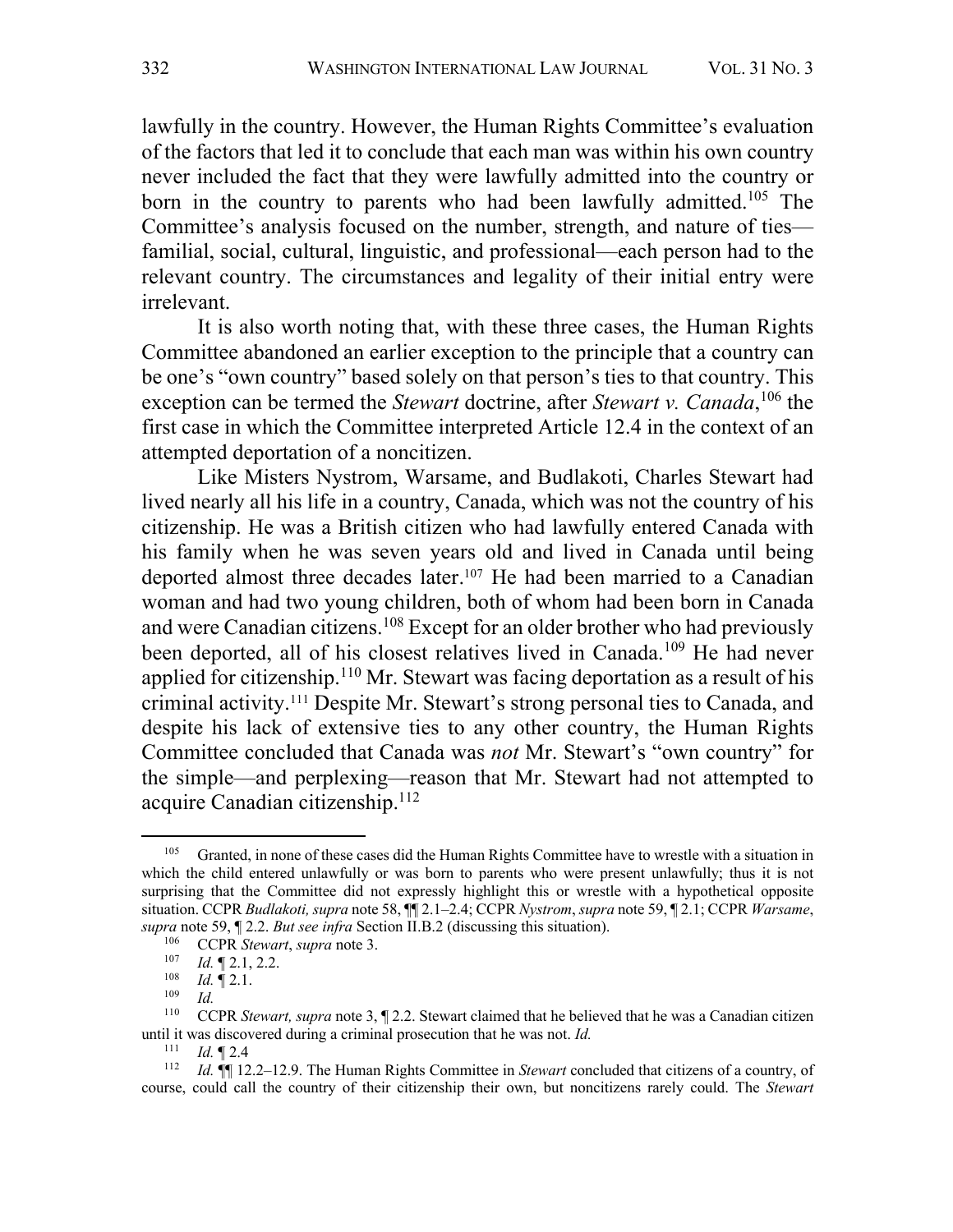The *Stewart* majority justified this narrow interpretation on the assertion that if a noncitizen had lived in country for so many years, as Mr. Stewart had done with Canada, that country had a "right" to expect the noncitizen to apply for citizenship and be burdened with all the obligations of citizenship.113 Since Mr. Stewart had not applied, Canada could not be deemed his own country. The fact that any citizenship application Mr. Stewart might have submitted would likely have been denied on account of his criminal record did not trouble the *Stewart* majority since such "disability was of his own making."<sup>114</sup>

There seems to be nothing in the language, context, or preparatory work of Article 12.4 that allows for this *Stewart* exception. Additionally, there is a deep internal tension in the Human Rights Committee's reasoning in *Stewart*. According to the *Stewart* exception, it is the length of time that a noncitizen has been in a country that warrants that country's "right" to expect that

majority listed some examples of noncitizens it would include within the scope of Article 12.4. These examples were the following: (i) "nationals of a country who have there be [sic] stripped of their nationality in violation of international law;" (ii) "individuals whose country of nationality has been incorporated into or transferred to another national entity whose nationality is being denied them;" and (iii) "stateless persons arbitrarily deprived of the right to acquire the nationality of the country of such residence." CCPR *Stewart*, *supra* note 3, ¶ 12.4. Although it is abundantly clear that this list was merely illustrative and non-exhaustive and, indeed, it is a list of situations to which the application of Article 12.4 seems wholly unobjectionable a handful of committee members in *Nystrom* and *Warsame*, cases examined fifteen years later, would cling to the *Stewart* interpretation, and strongly suggest that this *Stewart* list comprised the only categories of noncitizens who enjoy Article 12.4 rights*. E.g.*, CCPR *Nystrom*, *supra* note 59, at 25 (dissenting opinion of Sir Nigel Rodley, Helen Keller, and Michael O'Flaherty); CCPR *Warsame*, *supra* note 59, at 22 (individual opinion of Sir Nigel Rodley). Notably, the *Nystrom* and *Warsame* committee members who seem to suggest that this list is exhaustive were nationals of developed, immigrant-receiving States—Helen Keller (Switzerland); Gerald Newman (United States); Michael O'Flaherty (Ireland); Yuji Iwasawa (Japan); Nigel Rodley (UK); and Kirster Thelin (Sweden). For the committee members and their nationalities, see Hum. Rts. Comm., Rep. on the Work of Its 100th Session, 101st Session, 102nd Session, U.N. Doc. A/66/40, at 232 (2011). In the recently decided *Budlakoti* case, however, not a single committee member who participated in the examination of Mr. Budlakoti's communication—including the participating committee members from immigrant-receiving States (e.g., France, Israel, Italy, South Africa, and the United States) maintained the limited interpretation of Article 12.4 asserted by the *Stewart* majority. CCPR *Budlakoti*, *supra*  note 58. For the committee members and their nationalities, see Hum. Rts. Comm., Rep. on the Work of Its 120th Session, 121st Session, 122nd Session, U.N. Doc. A/73/40, at 13 (2018). *See also* CCPR General Comment 27, *supra* note 3, ¶ 20 (making it clear that other factors besides those listed in Stewart "may in certain circumstances result in the establishment of close and enduring connections between a person and a country").

<sup>113</sup> CCPR *Stewart*, *supra* note 3, ¶ 12.8 ("Countries like Canada, which enable immigrants to become nationals after a reasonable period of residence, have a right to expect that such immigrants will in due course acquire all the rights and assume all the obligations that nationality entails. Individuals who do not take advantage of this opportunity and thus escape the obligations nationality imposes can be deemed to have opted to remain aliens in Canada. They have every right to do so but must also bear the consequences…. Individuals in these situations must be distinguished from the categories of persons described in [Article 12.4].").

<sup>114</sup> CCPR *Stewart*, *supra* note 3, ¶ 12.6. The fact that Mr. Stewart thought for so long that he was a Canadian citizen and thus would have no need to apply for Canadian naturalization likewise did not concern the *Stewart* majority. *Id.* ¶ 2.2.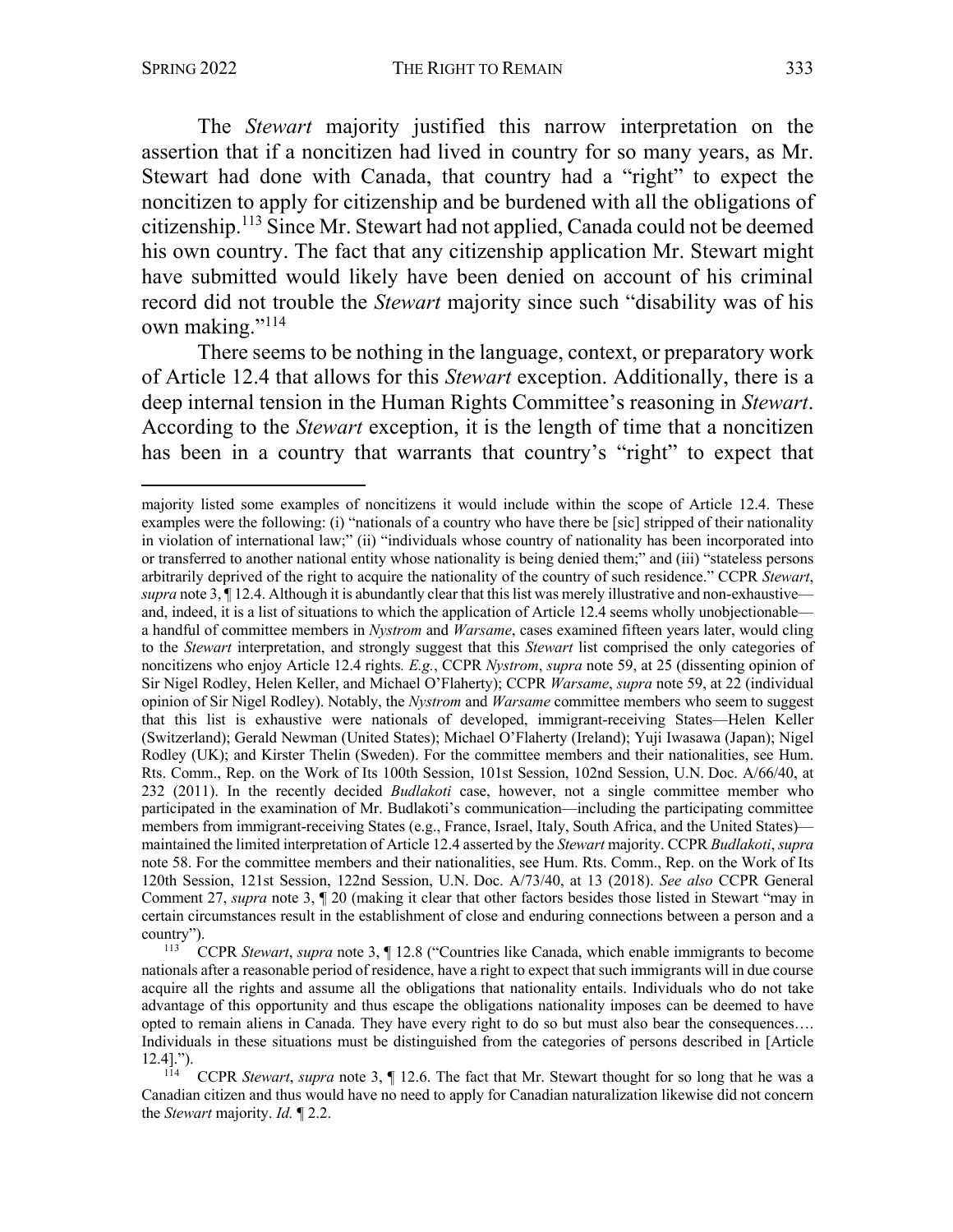noncitizen to apply for and, presumably, receive citizenship—but that same length of time and the presumed eligibility to obtain citizenship is not in itself enough to qualify that same country to be that noncitizen's own. For some reason, the noncitizen must take the administrative steps necessary to apply for and receive citizenship in order to enjoy the right not to be exiled as provided in Article 12.4.<sup>115</sup> This appears to be contrary to the Committee's repeated assertions elsewhere that Article 12.4 can be enjoyed by both citizens and noncitizens.<sup>116</sup>

As stated above, the *Stewart* majority seemed to justify this conclusion on the belief that long-term noncitizens are somehow escaping the obligations of citizenship. The *Stewart* majority, however, does not state what those obligations are. Indeed, it is challenging to think of a list of obligations that are not only triggered only after one becomes a citizen<sup>117</sup> but are also so burdensome that they serve as the *quid pro quo* for the right not to be banished from your own country.

The *Stewart* doctrine can lead to patently absurd results. Consider someone like the real-life Marguerite Grimmond, a woman who was born in the United States but moved to Scotland at age two with her Scottish mother and lived in the United Kingdom for the following seventy-eight years without acquiring British citizenship and without receiving explicit permission from the British government to stay. In 2007, upon returning to the United Kingdom from her first overseas trip at age eighty, she was told by British immigration authorities that she would be deported and had to leave the United Kingdom within four weeks.<sup>118</sup> Since she had never applied for citizenship (and thus

<sup>&</sup>lt;sup>115</sup> The Human Rights Committee acknowledged that there would be an exception when the host country placed "unreasonable impediments on the acquiring of nationality." CCPR *Stewart*, *supra* note 3, ¶ 12.5. *But see id.* at 23 (dissenting opinion of Prafullachandra Bhagwati) (objecting generally to the narrow interpretation of the majority arguing, in part, that "it is the sovereign right of a State to determine under what conditions it will grant nationality to a non-national. It is not for the Committee to pass judgment whether the conditions are reasonable or not....").<br> $\frac{116}{116}$ . See sources aited summare to 50.

<sup>&</sup>lt;sup>116</sup> *See* sources cited *supra* note 59.

Possible obligations include an obligation of national service (including registering for such service), the obligation to pay taxes on income earned while living and working abroad, and/or the obligation to make oneself available for jury duty. *But see* 50 U.S.C. § 3802 (requiring "every male citizen of the United States[] *and every other male person residing in the United States*" (except for lawfully present nonimmigrants) to register for the draft) (emphasis added); *Who Needs to Register*, U.S. SELECTIVE SERV. SYSTEM, https://www.sss.gov/Registration-Info/Who-Registration (last visited May 9, 2022) (explaining the requirement that male immigrants register for the draft); INTERNAL REVENUE SERV., PUBLICATION 519, U.S. TAX GUIDE FOR ALIENS, https://www.irs.gov/pub/irs-pdf/p519.pdf (last visited (May 9, 2022) (requiring resident aliens to pay foreign earned income tax).

<sup>118</sup> *Pensioner Wins Deportation Fight*, BBC NEWS (June 20, 2007), http://news.bbc.co.uk/2/hi/uk\_ news/scotland/tayside\_and\_central/6223440.stm. After eventually receiving authorization to stay, Mrs. Grimmond reportedly said, "I was trying to put a brave face on things, but I was a bit churned up inside at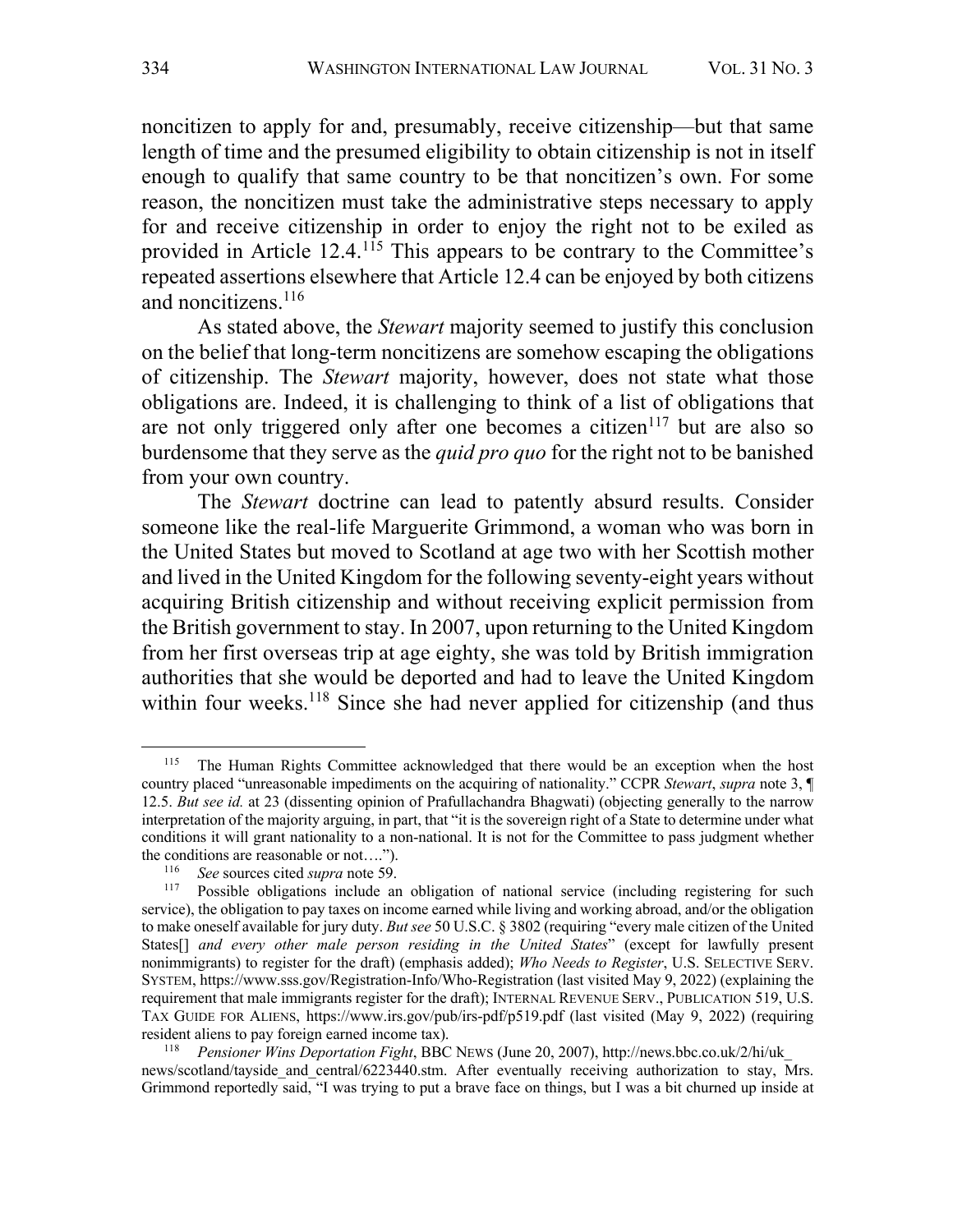never "incurred the obligations of citizenship"), pursuant to the *Stewart* doctrine the United Kingdom would not be her "own country." Presumably, she would easily qualify for citizenship, but for whatever reason, she did not apply. Perhaps it never seemed important to her because she was British in every sense that mattered in her life. Perhaps she lacked the sophistication or the inclination to apply. Perhaps she did not know she was not a citizen. Given that Article 12.4 is not expressly limited to citizens, it is extraordinarily difficult to see how the United Kingdom was not Mrs. Grimmond's own country for purposes of that provision.<sup>119</sup>

For these and other reasons, the Stewart majority's interpretation of "his own country" triggered vigorous dissenting individual opinions by six Committee members.120 The Stewart doctrine was applied by Human Rights Committee majorities in two later cases121 before being abandoned,

<sup>120</sup> *See, e.g.*, CCPR *Stewart*, *supra* note 3, at 20 (dissenting opinion of Elizabeth Evatt and Cecilia Medina Quiroga, co-signed by Francisco José Aguilar Urbina) ("For the rights set forth in Article 12, the existence of a formal link to the State is irrelevant; the Covenant is here concerned with the strong personal and emotional links an individual may have with the territory where he lives and with the social circumstances obtaining in it. This is what Article 12, paragraph 4, protects."); *id.* at 23 (dissenting opinion of Prafullachandra Bhagwati) (arguing that the consequence of not becoming a citizen cannot be the forfeiture of an ICCPR right, and observing, "it is because the author is not a Canadian national that the question has arisen[,] and it is begging the question to say that Canada could not be regarded as 'his own country' because he did not or could not acquire Canadian nationality."); *id*. at 18 (concurring opinion of Laurel B. Francis) (opining that Canada, at some point in time, had been Mr. Stewart's "own country"). Manfred Nowak, a scholar who served as the U.N. Special Rapporteur on Torture from 2004 to 2010, referred to the *Stewart* rationale as "controversial" and "unfortunate" and characterized the dissenting opinions as "more convincing." MANFRED NOWAK, U.N. COVENANT ON CIVIL AND POLITICAL RIGHTS: CCPR COMMENTARY, 285–86, (2d ed. 2005).

<sup>121</sup> Hum. Rts. Comm., Adoption of Views on Communication No. 558/1993, *Canepa v. Canada*, at 9, U.N. Doc. CCPR/C/59/D/558/1993 (Apr. 3, 1997) () [hereinafter CCPR *Canepa*] (citing *Stewart* in denying Article 12.4 rights to a 23-year-old Italian citizen who had lived in Canada continuously since the age of five since he had not applied for Canadian citizenship and was otherwise ineligible for Canadian citizenship on account of his criminality); Hum. Rts. Comm., Adoption of Views on Communication No. 1011/2001, *Madafferi v. Australia*, at 9, U.N. Doc. CCPR/C/81/D/1011/2001 (July 26, 2004) [hereinafter CCPR *Madafferi*] (citing *Stewart* in denying Article 12.4 rights to a 40-year-old Italian citizen who had lived in Australia for the previous eleven years, had an Australian citizen wife and four Australian citizen children, had siblings in Australia, and had his own retail business, since he had not applied for Australian

the thought that I might have to move to America because I don't know anyone there … I know the weather is better across there, but I am quite happy here in rainy old Scotland, and it is nice to know I am here legally at long last." *Id.* Mrs. Grimmond also would not have met any of the three exceptions articulated in *Stewart*. *See* CCPR *Stewart*, *supra* note 3, ¶ 12.4; *supra* note 112.

In this case, Mrs. Grimmond can claim two countries as "her own" as result of her relationships with them. The United States is her own country by virtue of her citizenship relationship with it, and the United Kingdom is her own country by virtue of her other personal relationships with that country. There is nothing within Article 12.4 that limits a person to only having one country they can call their own, and those with dual (or more) citizenships would have more than one own country. *See also* CCPR *Stewart*, *supra* note 3, at 23 (dissenting opinion of Prafullachandra Bhagwati) ("It is quite conceivable that an individual may have two counties which he can call his own: one may be a country of his nationality and the other, a country adopted by him as his own country.").<br> $\frac{120}{120}$  See e.g. CCPR Stewart, sur-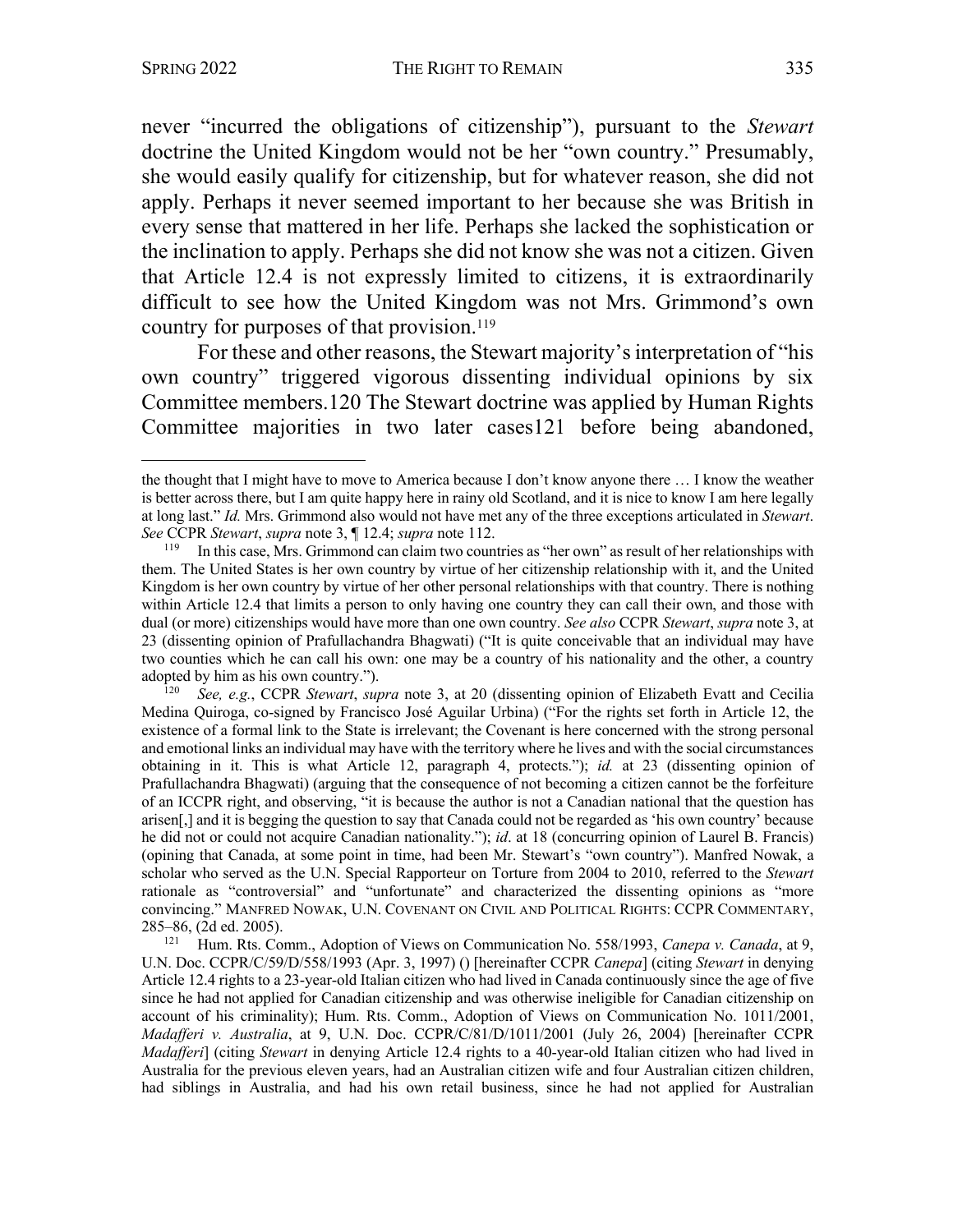justifiedly, afterwards. 122

#### II. THE INTERPRETATION OF "ARBITRARILY"

Recall that the full text of Article 12.4 reads, "No one shall be *arbitrarily* deprived of the right to enter his own country."123 Therefore, a State is permitted to nonarbitrarily deprive someone of their right to enter their own country, or, by extension, expel someone from their own country, thus raising the question of what "arbitrarily" means within the context of Article 12.4.

The customary method of treaty interpretation, along with an analysis of the ICCPR's preparatory works and the jurisprudence of the Human Rights Committee, clearly establish that the word "arbitrarily" in Article 12.4 has an extremely broad scope, which is to say, that opportunities for nonarbitrary banishment are exceedingly rare. Indeed, even a concern for national security,

citizenship—having assumed incorrectly that marrying an Australian citizen made him an Australian citizen—and, after deportation proceedings commenced, was rejected for Australian citizenship on account of his criminality as a younger man in Italy). The *Canepa* opinion triggered several dissenting opinions, some citing to their earlier dissents in *Stewart*. CCPR *Canepa*, *supra* note 121, at 11 (dissenting opinion of Elizabeth Evatt and Cecelia Medina Quiroga); *id.* at 10 (concurring opinion of Martin Scheinin); *id.* at 12 (dissenting opinion of Christine Chanet) ("The deliberate use of [the] vaguer and hence broader term ["his own country"] indicates that the drafters of the Covenant did not wish to limit the scope of the text in the manner decided by the Committee.").

<sup>122</sup> In each of these three later cases, *Budlakoti*, *Nystrom*, and *Warsame*, none of the noncitizens who were the subjects of deportation proceedings sought citizenship. And if they had, it appears likely that each would have been denied because of their extensive criminal records.

The Human Rights Committee also employed ICCPR Article 12.4 in a case in 2000 to help it decide whether New Zealand had withdrawn citizenship from five Western Samoans in violation of the ICCPR. Although the communication's Samoan authors did not explicitly make a claim that New Zealand had violated Article 12.4, the Committee concluded that at the time of the withdrawal New Zealand was not any of the authors' "own country" as understood in Article 12.4, and, hence, the withdrawal of their citizenship and subsequent deportation did not violate the ICCPR. At the time of the withdrawal, the authors were in their 50s and 60s, had never lived in New Zealand, and did not even know that they had had New Zealand citizenship. In fact, by the time of withdrawal, only one of the authors had even set foot in New Zealand, and that was for a short-term visit. Hum. Rts. Comm., Adoption of Views on Communication No. 675/1995, *Toala v. New Zealand*, U.N. Doc. CCPR/C/63/D/675/1995 (Nov. 2, 2000). Curiously, the Human Rights Committee received several individual communications that did not charge a State party with a violation of Article 12.4 but whose underlying facts suggest that the authors, who were all noncitizens challenging the right of their host countries to deport them, would have had more than plausible, if not winning, Article 12.4 claims. *See, e.g.*, Hum. Rts. Comm., Adoption of Views on Communication No. 1792/2008, *Dauphin v. Canada*, U.N. Doc. CCPR/C/96/D/1792/2008 (July 28, 2009) (describing the author as a 22-year-old Haitian citizen without significant links to Haiti who lawfully came to Canada at age two with his family and otherwise lived all his life in Canada, most of the while assuming he was a Canadian citizen); Hum. Rts. Comm., Adoption of Views on Communication No. 2387/2014, *A.B. v. Canada*, U.N. Doc. CCPR/C/117/D/2387/2014 (July 15, 2016) [hereinafter CCPR *A.B.*] (describing the author as a 37-year-old Somali citizen who fled Somalia at age eleven and arrived in Canada at age thirteen with his mother where he was recognized as refugee and given permanent residency).

<sup>123</sup> ICCPR, *supra* note 1, art. 12.4 (emphasis added).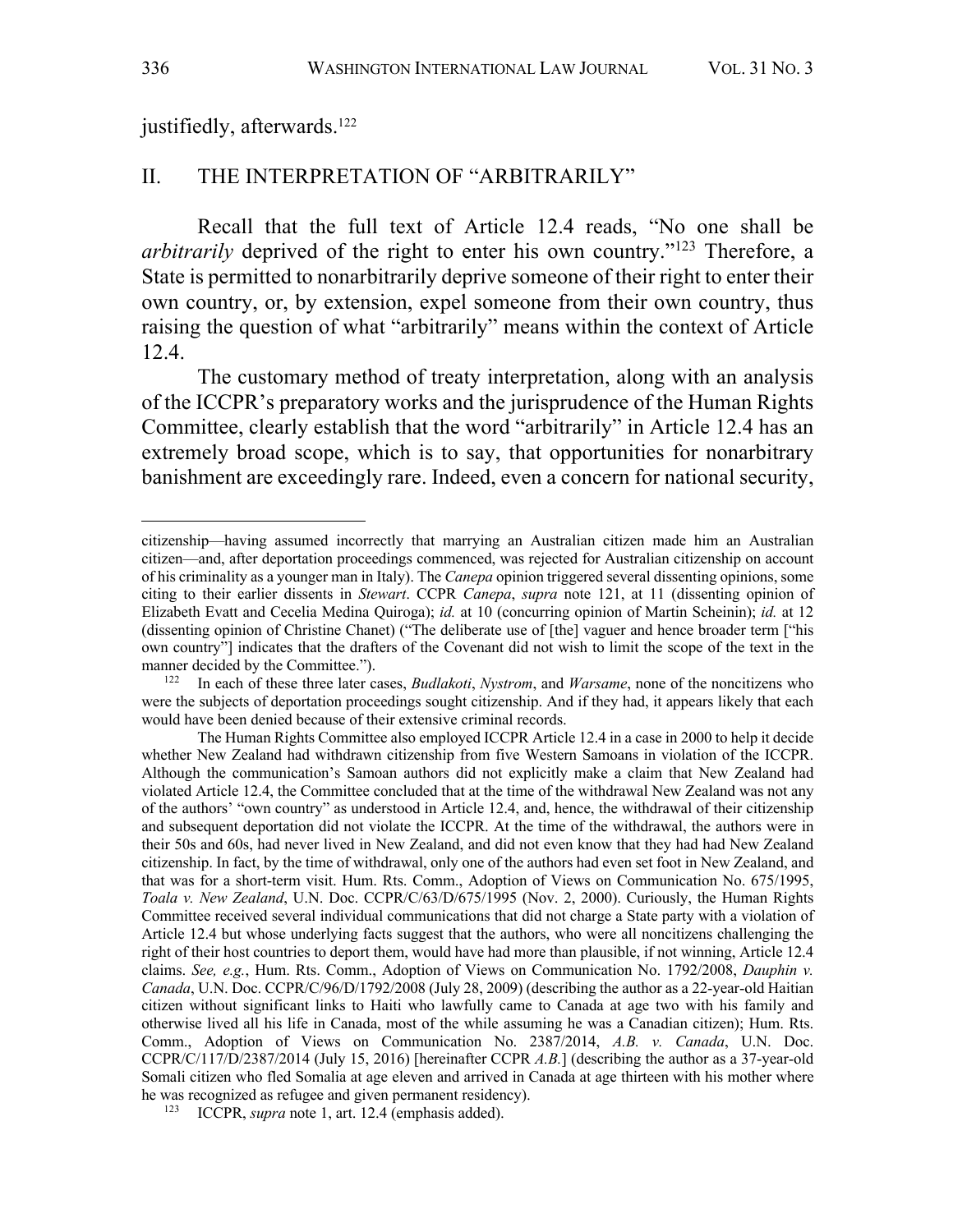public order, or public health would not necessarily entitle a State to banish someone from their own country. This interpretation also strongly suggests that it would be arbitrary to banish a noncitizen merely because that person had entered the country, or stayed in the country, without explicit permission from the State government.

## *A. Customary Law of Treaty Interpretation*

## *1. Ordinary Meaning*

There are many dictionary definitions of "arbitrary." Two from the online Oxford English Dictionary that plausibly fit the context of Article 12.4 are as follows: "Derived from mere opinion or preference; not based on the nature of things; hence, capricious, uncertain, varying" and "Unrestrained in the exercise of will; of uncontrolled power or authority, absolute; hence, despotic, tyrannical."124 Black's Law Dictionary defines "arbitrary" with regard to judicial decisions as "founded on prejudice or preference rather than on reason or fact."125 Each of these definitions would appear to grant a State considerable latitude in choosing whether to deprive someone of their right to enter their country or to expel someone from the country. Under these definitions, for example, it may not be "arbitrary" to banish someone based on a law that provides that all citizen criminals can be banished. However, the context of the word's use, along with the object and purpose of the ICCPR and the negotiating history of Article 22.4, strongly points in the opposite direction.

## *2. Context*

The context of the use of the word "arbitrarily" strongly suggests that States do not have broad latitude to prevent someone from entering their own country or to banish someone from their own country. The word "arbitrarily" is used in the context of a prohibition against banishment. Because of the extremely harsh nature of banishment,<sup>126</sup> one should assume that a human rights instrument would permit banishment under only the rarest circumstances, and thus a State must have a compelling reason for banishing

<sup>124</sup> *Arbitrary*, OXFORD ENGLISH DICTIONARY ONLINE, https://www.oed.com/view/Entry/10180 (last visited May 9, 2022).

<sup>&</sup>lt;sup>125</sup> *Arbitrary*, BLACK's LAW DICTIONARY (11th ed. 2019).

<sup>126</sup> *See, e.g.*, *Trop*, 356 U.S. at 102 (describing banishment as "a fate universally decried by civilized people").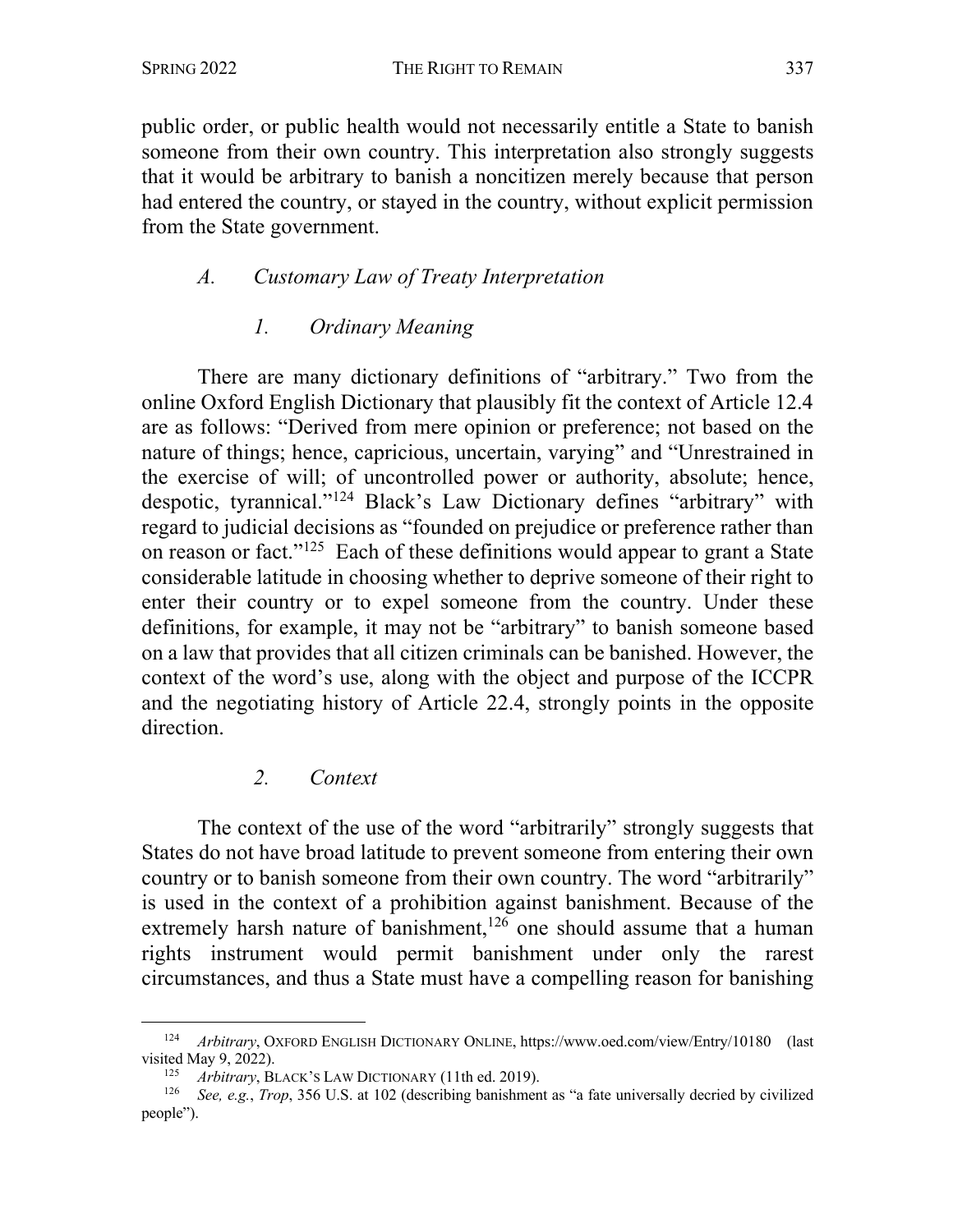someone for the banishment not to be "arbitrary." Certainly, the ICCPR would not permit a country to banish a citizen merely because it was done pursuant to some black letter law or based on some articulable facts.

The broader context of Article 12.4 within the ICCPR also sheds some light on the interpretation of the word "arbitrarily." Article 12 contains the treaty's free movement provisions. Article 12.1 provides for freedom of movement within a country and the freedom to choose one's residence.<sup>127</sup> Article 12.2 provides for the freedom to leave countries.<sup>128</sup> Of all these movement rights, the right not to be denied entry to one's own country including the right not to be banished—is not only the most valuable but also the least likely to be restricted. In fact, States rarely, if ever, banish citizens in the twenty-first century. It is primitive, unjust, and unnecessary. Meanwhile, however, States often restrict internal movements, including the freedom to choose one's residence (e.g., exclusions from private or government property, exclusions from dangerous places, incarceration, zoning ordinances) and often restrict people from leaving the country (e.g., incarceration, parole restrictions).

The remaining Article 12 provision, Article 12.3, provides that these three other freedom of movement provisions—the freedom of internal movement, the freedom to choose one's residence, and the freedom to leave any country—can be restricted under the following conditions: the restrictions must be provided by law, must be "consistent with other rights recognized in the [ICCPR]," and must be "necessary to protect national security, public order (*ordre public*), public health or morals or the rights and freedoms of others."129 Those conditions are very strict.

The right to enter one's country, however, is not subject to the exceptions listed in Article 12.3. A State can deprive someone of the right to enter their own country if such deprivation is not "arbitrary," thus suggesting that this freedom may be permissibly restricted either more readily or less readily than a State may restrict the other movement freedoms. Since the right to enter one's country seems like a much more valuable right, and one that is rarely, if ever, denied (as to citizens, at least), the restriction on States that prohibits them from preventing people from entering their own countries must be more absolute than the restrictions on the deprivations of the other

<sup>127</sup> ICCPR, *supra* note 1, art. 12.1. ("Everyone lawfully within the territory of a State shall, within that territory, have the right to liberty of movement and freedom to choose his residence.").

<sup>&</sup>lt;sup>128</sup> *Id.* art. 12.2 ("Everyone shall be free to leave any country, including his own.").

<sup>129</sup> *Id*. art. 12.3.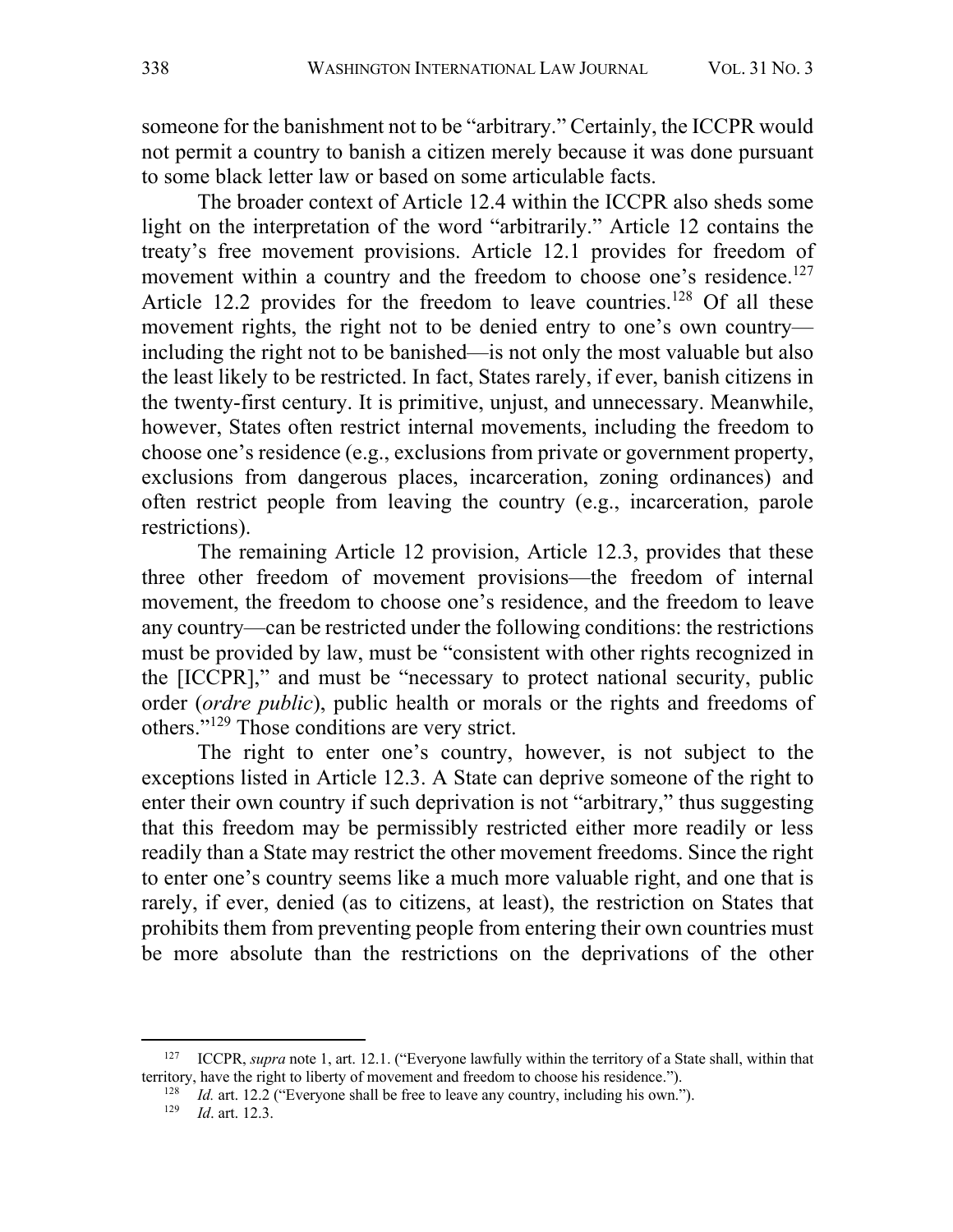movement freedoms.<sup>130</sup> In other words, the deprivation of the right to enter one's own country can be arbitrary *even if* the State were to deem such deprivation necessary to protect national security, public order, public health or morals or the rights and freedoms of others. Therefore, "arbitrarily" must have a particularly broad meaning, one that would capture nearly all State actions that deprive a person of the right to enter their own State.<sup>131</sup>

#### *3. Object and Purpose*

The object and purpose of the ICCPR also point in the direction of this interpretation since, as discussed above,<sup>132</sup> we should interpret ambiguous terms and phrases within the ICCPR in a way that favors the human individual and disfavors State restrictions.

Given all of this, "arbitrarily" in the context of Article 12.4 would seem to include not just notions of reasonableness but also notions of strict proportionality and utter necessity. Having articulable "reasons" to expel is not enough. In order for someone's banishment to be nonarbitrary, the achievement of a State goal that results from the banishment must be important enough so as to be proportionate to the great harm that banishment

<sup>130</sup> *But see, e.g.*, Comm'n on Hum. Rts., 6th Sess., 151st mtg., *supra* note 40, at 10 (summarizing the American representative's characterization of banishment as a lesser deprivation because "a person deprived of the right to return to the country of which he was a national has, after all, the rest of the world in which to move and choose a residence, whereas a person deprived of the right of liberty of movement of choosing his residence within the borders of a State and of leaving his own, was in a far more serious predicament"). This view downplays the hardship imposed on an individual who has no strong ties in another country, and furthermore, it is not always the case that someone facing deportation has a country of citizenship. *See, e.g.*, CCPR *Budlakoti, supra* note 58, ¶ 9.4; CCPR *Warsame, supra* note 59, ¶ 8.6.

<sup>&</sup>lt;sup>131</sup> The word "arbitrarily" is used in three other provisions of the ICCPR. For a discussion of these provisions and a discussion of the Human Rights Committee's interpretation of each, *see infra* note 159. It might be assumed that the word means the same thing in each provision, and, if so, it would be necessary to do an interpretation of the word in each context and then triangulate into the "correct" definition. However, based on the discussions concerning Article 12.4 by the negotiating States, there is no reason to think that they considered all other uses of the word in the rest of the ICCPR nor that they consciously intended that the word have the exact same meaning in each case. In the General Assembly's four-day negotiation leading to the adoption of the language of Article 12, there were only three comments regarding the fact that the word "arbitrarily" is used elsewhere in the ICCPR, and those comments were generally unremarkable and generated no further discussion. ICCPR Preparatory Works SR.958, *supra* note 46, at 246–48 (Summary Statement of the Philippines); *id.* ¶ 25 (Summary Statement of Panama); *id.* ¶ 31 (Summary Statement of Ireland). In fact, Ireland's comment suggests that the interpretation of "arbitrary" in Article 12.4 might be different from the interpretations of "arbitrary" in Articles 6 and 9 since "the meaning of the wording [in Articles 6 and 9] . . . was amplified and defined in several paragraphs." *Id*. The Human Rights Committee, however, has interpreted the word "arbitrarily" in each of these provisions to mean that mere lawfulness (under municipal law) does not, in and of itself, constitute nonarbitrary action. *See infra* note 159.

<sup>132</sup> *See supra* Section I.A.3.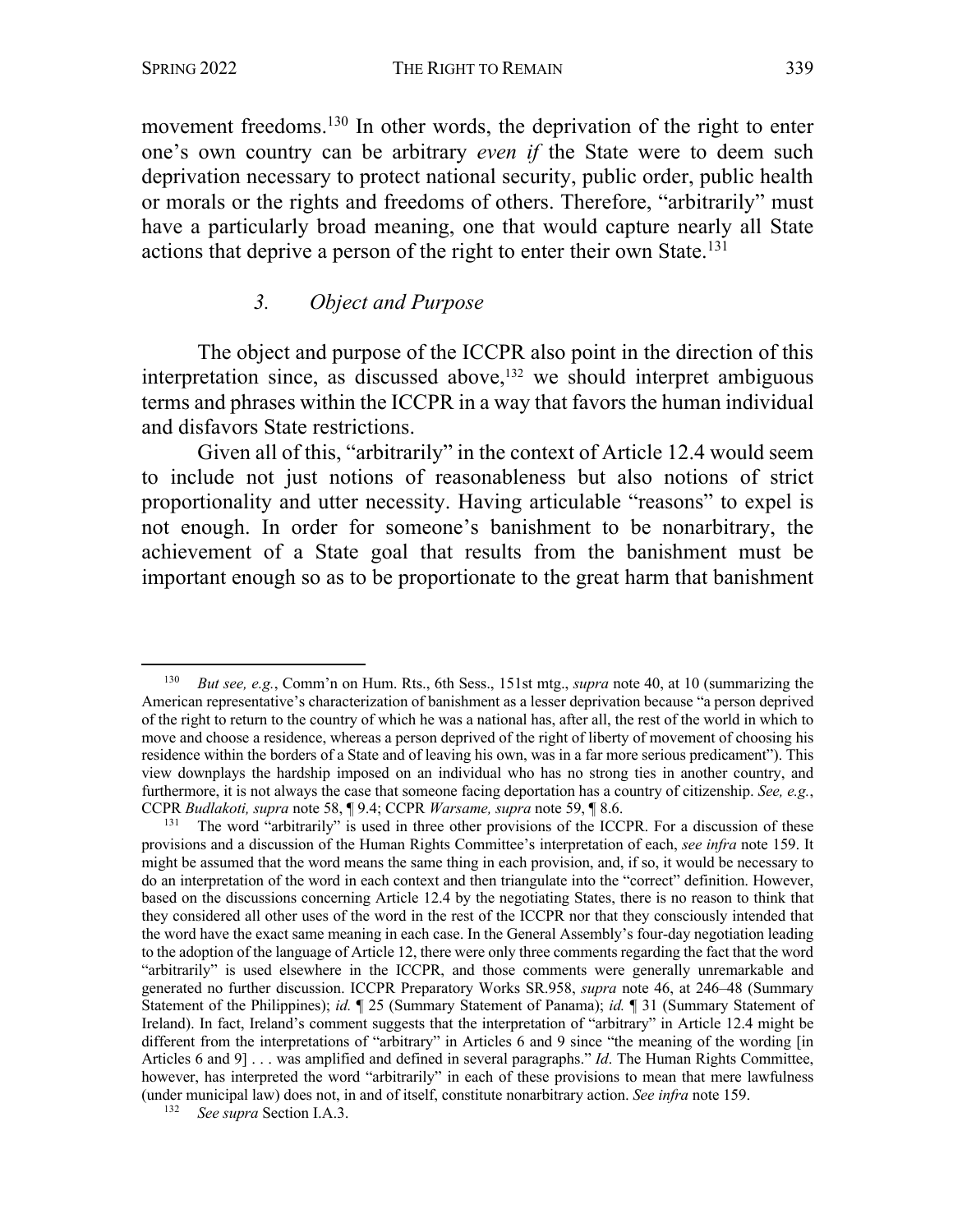imposes. <sup>133</sup> Furthermore, if the State's goals can be accomplished without banishment (e.g., by sanctioning criminal behavior through imprisonment), then the deprivation of the right to remain would be deemed arbitrary since it would not be necessary. Indeed, it is hard to imagine a situation in which banishment would not be arbitrary.<sup>134</sup>

Given this interpretation, mere procedural due process is not enough to make any banishment nonarbitrary, and banishment done merely in accordance with municipal law may still be arbitrary. There is a difference between being lawful, on the one hand, and being reasonable, necessary, proportionate, and justifiable—i.e., not arbitrary—on the other. States parties have an interest in enforcing their municipal laws, including their immigration laws, but they are prohibited from enforcing laws that violate the ICCPR.<sup>135</sup>

#### *4. Preparatory Works*

An examination of the preparatory works leading to the adoption of the ICCPR reveals quite a bit about what the negotiating States meant by "arbitrarily" in Article 12.4 and confirms the broad interpretation described above.

The text of what would become Article 12 was negotiated over the course of more than a decade, culminating in the adoption of the final text in 1959. During the drafting process, whenever a negotiating State proposed allowing States to restrict the right of entry for reasons of national security, public order, public health, and the like, these proposals were rejected by the other negotiating States. For example, during the drafting conferences of the Commission on Human Rights in 1949, both Lebanon and France proposed language that would permit States to deprive someone of the right to enter

<sup>&</sup>lt;sup>133</sup> For discussions of the need for proportionality in the context of immigration enforcement, see generally Michael J. Wishnie, *Immigration Law and the Proportionality Requirement*, 2 U.C. IRVINE L. REV. 415 (2012); Juliet Stumpf, *Fitting Punishment*, 66 WASH. & LEE L. REV. 1683 (2009).

 $134$  Some have argued that allowing undocumented noncitizens to remain in a country imposes undue costs on society, e.g., administrative costs, medical costs, costs associated with increased job competition. *See, e.g.*, Christopher Rugaber, *Trump's Harsh Message to Immigrants Could Drag on Economy*, ASSOC. PRESS (Sept. 6, 2017) https://www.apnews.com/70d54a71362e4d90ad1959c8d33266ac (making this argument with regard to DACA recipients in the United States). Some may argue that the desire to rid the country of such costs justifies their deportation. However, the societal costs imposed by the average undocumented person would not seem to be considerably more than those imposed by the average citizen, and any argument that asserts that a desire to rid a country of these costs renders deportation of undocumented noncitizens nonarbitrary (as that term is used in ICCPR Article 12.4) would necessarily lead to the absurd conclusion that a State could also banish any citizen unless they proved themselves to be a net asset to the country. 135 *See* sources cited *supra* note 32 (discussing the relationship between international law and state

sovereignty).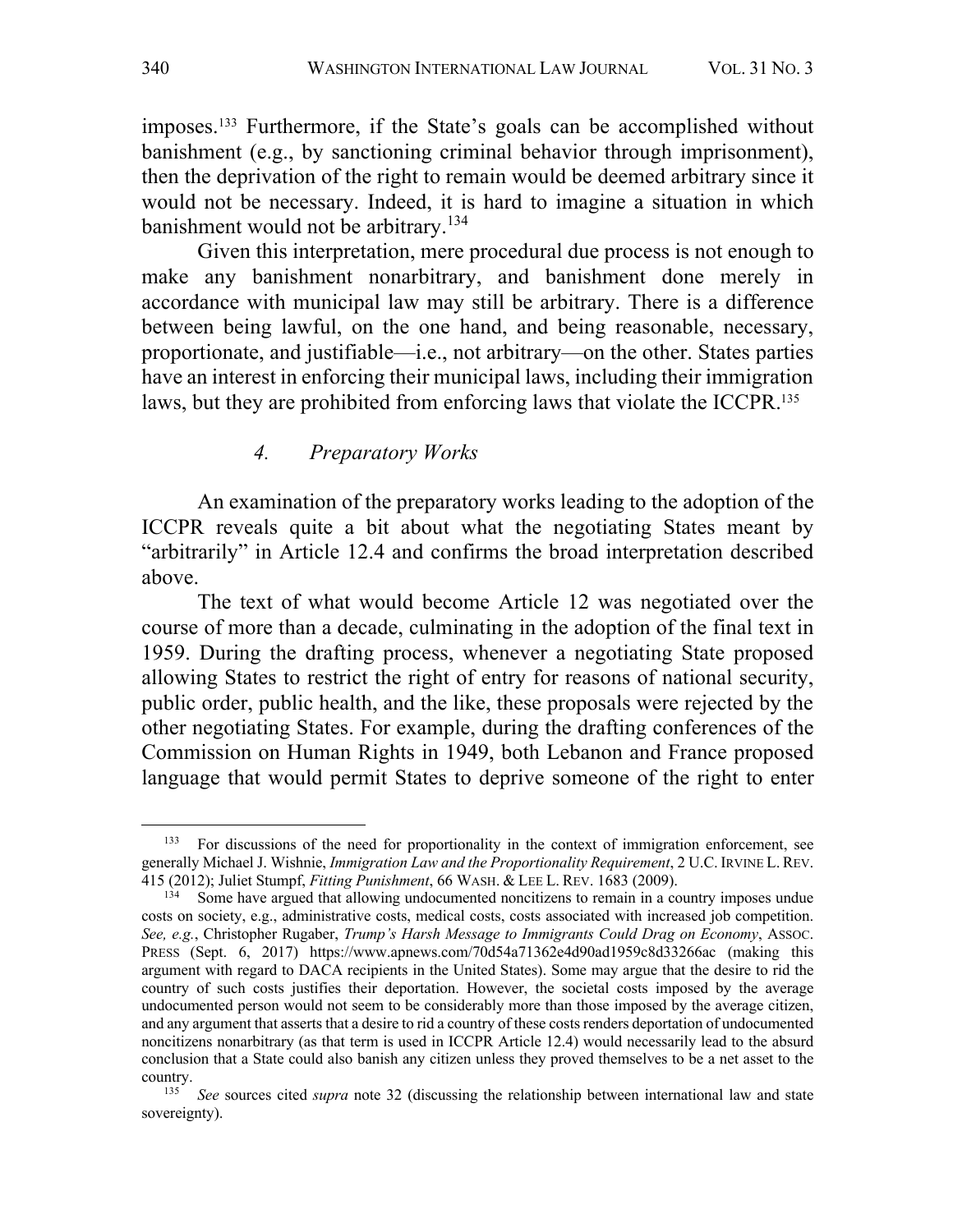their country for "reasons of security or in the general interest."136 Several negotiating States declared those reasons to be too permissive. Some negotiating States argued that the right to enter one's own country was a "fundamental" human right.<sup>137</sup> Consequently, the negotiating States decided to isolate the articulation of the right to enter one's country from the articulation of the other movement rights and placed only the most limited restrictions on the exercise of the right to enter.<sup>138</sup>

A similar discussion with similar results occurred at the General Assembly in the days before it adopted the final text. Most of those discussions focused on a series of three draft proposals made jointly by Argentina, Belgium, Iran, Italy, and the Philippines, the so-called "Five-Power" Amendments.139 The Original Five-Power Amendment proposed that the right to enter one's country could be restricted on the basis of "law" that was "necessary to protect national security, [public safety,] health or morals or the rights and freedoms of others. . .."140 The First Revised Five-Power Amendment proposed a similar set of exceptions.<sup>141</sup> These proposals were met with widespread objection because most States believed that the right to enter one's country should not be subject to such permissive exceptions.<sup>142</sup> and very

<sup>136</sup> U.N., Econ. & Soc. Council, Comm'n on Hum. Rts., Draft Int'l Covenant on Hum. Rts., Lebanon: Amends. to Art. 11, U.N. Doc. E/CN.4/215/Rev.1 (May 26, 1949); U.N., Econ. & Soc. Council, Comm'n on Hum. Rts., Draft Int'l Covenant on Hum. Rts., France: Amend. to the Lebanese Proposal, U.N. Doc. E/CN.4/275 (May 31, 1949).

<sup>137</sup> U.N., Econ. & Soc. Council, Comm'n on Hum. Rts., Fifth Sess., 106th mtg. at 5–9, U.N. Doc. E/CN.4/SR.106 (May 31, 1949).

 $138$  *Id.* at 5–9, 10–11.

<sup>&</sup>lt;sup>139</sup> Draft Int'l Covenants on Hum. Rts., Argentina, Belgium, Iran, Italy, and the Philippines: Amends. to Art. 12 of the Draft Covenant on Civ. and Pol. Rts., U.N. Doc. A/C.3/L.812 (Nov. 12, 1959) [hereinafter Original Five-Power Amendment]; Draft Int'l Covenants on Hum. Rts., Argentina, Belgium, Iran, Italy, and the Philippines: Revised Amends. to Art. 12 of the Draft Covenant on Civ. and Pol. Rts., U.N. Doc. A/C.3/L.812/Rev.1 (Nov. 13, 1959) [hereinafter First Revised Five-Power Amendment]; Draft Int'l Covenants on Hum. Rts., Argentina, Belgium, Iran, Italy, and the Philippines: Revised Amends. to Art. 12 of the Draft Covenant on Civ. and Pol. Rts., U.N. Doc. A/C.3/L.812/Rev.2 (Nov. 16, 1959) [hereinafter Second Revised Five-Power Amendment].<br>
Original Five-Power Amendment

<sup>140</sup> Original Five-Power Amendment, *supra* note 139, art. 12.3.

<sup>141</sup> *See* First Revised Five-Power Amendment, *supra* note 139. 142 *See, e.g.*, ICCPR Preparatory Works SR.956, *supra* note 47, ¶ 23 (Summary Statement of the United Kingdom); ICCPR Preparatory Works, SR.957, *supra* note 41 (Summary Statement of Ireland,), ¶¶ 3, 38; *id.* ¶ 12 (Summary Statement of India); *id.* ¶ 14 (Summary Statement of Lebanon); *id.* ¶ 16 (Summary Statement of Afghanistan); *id.* ¶ 19 (Summary Statement of the United Kingdom); *id.* ¶ 24 (Summary Statement of Saudi Arabia); *id.* ¶ 32 (Summary Statement of Morocco).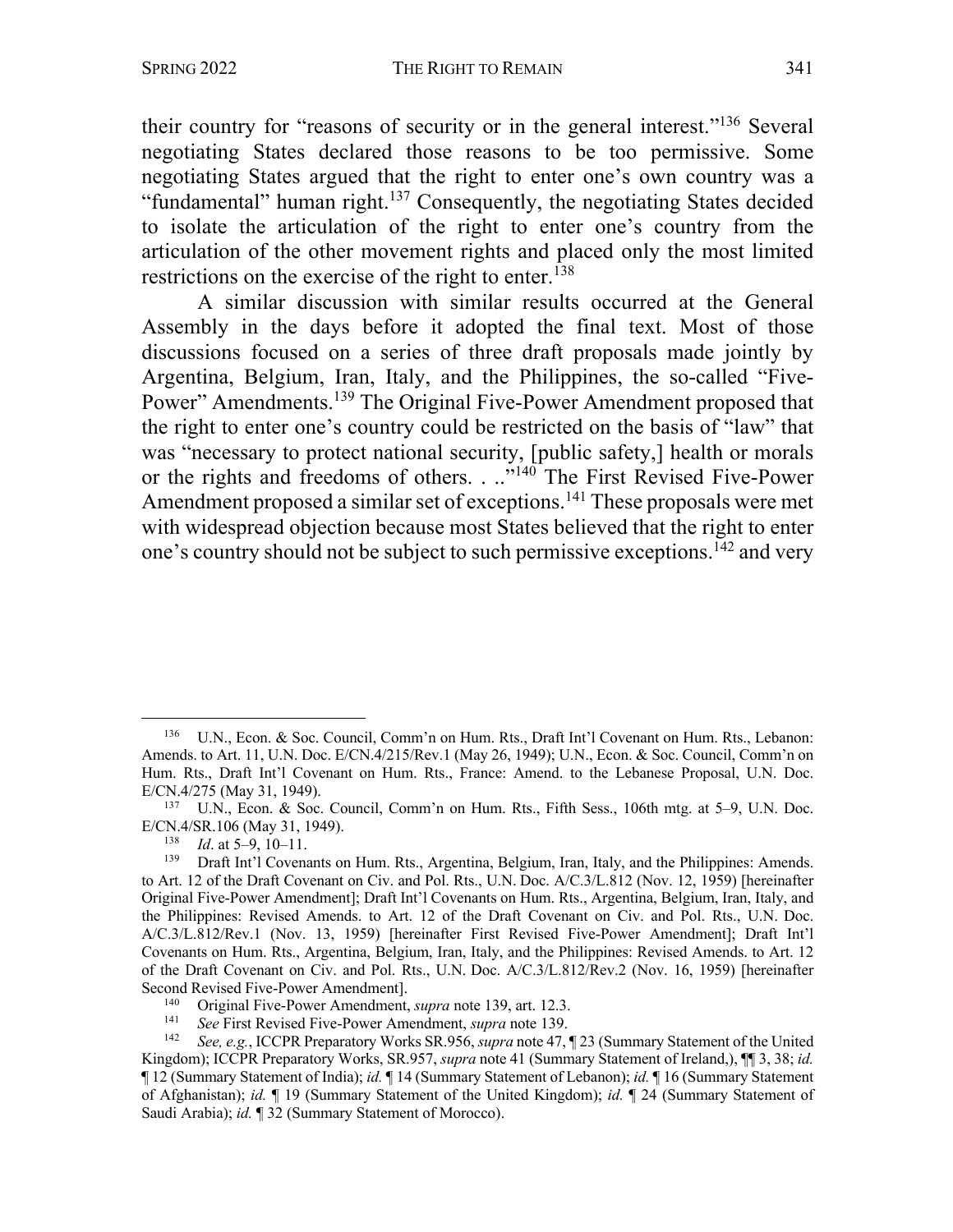few States voiced support for those exceptions, $143$  As a result, these proposals were roundly rejected.<sup>144</sup>

Nevertheless, some States wanted to permit "exiling" people, and the discussions that directly led to the decision to insert the word "arbitrarily" occurred in this context.<sup>145</sup> Some States thought it was appropriate to allow "lawful exile,"146 while others considered exile to be an antiquated practice and never appropriate regardless of the circumstances.<sup>147</sup> Many of the States that objected to permitting "lawful exile" also objected to any exceptions at all to the right to enter one's own country.<sup>148</sup>

<sup>&</sup>lt;sup>143</sup> Even the members of the Five-Power group of States did not actively support these exceptions. Their proposals were attempts to capture and synthesize the apparent will of the General Assembly based on views most recently expressed by the negotiating States. As that will became clearer, the Five-Power amendments evolved in response.

<sup>144</sup> This rejection prompted the Five-Power group of States to revise their proposal, and the next morning they suggested a new text of Article 12, one which not only removed the authority of States to limit the right of entry based on national security concerns, public order concerns, and the like, but which was adopted later that day as the final text of Article 12. Second Revised Five-Power Amendment, *supra* note 139; ICCPR Preparatory Works SR.958, *supra* note 46, at Agenda Items, ¶ 2; U.N. GAOR, 14th Sess., 959th mtg. at 251, ¶ 27, U.N. Doc. A/C.3/SR.959 (Nov. 17, 1959) [hereinafter ICCPR Preparatory Works SR.959] (announcing the result of the vote adopting the Second Revised Five-Power Amendment). The Second Revised Five-Power Amendment proposed the use of the word "arbitrarily" in Article 12.4, and much of the debate about Article 12.4 for the rest of the day concerned the use of that word and possible alternatives.

See supra note 40 (providing the proposed draft that the Commission on Human Rights presented to the General Assembly for its consideration prior to the General Assembly's discussion and adoption of the final version of Article 12.) Note that that draft provided that "[n]o one shall be subjected to arbitrary exile" and that otherwise "anyone shall be free to enter his own country." Draft Int'l Covenants on Hum. Rts., U.N. Doc. A/4299, ¶ 3 (Dec. 3, 1959).

<sup>146</sup> *E.g.*, ICCPR Preparatory Works SR.957, *supra* note 41, ¶ 4 (Summary Statement of Portugal); *id.* ¶ 12 (Summary Statement of India); *id.* ¶ 26 (Summary Statement of Italy); *id.* ¶ 34 (Summary Statement of the United Kingdom); *id.* ¶ 38 (Summary Statement of Ireland); ICCPR Preparatory Works, SR.958, *supra* note 46, ¶ 4 (Summary Statement of Ireland), *id.* ¶ 21 (Summary Statement of Italy); ICCPR Preparatory Works SR.959, *supra* note 144, ¶ 32 (Summary Statement of the United States).

<sup>147</sup> *See, e.g.*, ICCPR Preparatory Works SR.956, *supra* note 47, ¶ 31 (Summary Statement of El Salvador); ICCPR Preparatory Works SR.957, *supra* note 41, ¶ 7 (Summary Statement of Yugoslavia); *id.* ¶ 8 (Summary Statement of Greece); ICCPR Preparatory Works SR.958, *supra* note 46, ¶ 2 (Summary Statement of Argentina); *id.* ¶ 10 (Summary Statement of Philippines). At least ten additional States spoke out against the inclusion of any language that permitted "lawful exile" or nonarbitrary deprivation of one's right to enter his or her own country. Those countries were Spain, El Salvador, Panama, Ethiopia, Cuba, Honduras, Afghanistan, Ecuador, Guatemala, and Colombia. *Id*. ¶¶ 16, 18, 25; ICCPR Preparatory Works SR.959, *supra* note 144, ¶¶ 28–30, 33–34, 36–37. *See also* ICCPR Preparatory Works SR.956, *supra* note 47, ¶ 15 (Summary Statement of the Philippines stating, "Exile was no longer a commonly imposed punishment, perhaps because it laid upon other counties the duty of taking in the exile persons"). Two negotiating States, the United Kingdom and Ecuador, expressed the view that being "exiled" was something that could only happen to citizens. ICCPR Preparatory Works SR.957, *supra* note 41, ¶¶ 34, 35 ("A citizen was exiled; a foreigner was expelled."). This observation lends some support to the argument that the negotiating States were assuming that the Article 12.4 right to enter was a right held only by citizens. 148 *See* sources cited *supra* notes 142–144.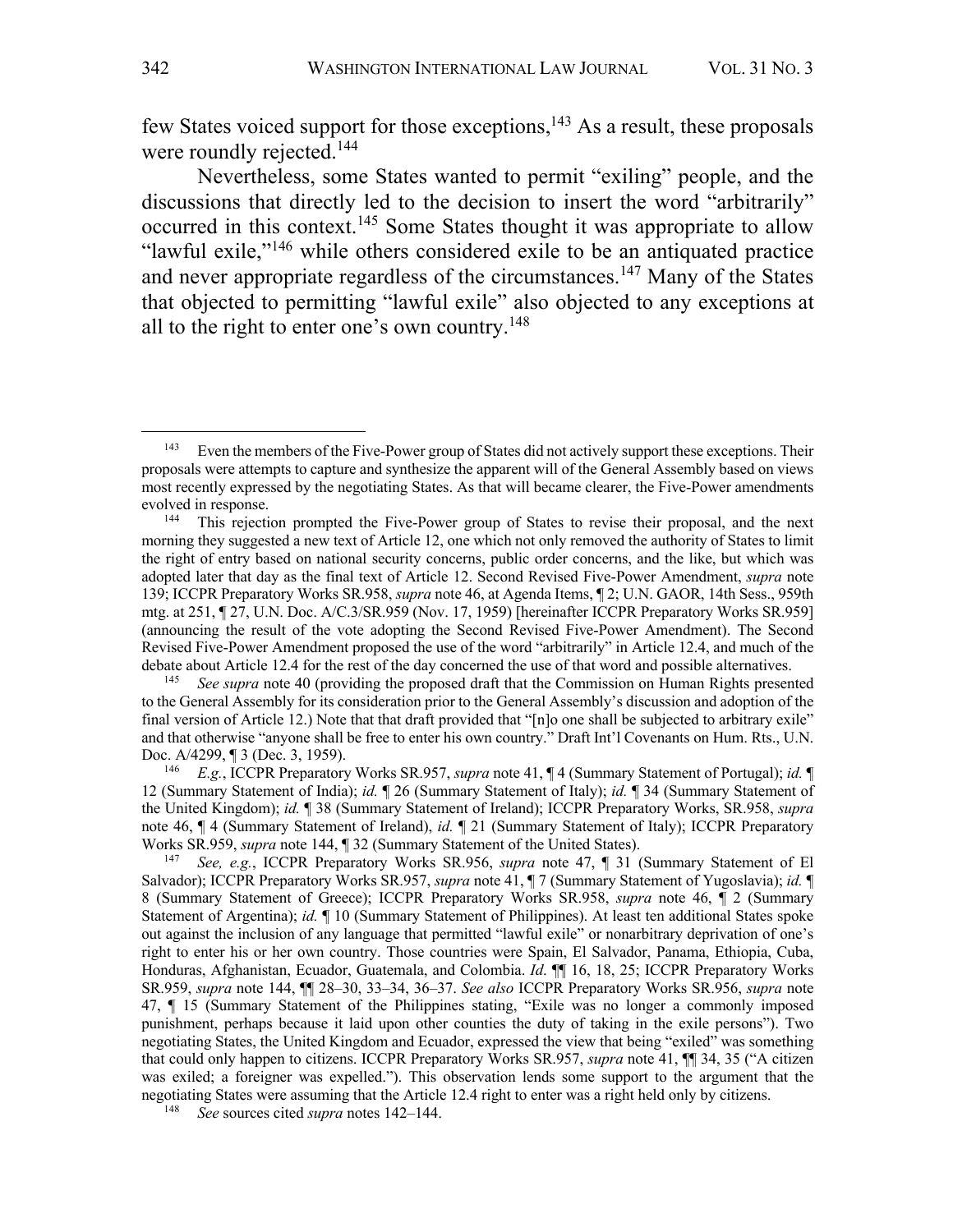The decision to insert the word "arbitrarily" in the final text of Article 12.4 was largely a compromise between these two groups.<sup>149</sup> The negotiating States understood and acknowledged that a rule prohibiting "arbitrary" deprivation of a right was quite ambiguous with regard to what kind of deprivation would be permitted,<sup>150</sup> but it was clearly intended by the negotiating States to overwhelmingly restrict banishment. <sup>151</sup> The vote to approve inserting the word "arbitrarily" was 29 to 20 with 20 abstentions.152 From the tone of the debate and State comments made after the vote, we know that many of the countries that abstained were against inserting "arbitrarily" or any exception at all into Article 12.4 but were abstaining out of respect for those countries that wanted some kind of exception. 153

In sum, during the entire drafting process, the articulation of the right to enter one's own country in Article 12 was almost always deliberately isolated from the other Article 12 movement rights (e.g., the right of internal movement, the right to leave)<sup>154</sup> in order to make the entry right more absolute. The negotiating States did not want the right to enter one's own country to be restricted even when such restrictions might be "necessary to protect national security, the general interest, public order (*ordre public*), public health or morals, or the rights and freedoms of others." This strongly suggests that the deprivation of the right to enter one's own country could be arbitrary *even if* the State were to deem such deprivation "necessary" to protect such concerns.155 Therefore, "arbitrarily" must have a particularly broad meaning, one that captures nearly all State actions that prevent a person from entering

<sup>149</sup> *See* ICCPR Preparatory Works SR.958, *supra* note 46, ¶ 21 (Summary Statement of Italy) (articulating the compromise of the use of the word "arbitrarily"); *id.* ¶ 29 (Summary Statement of Argentina) (articulating the same). 150 *See, e.g.*, ICCPR Preparatory Works SR.957, *supra* note 41, ¶ <sup>7</sup> (Summary Statement of

Yugoslavia); ICCPR Preparatory Works SR.958, *supra* note 46, ¶ 21 (Summary Statement of Italy).

<sup>151</sup> There was no attempt to define the word "arbitrarily," and no State articulated its own understanding of what "arbitrarily" meant in the context of Article 12.4. U.N. GAOR, 14th Sess., 954–59th mtgs., U.N. Docs. A/C.3/SR.954–A/C.3/SR.959 (1959). During the debates that led to the decision to insert the word "arbitrarily" in Article 12.4, there was no explicit discussion about whether noncitizens could be arbitrarily, lawfully, or otherwise exiled or expelled. This omission is understandable considering ICCPR Article 13 addresses the deportation processes applicable to aliens.<br>152 **LCCDB** Proporatory Works SB 050 supportants

<sup>152</sup> ICCPR Preparatory Works SR.959, *supra* note 144, ¶ 27.

<sup>153</sup> *See, e.g*., *id.* ¶ 29 (Summary Statement of Cuba) (voicing its objection to any restrictions on the right to enter one's own country but identifying itself as a State that abstained); *id.* ¶ 30 (Summary Statement of Honduras) (same); *id.* ¶ 37 (Summary Statement of Colombia) (same).

<sup>&</sup>lt;sup>154</sup> ICCPR, *supra* note 1, art. 12.<br><sup>155</sup> The use of the word "necessar

<sup>155</sup> The use of the word "necessary" in Article 12.3 and its omission in Article 12.4's right of entry raise problematic interpretation issues. If an action is "necessary," how can it also be "arbitrary"? It is fairly clear that the negotiating States were worried that States parties might abuse the discretion that Article 12.3 grants. They feared States parties might apply Article 12.3 exceptions too liberally and might restrict the right of entry in ways that are not "necessary" at all. Otherwise, an analysis and interpretation of the word "necessary" in Article 12.3 is beyond the scope of this Article.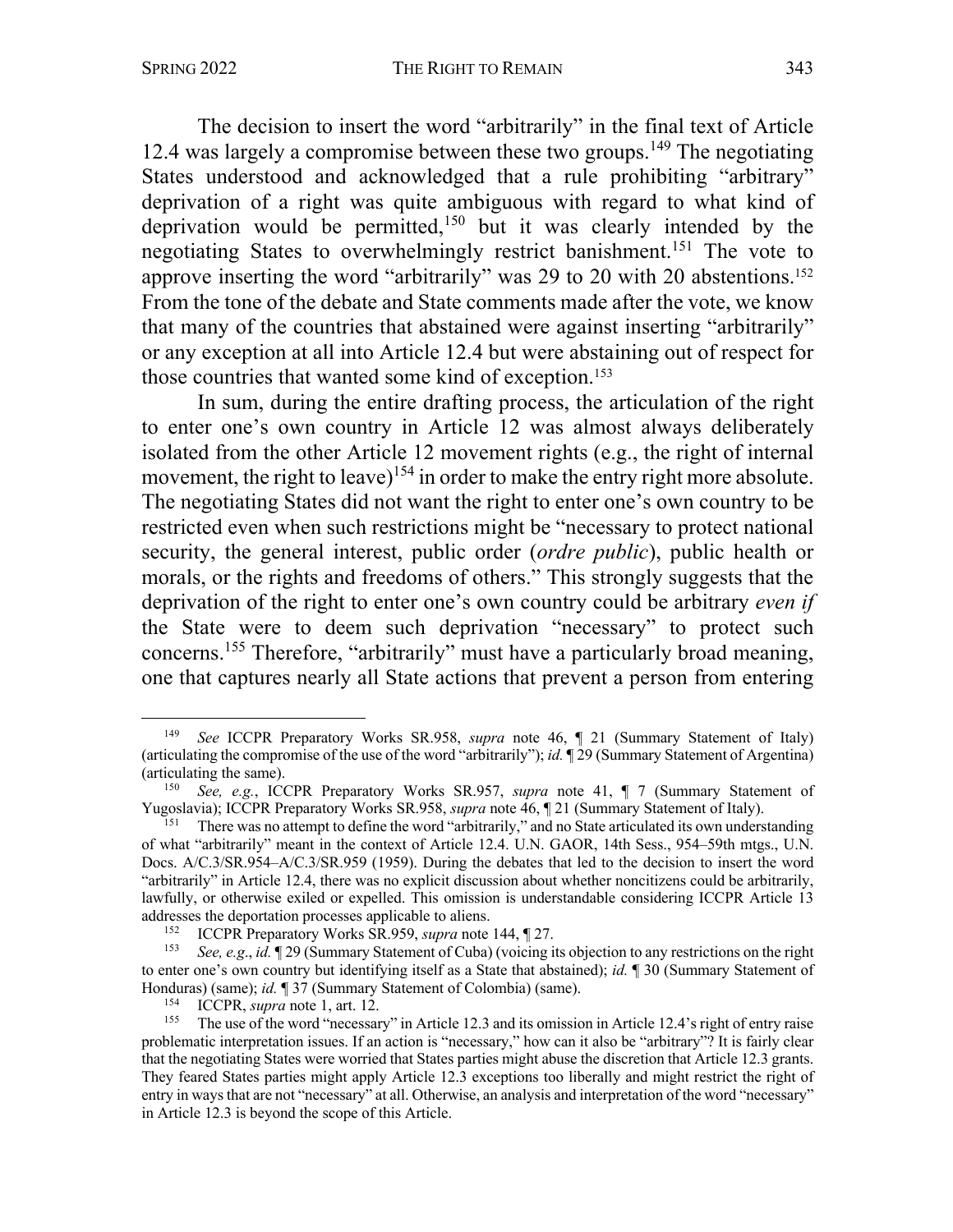their own country. Certainly, concerns like national security may be considered when determining whether or not a deprivation is arbitrary, but such concerns are not necessarily sufficient to justify such deprivation. Admittedly, this still leaves us to wonder what would constitute a nonarbitrary deprivation of the right to enter one's own country, but such situations must be exceedingly rare.

### *B. Jurisprudence of the Human Rights Committee*

Reflecting the conclusions suggested by the customary rules of treaty interpretation, including an analysis of the preparatory works, the Human Rights Committee has repeatedly asserted, in interpreting and applying the word "arbitrarily" in Article 12.4, that there are "few, *if any*, circumstances in which deprivation of the right to enter one's own country could be reasonable."156 In the jurisprudence of the Committee, reasonableness is one of the hallmarks of non-arbitrariness. In its general comments and recent cases addressing Article 12.4, the Committee has reiterated that any denial of entry to one's country must be "reasonable in the particular circumstances." <sup>157</sup> Of course, this raises the question of what is "reasonable."

In *Budlakoti*, the Human Rights Committee listed other hallmarks of arbitrariness. It stated, "The notion of 'arbitrariness' includes elements of inappropriateness, injustice, lack of predictability and due process of law, as well as elements of reasonableness, necessity and proportionality."<sup>158</sup> Those are quite a few elements, but the following conclusions can be made about the Human Rights Committee's interpretation on arbitrariness as used in Article 12.4. First, a decision to deny someone the right to enter their own country (or to banish someone) is one that must be made only after balancing all the interests of, and costs and benefits to, both the State and the individual in question. Second, to be nonarbitrary, denial of entry (or banishment) must be necessary; that is, there must not be any lesser means to adequately accomplish the State party's fundamental goal, a means that would ensure the State's interests are adequately met without imposing upon someone the extraordinary harsh consequences of banishment from their own country.<sup>159</sup>

<sup>156</sup> *See, e.g.*, CCPR General Comment No. 27, *supra* note 3, ¶ 21; CCPR *Budlakoti*, *supra* note 58, ¶ 9.4; CCPR *Nystrom*, *supra* note 59, ¶ 7.6; CCPR *Warsame*, *supra* note 59, ¶ 8.6.

<sup>157</sup> CCPR General Comment 27, *supra* note 3, ¶ 21; CCPR *Nystrom*, *supra* note 59, ¶ 7.6; CCPR *Warsame*, *supra* note 59, ¶ 8.6.

<sup>158</sup> CCPR *Budlakoti*, *supra* note 58, ¶ 9.4.

<sup>&</sup>lt;sup>159</sup> The ICCPR prohibits States parties from engaging in three other "arbitrary" behaviors. Article 6.1 of the ICCPR provides, "No one shall be arbitrarily deprived of life." ICCPR, *supra* note 1. Article 9.1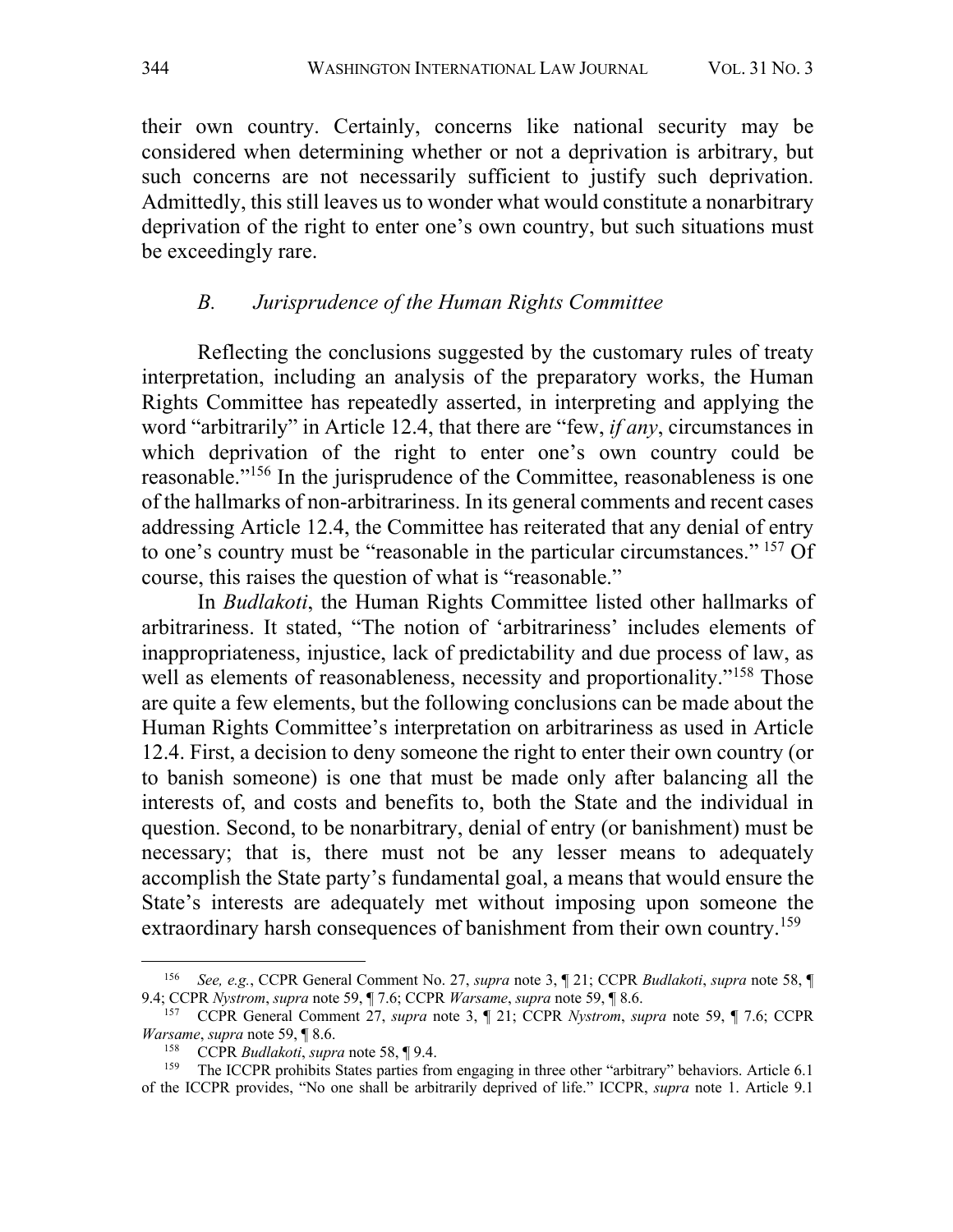Examining how the Human Rights Committee has applied this analytical framework in the context of attempts to deport criminal noncitizens and how the Committee's jurisprudence suggests it would apply the framework in the context of a noncitizen's illegal entry or unlawful presence demonstrates just how rare the Committee believes nonarbitrary banishments to be.

### *1. Criminal Activity*

In its three most recent Article 12.4 cases, *Budlakoti*, *Nystrom,* and *Warsame*, the Human Rights Committee concluded that expulsion would amount to an arbitrary deprivation of the right to enter one's country even though each person facing deportation had engaged in extensive criminal activity.160 Mr. Budlakoti, who was born in Canada and lived there all his life, had, before turning twenty-two, been convicted of breaking and entering, trafficking a firearm, possession of an illegal weapon, and trafficking in cocaine, among other charges.161 He had been sentenced to an aggregate of

provides, "No one shall be subjected to arbitrary arrest or detention." *Id.* Article 17.1 provides, "No one shall be subjected to arbitrary or unlawful interference with his privacy, family, home or correspondence, nor to unlawful attacks on his honor and reputation." *Id.* In each case, the Human Rights Committee has interpreted "arbitrary" in a similar fashion as it interprets "arbitrary" in the context of Article 12.4, that is to say, as a restriction narrower than would be required by an obligation to merely act lawfully or with articulable reason. *See, e.g.*, Hum. Rts. Comm., General Comment 36 on Article 6: Right to Life, U.N. Doc. CCPR/C/GC/36, ¶ 12 (Oct. 30, 2018) ("A deprivation of life may, nevertheless, be authorized by domestic law and still be arbitrary. The notion of "arbitrariness" is not to be fully equated with "against the law," but must be interpreted more broadly to include elements of inappropriateness, injustice, lack of predictability, and due process of law as well as elements of reasonableness, necessity, and proportionality."); Hum. Rts. Comm., General Comment 8 on Article 9: Right to Liberty and Security of Persons, Compilation of General Comments and General Recommendations Adopted by Human Rights Treaty Bodies, U.N. Doc. HRI/GEN/1/Rev.1, ¶ 4 (1994) (requiring that preventative detention must be both "based on grounds and procedures established by law" and "not be arbitrary"); Hum. Rts. Comm., General Comment 16 on Article 17 (Right to Privacy): The Right to Respect of Privacy, Family, Home and Correspondence, and Protection of Honour and Reputation, Compilation of General Comments and General Recommendations Adopted by Human Rights Treaty Bodies, U.N. Doc. HRI/GEN/1/Rev.1, ¶ 4 (1994) (originally from 23rd Sess., Apr. 8, 1988) (interpreting "arbitrary interference" in the context of Article 17 in such a way that even interference done pursuant to municipal law may be arbitrary. In order to refrain from an arbitrary decision, a State's decision must be "in accordance with the provisions, aims and objectives" of the ICCPR and "reasonable in the particular circumstances"); CCPR *A.B.*, *supra* note 122, at ¶ 8.7 ("[T]he notion of arbitrariness [in the context of Article 17] includes elements of inappropriateness, injustice, lack of predictability and due process of law, as well as elements of reasonableness, necessity and proportionality. The Committee also recalls that the relevant criteria for assessing whether or not the specific interference with family life can be objectively justified must be considered in the light, on the one hand, of the significance of the State party's reasons for the removal of the person concerned and, on the other hand, of the degree of hardship the family and its members would encounter as a consequence of such removal."); CCPR *Budlakoti*, *supra* note 58, ¶ 9.4 (reiterating the same).

<sup>160</sup> CCPR *Budlakoti*, *supra* note 58, ¶ 9.4; CCPR *Nystrom*, *supra* note 59, ¶ 7.6; CCPR *Warsame*, *supra* note 59, ¶ 8.6.

<sup>161</sup> CCPR *Budlakoti*, *supra* note 58, ¶¶ 2.5, 4.5, 4.16.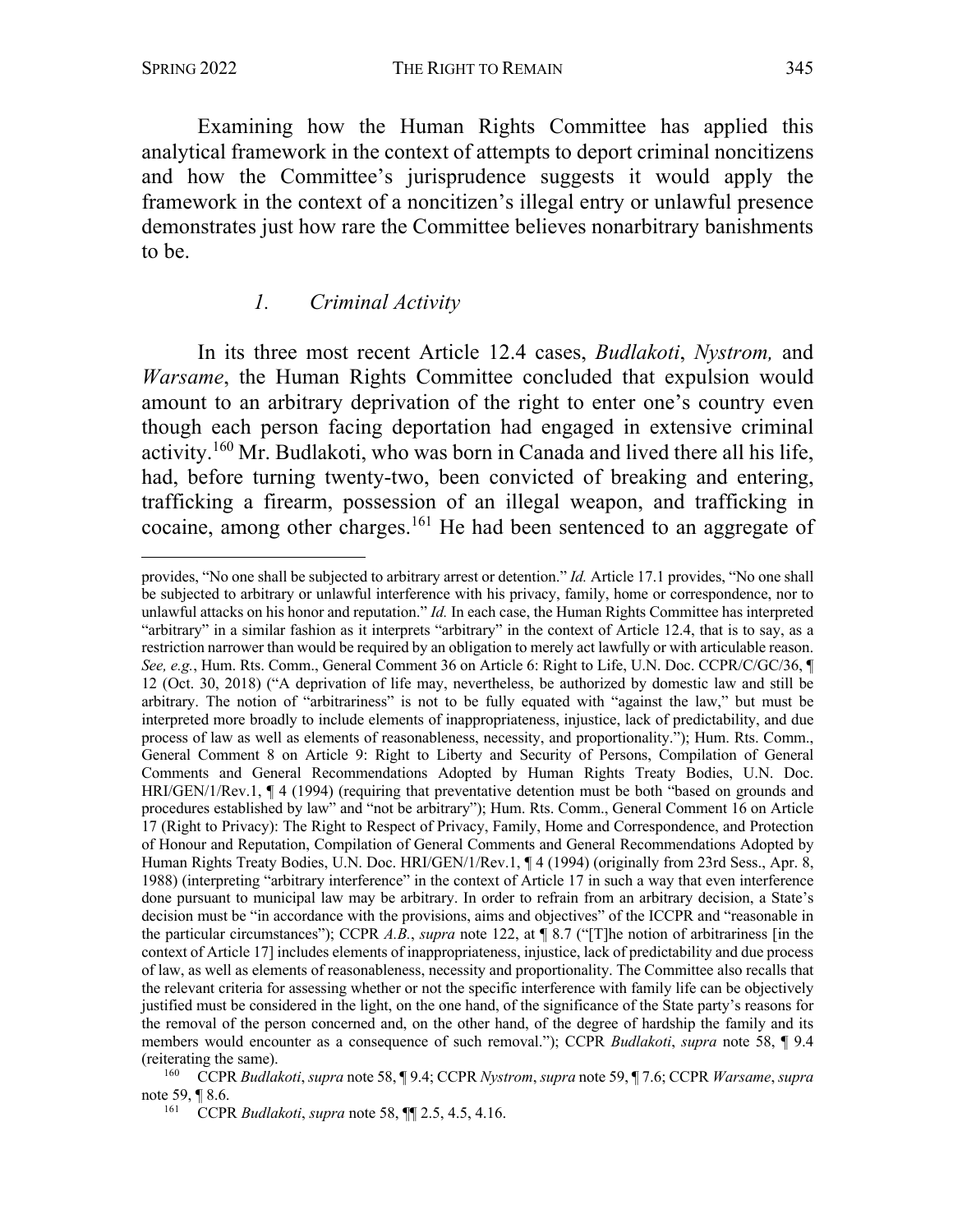four years in jail.162 Mr. Nystrom, a Swedish citizen who lived in Australia since he was an infant, had been convicted of a large number of crimes since he was ten years old, including aggravated rape (of a child of ten when Mr. Nystrom was sixteen), arson, armed robbery, burglary, theft, and drug possession.163 He had been sentenced to an aggregate of more than twenty years in prison.164 Mr. Warsame, a Somali man who lived in Canada since he was four years old, began his life of crime at age fifteen.<sup>165</sup> Among his convictions were assault of a 60-year-old woman, multiple incidents of theft and robbery (occasionally with violence, including stabbing a store clerk with a screwdriver during one robbery), possession of crack cocaine, and assaulting a fellow inmate.<sup>166</sup> He had been sentenced to an aggregate of at least three years in jail.167 In each case, the Human Rights Committee concluded that, despite their extensive criminality, expulsion would amount to an arbitrary deprivation of the right to enter one's own country, and thus each State party was prohibited under the terms of Article 12.4 from deporting these men.<sup>168</sup>

In reaching these conclusions, the Human Rights Committee balanced the interests of the State against the harshness of banishment. In none of these cases did the Committee provide a particularly extensive explanation of why it concluded that banishment would be arbitrary. However, in each case, before stating its conclusion, the Committee reiterated its assertion that "there are few, if any, circumstances in which deprivation of the right to enter one's own country could be reasonable."169 Where it did explain its conclusions

<sup>169</sup> CCPR *Nystrom*, *supra* note 59, ¶ 7.6; CCPR *Warsame*, *supra* note 59, ¶ 8.6; CCPR *Budlakoti*, *supra* note 58, ¶ 9.4; *see also* CCPR *Stewart*, *supra* note 3, at 20, ¶ 8 (dissenting opinion of Elizabeth Evatt and Cecilia Medina Quiroga, co-signed by Francisco José Aguilar Urbina) (declaring—after concluding, unlike

<sup>162</sup> *Id.* ¶¶ 2.1–2.7. *See also supra* notes 90–104 and accompanying text (concluding that Canada was Mr. Budlakoti's own country).

<sup>163</sup> CCPR *Nystrom*, *supra* note 59,  $\P$  2.3, 2.5, 3.10, 4.6.<br><sup>164</sup> Id  $\P$  1 1–2.8. See also supra notes 68–78 and accom

<sup>164</sup> *Id.* ¶¶ 1.1–2.8*. See also supra* notes 68–78 and accompanying text (concluding that Australia was Mr. Nystrom's own country).<br> $^{165}$  CCPR Warsame sur

<sup>165</sup> CCPR *Warsame*, *supra* note 59,  $\P$  2.2., 8.10.<br>166 *Id*  $\P$   $\P$   $\Omega$  3 4 2 4 3 5 10 8 9

<sup>166</sup> *Id.*  $\mathbb{I}$  2.3, 4.2, 4.3, 5.10, 8.9.<br>
167 *Id* **III** 2.3, 2.4, 4.3, 5.4, 5.10

<sup>167</sup> *Id.* ¶¶ 2.3, 2.4, 4.3, 5.4, 5.10. *See also supra* notes 79–89 and accompanying text (concluding that Canada was Mr. Warsame's own country).

<sup>168</sup> Despite the Human Rights Committee's conclusions, Australia deported Mr. Nystrom and Canada deported Mr. Warsame. Remedy Australia, Follow-up Report on Violations by Australia of ICERD, ICCPR & CAT in Individual Communications (1994–2014), at 32–34 (2014) (describing Nystrom's deportation) https://remedy.org.au/reports/2014\_Follow-Up\_Report\_to\_treaty\_bodies.pdf. Canada deported Mr. Warsame and put him on a set of flights to Somalia, but after disembarking in transit in Amsterdam, he requested asylum from the Netherlands, claiming he would be subject to persecution in Somalia. In a Kafkaesque turn of events, however, the Dutch refused to grant him asylum since they deemed him to be Canadian (not Somali) and not subject to asylum-qualifying persecution in Canada. Andrew Stobo Sniderman, *Jama Warsame is a Citizen of Nowhere*, Maclean's (Dec. 10, 2013), https://www.macleans.ca/n ews/canada/jame-warsame-is-a-citizen-of-nowhere/.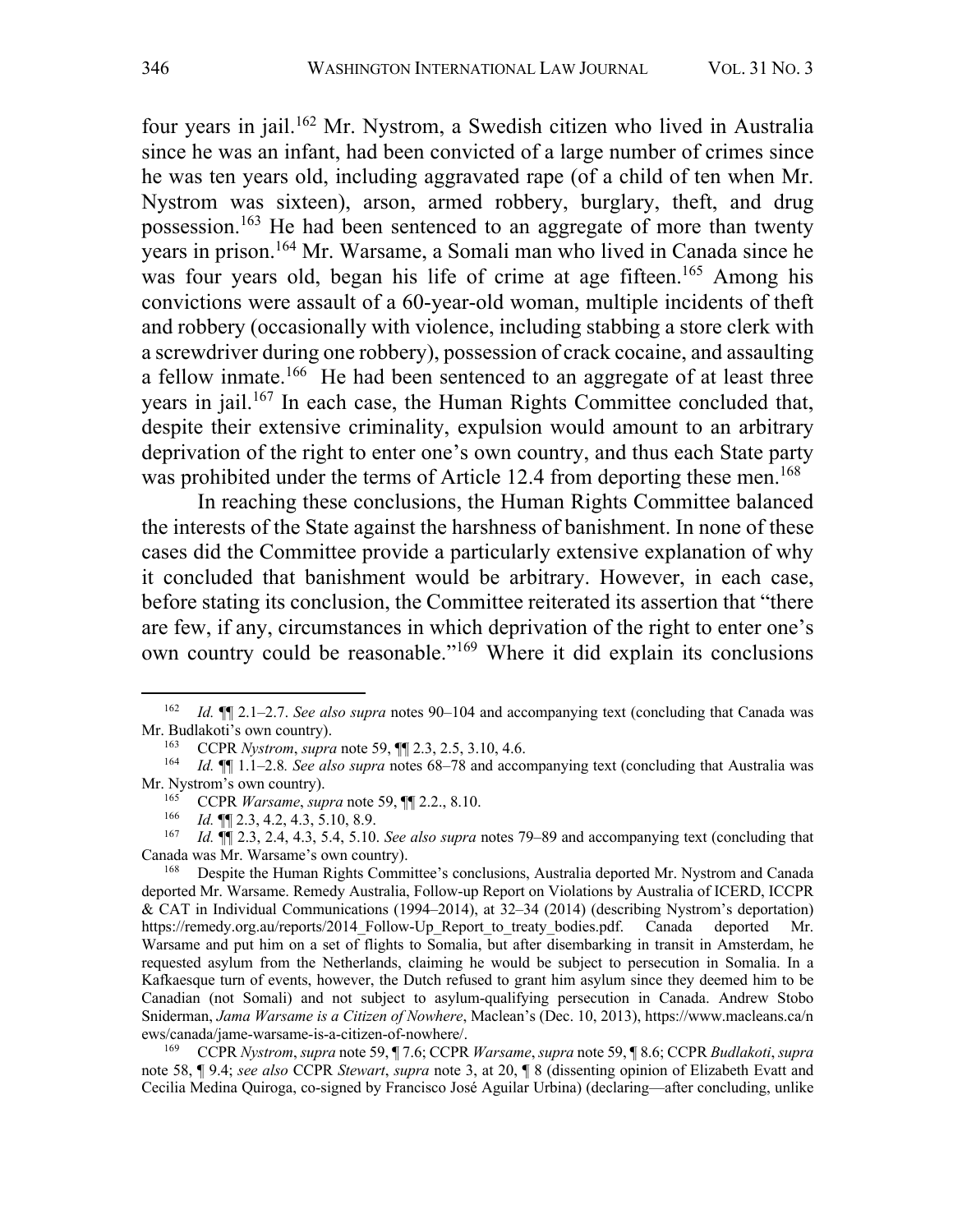more particularly, the Committee emphasized whether or not the crimes were of a violent nature;<sup>170</sup> the extent to which the crimes were motivated by or resulted from drug or alcohol addiction and, if so, the length of time of sobriety; $^{171}$  and the length of time between the crimes, on the one hand, and the deportation orders, on the other.<sup>172</sup> Nevertheless, it is evident that even the commission of violent crimes did not, in and of itself, justify banishment. Both Mr. Warsame and Mr. Nystrom had committed quite violent crimes, including rape, arson, and assault, $173$  yet the Human Rights Committee concluded that deporting them would be arbitrary.

Indeed, States do not exile their own citizens who behave in a similar fashion.174 States investigate, arrest, prosecute, punish, and attempt to rehabilitate citizens.<sup>175</sup> As undesirable as one's crimes may be, one's identity as a noncitizen does not make the State's criminal justice system any less able to address the criminal activity in the same way.<sup>176</sup> Further still, banishing such a person imposes that person's criminal propensity on another country and on another group of people. In fact, such a deportation not only shifts

the majority in *Stewart*, that Canada was Mr. Stewart's "own country" and consequently reaching the issue of arbitrariness—that "deportation could be considered arbitrary if the grounds relied on to deprive him of his right to enter and remain in the country were, in the circumstance, unreasonable, when weighed against the circumstances which make that country his 'own country'); *id*. at 23 (dissenting opinion of Prafullachandra Bhagwati) ("Where an action taken by the State party against a person is excessive or disproportionate to the harm sought to be prevented, it would be unreasonable and arbitrary.").

<sup>170</sup> CCPR *Budlakoti, supra* note 58, ¶ 9.4.

<sup>171</sup> *Id*.; CCPR *Nystrom, supra* note 59, ¶ 7.6; *see also* CCPR *Stewart*, *supra* note 3, at 23 (dissenting opinion of Prafullachandra Bhagwati) (noting that Mr. Nystrom "has succeeded in controlling his alcohol abuse").

<sup>172</sup> CCPR *Nystrom*, *supra* note 59, ¶ 7.6; CCPR *Budlakoti*, *supra* note 58, ¶ 9.4.

<sup>&</sup>lt;sup>173</sup> *Supra* notes 163–167 and accompanying text.<br><sup>174</sup> The author knows of no State in the twenty-fi

<sup>174</sup> The author knows of no State in the twenty-first century that practices extraterritorial *je jure* exile of its undesirable citizens. Regrettably, *de facto* exile is quite common, often taking the form of flight from persecution or civil unrest.

<sup>&</sup>lt;sup>175</sup> Allowing States to banish people based on a history of criminal convictions would give States great latitude to banish people, since States can decide for themselves what to criminalize and could criminalize (and have criminalized) relatively innocuous things. Banishment premised on such criminal activity seems neither necessary to achieve any legitimate State goal nor a proportionate response to any such threat of continued criminal behavior. Furthermore, the worse the crime, the less justified it would be to impose such criminality on another country.<br> $\frac{176}{8}$  Several disserting Co.

<sup>176</sup> Several dissenting Committee members in the now-discredited *Stewart* opinion suggested that a State's criminal justice system should always be expected to address any criminal recidivism. *See* CCPR *Stewart*, *supra* note 3, at 20, ¶ 9 (dissenting opinion of Elizabeth Evatt and Ceclia Medina Quiroga, co-signed by Francisco José Aguilar Urbin) ("It must be doubted whether the commission of criminal offences alone could justify the expulsion of a person from his own country…"); *id*. at 23 (dissenting opinion of Prafullachandra Bhagwati) (suggesting that the State's goal "to protect society from… criminal propensity" can be "achieved by taking lesser action than expulsion or deportation," and asserting that if Mr. Stewart were to commit any more offenses, "he can be adequately punished and imprisoned for it… This is the kind of action which would be taken against a national in order to protect the society, and *qua* national, it would be regarded as adequate. I do not see why it should not be regarded as adequate *qua* a person who is not a national…").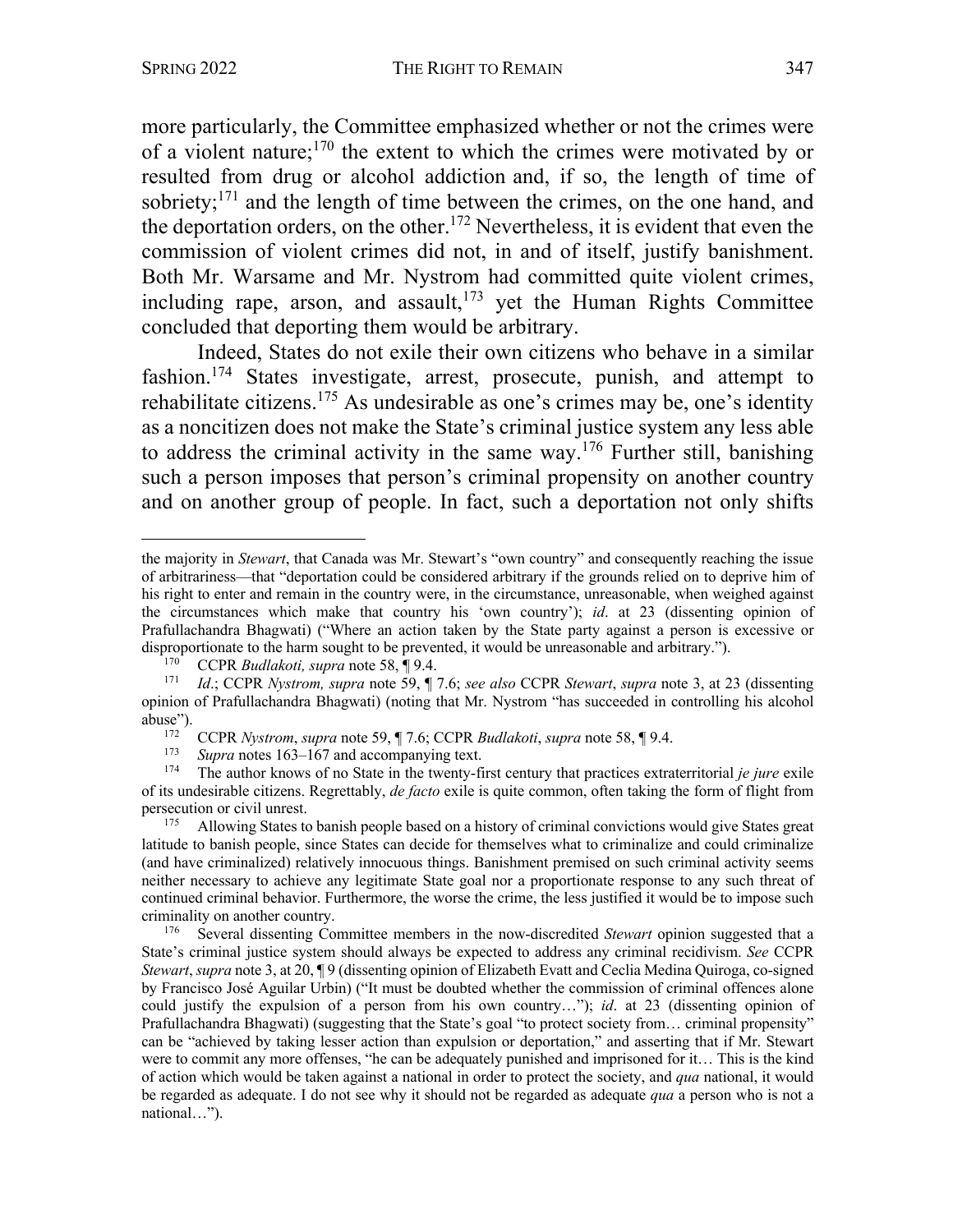some threat of criminality from one group of people to another, but it may very well shift that threat from a group of people who make up the society in which the noncitizen became a criminal to a group who make up a society that played little or no role in that development.<sup>177</sup>

### *2. Unlawful Entry and Unlawful Presence*

In each of the Human Rights Committee Article 12.4 decisions discussed above, the noncitizen subject to potential deportation entered the country lawfully (or was born in the country to parents who entered lawfully) and faced visa revocation only upon the State's decision to deport. Each noncitizen had been convicted of crimes, and, in some instances, multiple serious crimes. The State's interest in each of these matters was to eliminate from its territory the criminal threat posed by the noncitizen. But what if the deportee had not been convicted of a crime? Can a person be deported from their own country simply because their entry or presence is unlawful under municipal immigration law? Can the deportation of a person be nonarbitrary simply because that person is present in a country unlawfully?

The Human Rights Committee has not yet addressed the question of whether a State's decision to deport a noncitizen from their own country can be nonarbitrary if the only reason the State wants to deport the noncitizen is that the noncitizen unlawfully entered the territory of the State and/or resides in the territory of the State in violation of its municipal immigration laws.<sup>178</sup> Although the Committee has not answered this question in the context of an

<sup>177</sup> *See* ICCPR Preparatory Works SR.956, *supra* note 47, ¶ 15 (Summary Statement of the Philippines) (suggesting that exile was no longer a commonly imposed punishment "because it laid upon other countries the duty of taking in the exiled persons"). However, in many cases, a banished person quickly deteriorates mentally and physically after he is deported to a country with which he has no substantial connection, whose language he cannot speak, whose culture is unfamiliar, and in which he has few if any familial or social resources. As a result, he may become less capable of engaging in successful criminality. But this possible "bright side" of banishment—the mental and physical deterioration of someone who has likely already served his criminal sentences—hardly seems just. In other cases, a lack of resources in a new country may make a banished person more desperate for self-preservation and more inclined to commit crimes. *See also*, *supra* notes 68–78, 163–164 and accompanying text (discussing *Nystrom v. Australia*); REMEDY AUSTRALIA, *supra* note 168, at 33 (reporting that despite the Human Rights Committee's conclusion in *Nystrom v. Australia*, Australia deported Mr. Nystrom to Sweden where he resumed drinking and has "variously been homeless, in homeless shelters, in prison and in psychiatric care"); Chris Gelardi, *The Tragic Story of Jimmy Aldaoud, Deported from the Streets of Detroit to His Death in Iraq*, THE INTERCEPT (Aug. 8, 2019), https://theintercept.com/2019/08/08/ice-deportation-iraq-jimmy-aldaoud/ (describing the deportation of a noncitizen American to Iraq and his death two months later).

<sup>&</sup>lt;sup>178</sup> The term "criminality" as used in this Article does not include any "criminality" resulting only from unlawful entry into or unlawful presence in the territory of a State. *See* G.A. Res. 71/1, ¶ 33, New York Declaration for Refugees and Migrants (Sept. 19, 2016) (declaring that the States of the United Nations will "consider reviewing policies that criminalize cross-border movements").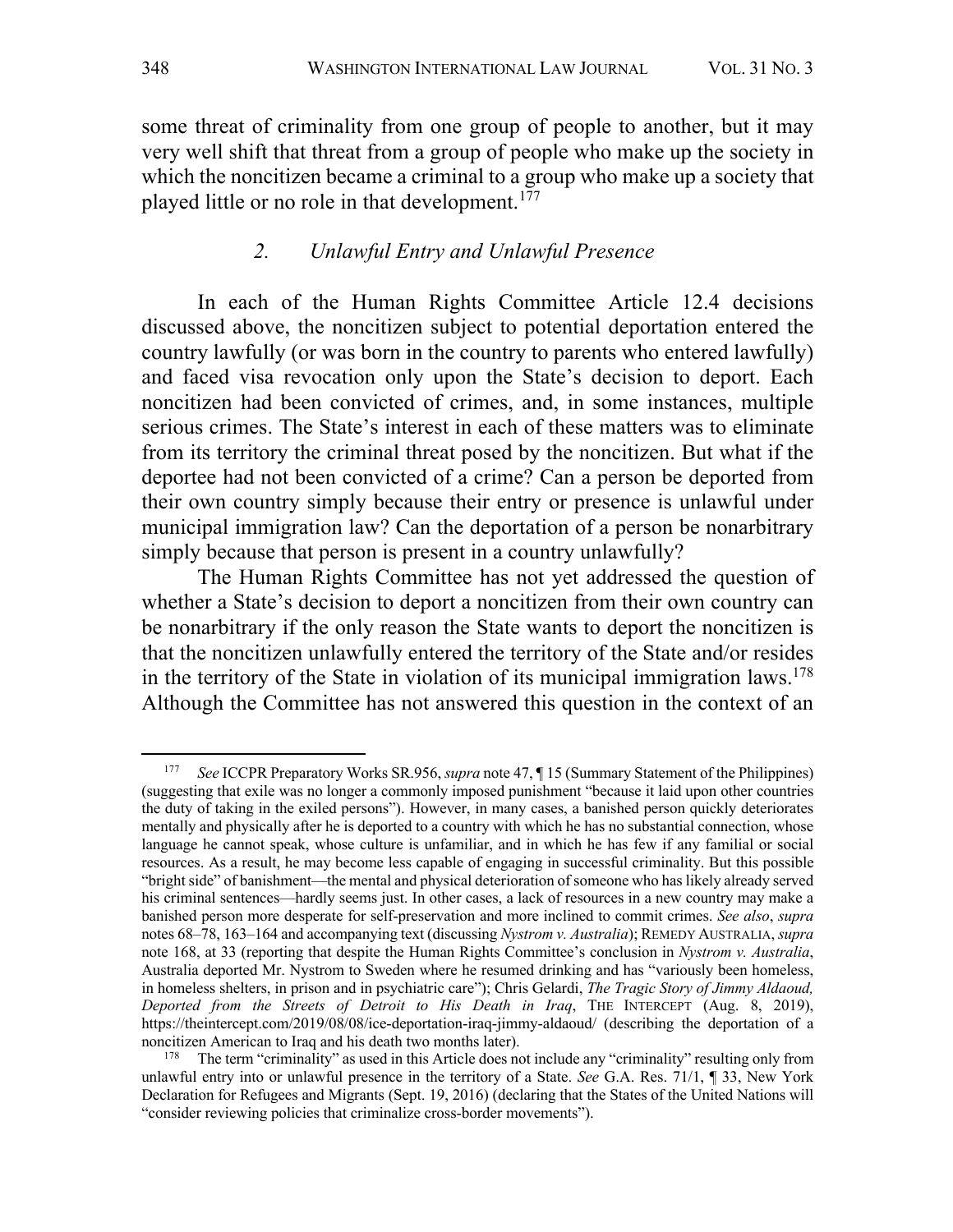Article 12.4 claim, it has addressed the issue in the context of claims under ICCPR Articles 17 and 23, which address the protection of the family. The Committee's analysis there strongly suggests that the Committee would insist that any such deportation would be arbitrary and thus violate Article 12.4.

In *Winata and Li v. Australia*, <sup>179</sup> the Human Rights Committee considered a claim by two Indonesian citizens, a man and a woman, who were facing deportation from Australia.180 Both had lawfully entered Australia on short-term visas but had long overstayed their visas.181 They met in Australia, entered into a "de facto relationship akin to marriage," and had a son they named Barry.182 Barry appears to have been born while each of his parents was unlawfully residing in Australia.<sup>183</sup> When Barry turned ten, he became an Australian citizen.<sup>184</sup> A day later, his parents applied for asylum based on a claim that they would face persecution in Indonesia on account of their Chinese ethnicity and Christian religion.<sup>185</sup> Australia denied their applications and eventually issued removal orders.<sup>186</sup> Neither the mother nor the father (nor Barry) had engaged in any criminal conduct.<sup>187</sup> Australia justified its deportation orders  $-$  i.e., claimed deportation would not be arbitrary  $-$  on the fact that Barry's parents had been residing in Australia in violation of Australia's municipal immigration laws. 188

Mr. Winata and Ms. Li appealed to the Human Rights Committee and argued that if they were deported either Barry would have to live in Australia without his parents or Barry, an Australian citizen, would be forced to move to Indonesia, a country to which he had never been and whose language and culture he did not know.<sup>189</sup> They argued that their deportation would violate Article 17 of the ICCPR in either case.<sup>190</sup> Article 17 provides, in part, that "[n]o one shall be subjected to arbitrary or unlawful interference with his

<sup>179</sup> Hum. Rts. Comm., Adoption of Views on Communication No. 930/2000, *Winata v. Australia*, U.N. Doc. CCPR/C/72/D/930/2000 (July 26, 2001) [hereinafter CCPR *Winata*].

<sup>180</sup> Indonesia may have formally withdrawn their citizenship, but Australia assumed that Indonesia would readily re-recognize their Indonesian citizenship if they moved back to Indonesia and applied for it. *Id.*  $\prod_{181} 2.4$ .

 $\frac{181}{182}$  *Id.* 12.1.

 $\frac{182}{183}$  *Id.* 

 $\frac{183}{184}$  *Id.*  $\P$  2.1–2.2.<br>184 *Id*  $\Box$  2.2.

 $\frac{184}{185}$  *Id.* 185

 $\frac{185}{186}$  *Id.* 

 $\frac{186}{187}$  *Id.*  $\P$  2.2–2.6, 4.11.

<sup>187</sup> This assertion is based on the fact that there is no mention in the Human Rights Committee communication of any (non-immigration-related) criminal activity. *Id.*

 $\frac{188}{189}$  *Id.*  $\P$  4.11.

 $\frac{189}{190}$  *Id.* [[ 3.4.]

*Id.* **¶** 1, 3.1–3.6.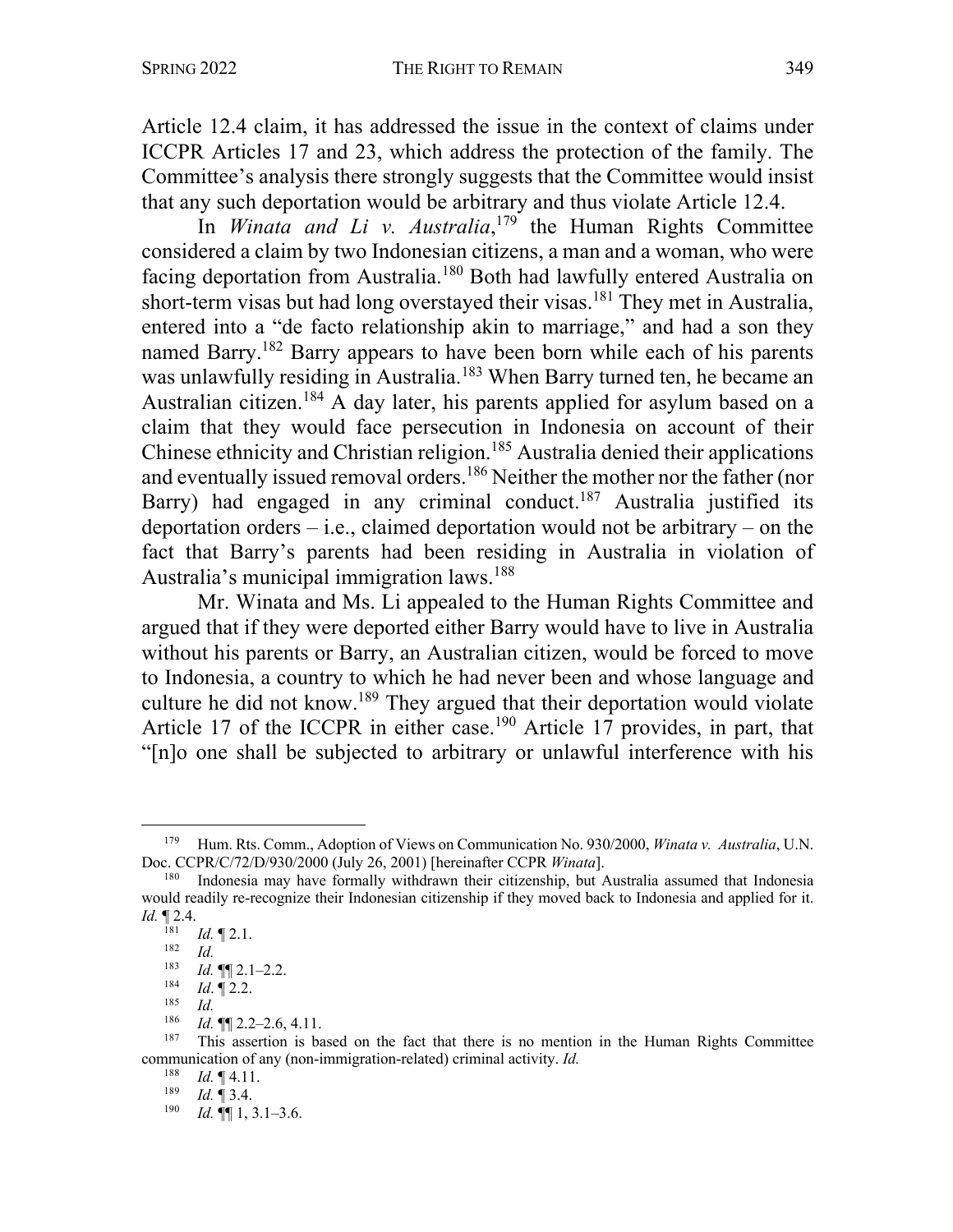privacy, family, [or] home . . .."<sup>191</sup> Relevant to our analysis, the Human Rights Committee interpreted "arbitrarily" as it is used in the context of Article 17 the same way it interprets "arbitrarily" as it is used in the context of Article 12.4.<sup>192</sup> After concluding that such deportations would constitute "interference" with the family, the Committee stated:

[T]here is significant scope for States parties to enforce their immigration policy and to require departure of unlawfully present persons. That discretion is, however, not unlimited and may come to be exercised arbitrarily in certain circumstances. In the present case, both [parents] have been in Australia for over fourteen years. [Their] son has grown in Australia from his birth [thirteen] years ago, attending Australian schools as an ordinary child would and developing the social relationships inherent in that. In view of this duration of time, it is incumbent on the State party to demonstrate *additional factors* justifying the removal of both parents *that go beyond a simple enforcement of its immigration law* in order to avoid a characterization of arbitrariness. In the particular circumstances, therefore, the Committee considers that the removal by the State party of the [parents] would constitute, if implemented, arbitrary interference with the family.  $.193$ 

If the Human Rights Committee were to apply its interpretation of "arbitrarily" under Article 17 to Article 12.4, a State party would be prohibited from deporting someone from their own country for the mere reason that that

<sup>191</sup> Relatedly, Mr. Winata and Ms. Li also argued that their deportation would violate (i) Article 23.1 of the ICCPR, which reads, "The family is the natural and fundamental group unit of society and is entitled to protection by society and the State;" and (ii) Article 24.1 of the ICCPR, which reads, "Every child shall have ... the right to such measures of protection as are required by his status as a minor, on the part of his family, society and the State." ICCPR, *supra* note 1, arts. 23.1, 24.1.

See supra note 159 and accompanying text.

<sup>193</sup> CCPR *Winata*, *supra* note 179, ¶ 7.3. Four Human Rights Committee members issued a joint dissenting opinion protesting this interpretation. *Id.* at 15, ¶¶ 4, 5 (dissenting opinion of Prafullachandra Natwarlal Bhagwati, Tawfik Khalil, David Kretzmer and Max Yalden) (first asserting, after rejecting that there was any "family interference" at all under the terms of Article 17.1, that a mere desire to enforce State immigration laws is alone an appropriate, nonarbitrary justification for interfering with a family at least in the circumstances where family unity can be maintained by having the child move to Indonesia with his Indonesian parents; and second, noting that the implication of the majority's holding is that undocumented immigrants can create a right to stay in their host countries by having and raising children there). Australia rejected the Human Rights Committee's views but did not deport Mr. Winata and Ms. Li. *See* REMEDY AUSTRALIA, *supra* note 168, at 44.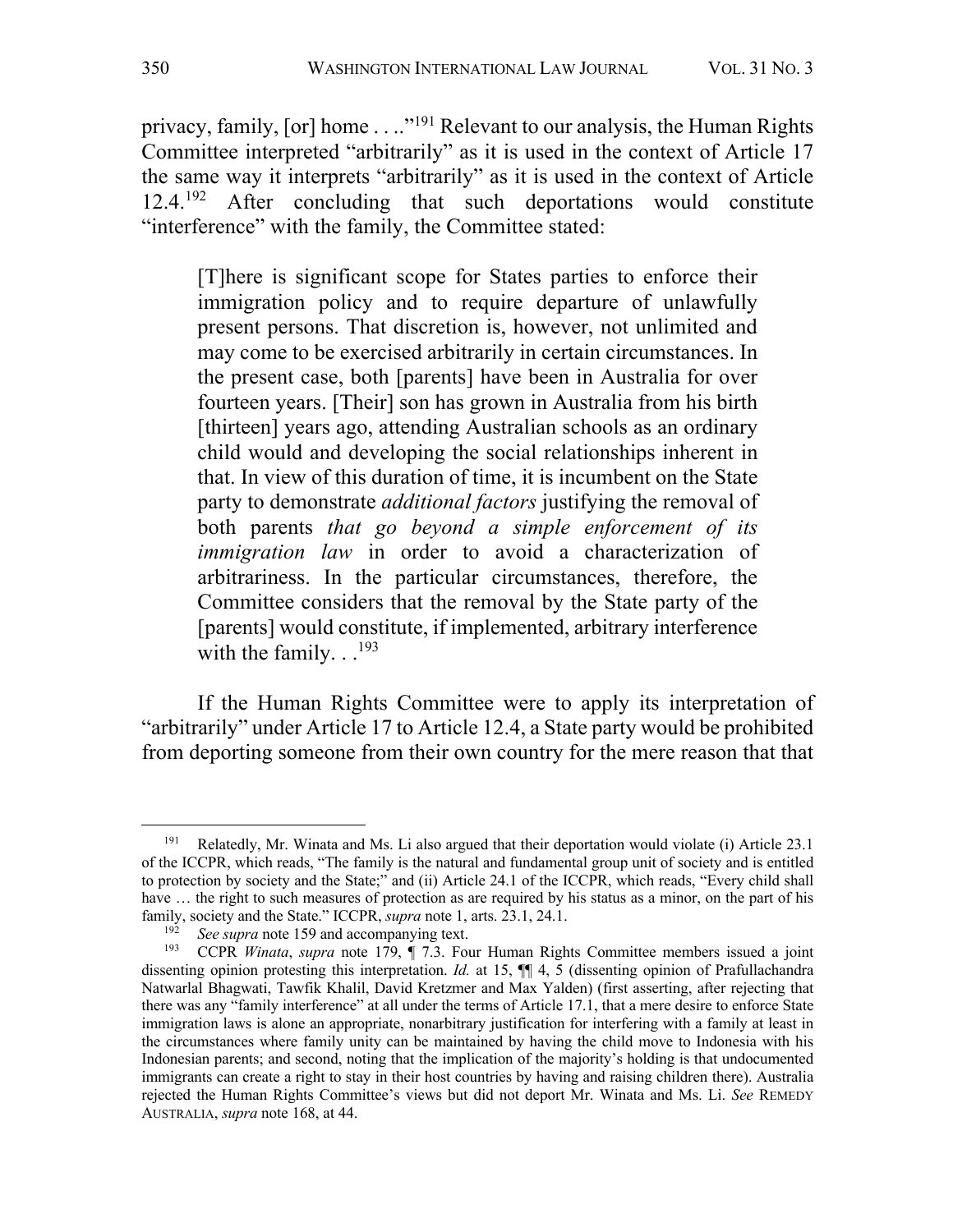person's entry into or presence in the territory of that country violated the State's municipal immigration laws.<sup>194</sup>

Three years later, the Human Rights Committee had the opportunity to apply the *Winata* rule in a case involving a Fijian citizen facing deportation from New Zealand. *Sahid v. New Zealand*<sup>195</sup> concerned a 57-year-old Fijian man, Mohammad Sahid, who had been living in New Zealand for fifteen years in violation of its municipal immigration law.196 He had arrived lawfully on a temporary visa that had long since expired.<sup>197</sup> He had no criminal record and appeared to be a law-abiding, family man.<sup>198</sup> His daughter, a lawful resident, and her four-year-old son, a citizen, also lived in New Zealand.<sup>199</sup> The three appeared to be very close.<sup>200</sup> Mr. Sahid claimed that his daughter suffered from physical and emotional disabilities and that he was the primary caregiver for the entire family.<sup>201</sup> The only justification New Zealand gave for deporting Mr. Sahid was to enforce its immigration law.202 Like Mr. Winata and Ms. Li above, Mr. Sahid argued, in part, that his deportation would violate New Zealand's ICCPR obligation to protect families. $203$ 

Curiously, however, unlike Mr. Winata and Ms. Li, Mr. Sahid did not make an Article 17 claim.<sup>204</sup> Instead, he alleged that New Zealand was violating Article 23.1, which states, "The family is the natural and fundamental group unit of society and is entitled to protection by society and the State."205 Nevertheless, New Zealand defended itself against a hypothetical Article 17 claim,<sup>206</sup> and the Human Rights Committee, without referring to Article 17, cited to *Winata* in deciding that New Zealand did not violate its obligations under Article 23 (or any other ICCPR obligation):

<sup>202</sup> *Id.*  $\P\P$  4.17, 4.22, 6.3, 6.6.<br><sup>203</sup> *Id*  $\P\P$  1 3 1

<sup>194</sup> *See also* sources cited *supra* note 159 (describing how the Human Rights Committee has interpreted the word "arbitrarily" in other provisions of the ICCPR).

<sup>195</sup> Hum. Rts. Comm., Adoption of Views on Communication No. 893/1999, *Sahid v. New Zealand*, U.N. Doc. CCPR/C/77/D/893/1999 (Apr. 11, 2003) [hereinafter CCPR *Sahid*].

<sup>196</sup> *Id*. ¶¶ 1, 2.1.

<sup>&</sup>lt;sup>197</sup> *Id.* ¶ 2.1. Mr. Sahid never hid from New Zealand's immigration authorities. After his New Zealand visa expired, he repeatedly applied for further visas, was rejected each time, and appealed each decision, always without success. This process of applying and appealing lasted many years until he finally ran out of domestic options and was deported. *Id.*  $\P$  2.1–2.3.<br><sup>198</sup> *Id*  $\P$  **q**  $\P$  2.1–3.3. 5.2–5.3. The assertion that

*Id.*  $\P$  3.1–3.3, 5.2–5.3. The assertion that he had no criminal record is based on the fact that there is no mention in the Human Rights Committee communication of any (non-immigration-related) criminal activity.

 $\frac{199}{200}$  *Id.*  $\left[\begin{matrix} 9 \end{matrix}\right]$  1, 2.1, 4.25.

<sup>&</sup>lt;sup>200</sup> *Id.*  $\P\P$  3.1–3.3, 5.2–5.3.<br><sup>201</sup> *Id*  $\P$   $\P$  3.2–3.3

*Id.*  $\P\P$  3.2–3.3.

 $\frac{203}{204}$  *Id.*  $\P\P$  1, 3.1.<br> *Id.*  $\P\P$  1, 3.1.

<sup>204</sup> *Id.* ¶¶ 1, 3.1, 4.13. 205 Typically in complaints about family rights, communication authors allege violations of both Article 17 and Article 23.1, and the Human Rights Committee analyzes them together.

<sup>206</sup> CCPR *Sahid*, *supra* note 195, ¶¶ 4.13–4.22.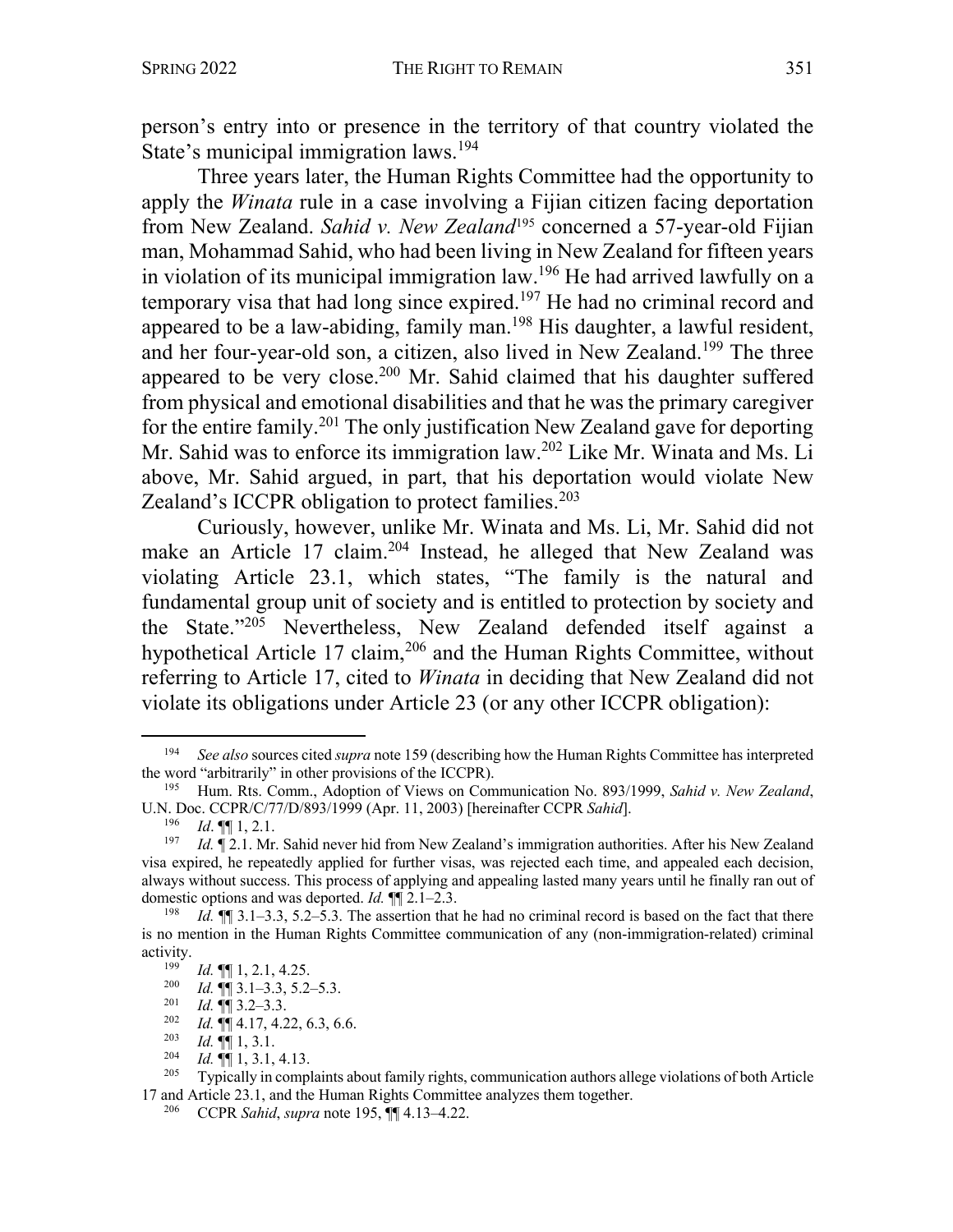[I]n extraordinary circumstances, a State party must demonstrate factors justifying the removal of persons within its jurisdiction that go beyond a simple enforcement of its immigration law in order to avoid a characterization of arbitrariness. In *Winata*, the extraordinary circumstance was the State party's intention to remove the parents of a minor, born in the State party, who had become a naturalized citizen after the required [ten] years residence in that country. In the present case, [Mr. Sahid's] removal has left his grandson with his mother and her husband in New Zealand. As a result, in the absence of exceptional factors, such as those noted in *Winata*, the Committee finds that the State party's removal of [Mr. Sahid] was not contrary to his right under article 23, paragraph 1, of the Covenant.<sup>207</sup>

The significance of this statement for the interpretation of Article 17 is debatable. The Human Rights Committee was not asked to adjudge a claim based on Article 17. Consequently, the Committee did not make any formal conclusions as to whether there was "interference with the family" or, if so, whether any such interference was "arbitrary." Nor is it clear what the Committee meant by the phrase "extraordinary circumstances." As stated in *Sahid*, it is only in "extraordinary circumstances" that a State party must "demonstrate factors justifying the removal of persons within its jurisdiction that go beyond a simple enforcement of its immigration law in order to avoid a characterization of arbitrariness."208 One wonders what is "extraordinary" about a family unit that contains an immigrant mother, an immigrant father, and a 13-year-old child citizen born and raised in his parents' host country as in *Winata*. Perhaps it was "extraordinary" only in that the family unit had lived in Australia for over a decade and the child was a citizen, whereas in most deportation cases, the noncitizen being deported does not have such a resonate family (or "own country") claim to remaining. It is clear, however, that the Human Rights Committee was not particularly inclined to maintain the cohesion of a family unit that included Mr. Sahid. His continued presence

 $\frac{207}{208}$  *Id.* 18.2.

*Id.*  $\parallel$  8.2. The use of the phrase "extraordinary circumstances" may have been adopted from the *Winata* dissent's reference to "exceptional cases" three years earlier. CCPR *Winata*, *supra* note 179, at 15, ¶ 4 (dissenting opinion of Prafullachandra Natwarlal Bhagwati, Tawfik Khalil, David Kretzmer and Max Yalden) ("There may indeed be exceptional cases in which the interference with the family is so strong that requiring a family member who is unlawfully in its territory to leave would be disproportionate to the interest of the State party in maintaining respect for its immigration laws. In such cases it may be possible to characterize a decision requiring the family member to leave as arbitrary.").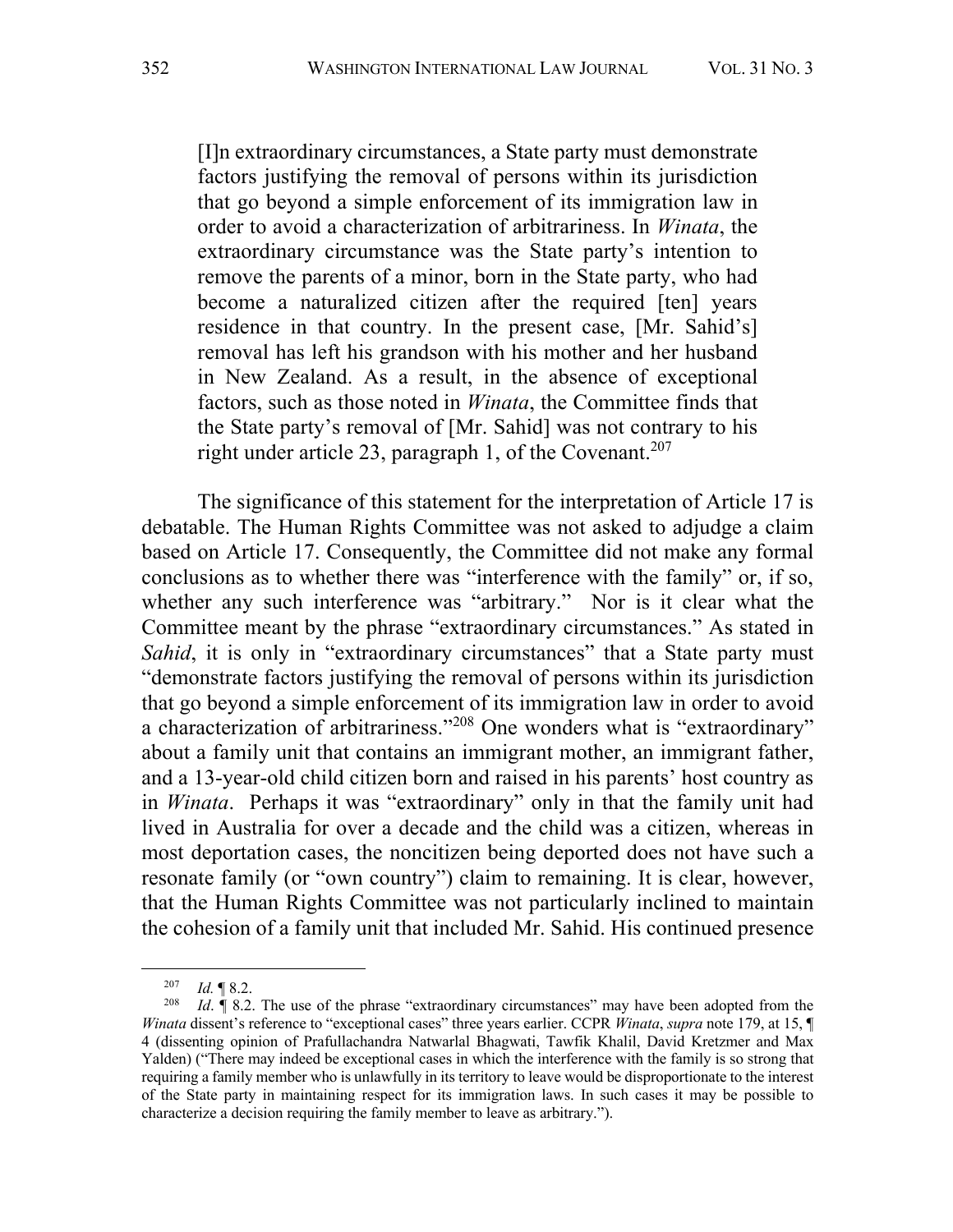close to the other members of that family was not particularly important to the Committee. His daughter was a married, full-grown adult, and his young grandson had parents with whom he lived.<sup>209</sup> The need to include Mr. Sahid in that family did not outweigh New Zealand's interest in enforcing its immigration laws—at least under the terms of ICCPR Article 23, an article that only requires the State to provide some undefined level of "protection" for families.

Neither Mr. Winata, Ms. Li, nor Mr. Sahid entered their host countries in violation of the domestic immigration laws. Mr. Winata and Ms. Li overstayed their visas and resided in Australia unlawfully for many years. Mr. Sahid overstayed his New Zealand visa and then remained in the country for a decade while under a deportation order. What if, instead, someone both entered and resided in violation of the State's immigration laws? The Human Rights Committee has not yet considered such a fact pattern. However, it has stated repeatedly that applying municipal immigration law does not, in itself, necessarily make a State's decision to prohibit a person from entering their own country (or a decision to expel someone from their own country) reasonable or nonarbitrary.210 The municipal law itself must comply with the obligations of Article 12.4. Combined with the *Winata* assertion that "it is incumbent on the State party to demonstrate *additional factors* … *that go beyond a simple enforcement of its immigration law* in order to avoid a characterization of arbitrariness"<sup>211</sup> when the State interferes with one's privacy, family, or home, Human Rights Committee jurisprudence seems to dictate that even a noncitizen who entered a country unlawfully and resides there unlawfully cannot be removed if the host country has become his or her own country unless the State can justify the removal beyond a mere desire to enforce its municipal immigration laws. And, even then, the justification would have to be significant enough to be deemed nonarbitrary. Recall that in *Budlakoti*, *Nystrom*, and *Warsame*, the Human Rights Committee deemed it arbitrary to deport noncitizens with long histories of criminality, including violent criminality. Consequently, one wonders what could justify removing anyone from his or her own country.

Such a conclusion by the Human Rights Committee would be correct. After all, it is begging the question to argue that the justification for banishing

<sup>209</sup> CCPR *Winata*, *supra* note 179, ¶ 7.3 (emphasis added).

E.g., CCPR General Comment 27, *supra* note 3, ¶ 21 (asserting that the prohibition of arbitrary denial "guarantees that *even interference provided for by law* should be in accordance with the provision, aims and objectives of the Covenant and should be, in any event reasonable in the particular circumstances") (emphasis added); CCPR *Budlakoti*, *supra* note 58, ¶ 9.4 (reiterating the same); CCPR *Nystrom*, *supra* note 59, ¶ 7.6 (reiterating the same); CCPR *Warsame*, *supra* note 59, ¶ 8.6 (reiterating the same).

 $2^{11}$  CCPR *Winata*, *supra* note 179,  $\P$  7.3.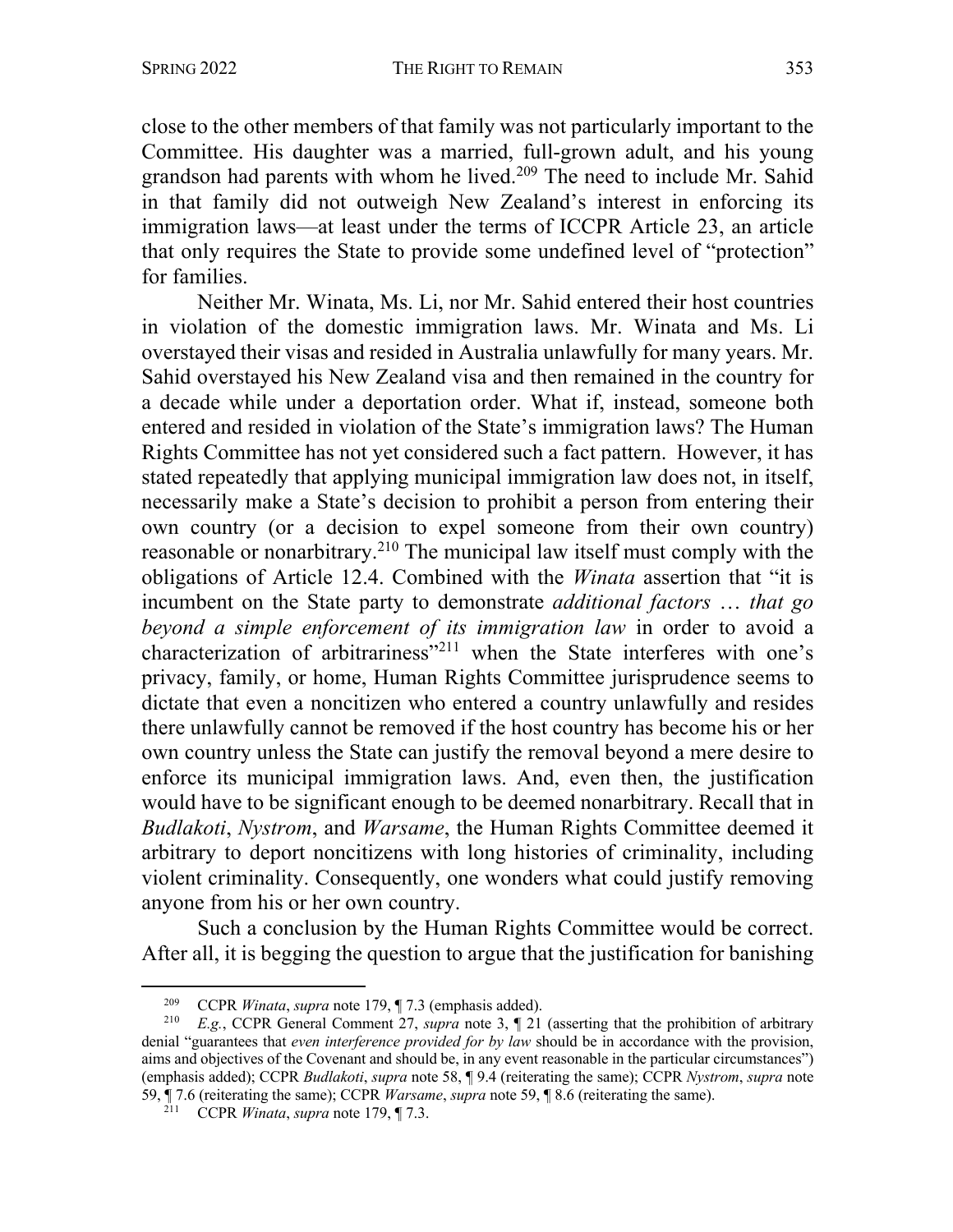someone from their own country is that they have not been given permission to remain in the country. Denial of permission itself hardly qualifies as a reason for denial of permission.212 That reasoning is circular. The real question is whether withholding (or revoking) permission is allowed under the ICCPR. Other explanations are necessary to justify the banishment, to make it nonarbitrary. In other words, banishing someone from their own country based solely on a desire to enforce municipal law, without more, is unjustified and unreasonable. It is, in a word, arbitrary. Quite simply, the ICCPR limits a country's ability to enact or enforce certain immigration laws.213

One might argue that banishment under these circumstances generally fosters respect for law and governance by the rule of law, but the ICCPR is also law,214 and respect for it requires that no one be banished without extremely good reason. And, indeed, it is difficult to imagine what could constitute good reason for banishing anyone from their own county.

## III. THE RELATIONSHIP BETWEEN "OWN COUNTRY" AND "ARBITRARILY"

At this point, some might wonder if there is an interpretive relationship between the terms "own country," on the one hand, and "arbitrarily," on the other. Might it be the case that the interpretation of one depends on the interpretation of the other? For example, some might argue that a country can be someone's own to a large or a small extent, and if a country is someone's own to a small extent, then it is more likely that any expulsion would be nonarbitrary. Or, conversely, if a country is someone's own to a large extent, then it is more likely that any expulsion would be arbitrary. However, customary rules of treaty interpretation do not seem to support such an interpretation.

As observed above, the text and context of "own country" strongly suggests that a country is or is not one's own. This is a binary determination. And there is no textual or contextual support for the argument that what would constitute an "arbitrary" expulsion depends on the strength of the relationship one has with their own country. Indeed, it may be assumed that for a country to be "one's own," the strength of the relationship is great, at least great

<sup>&</sup>lt;sup>212</sup> Such argumentation recalls the parent who insists to their child that the child is not allowed to do something "because I say you can't." Even children aren't fooled by the tautology.

<sup>213</sup> *See also* ICCPR, *supra* note 1, art. 13 (providing due process rights to aliens facing deportation proceedings).

<sup>214</sup> *See supra* note 32 (discussing the relationship between international law and state sovereignty).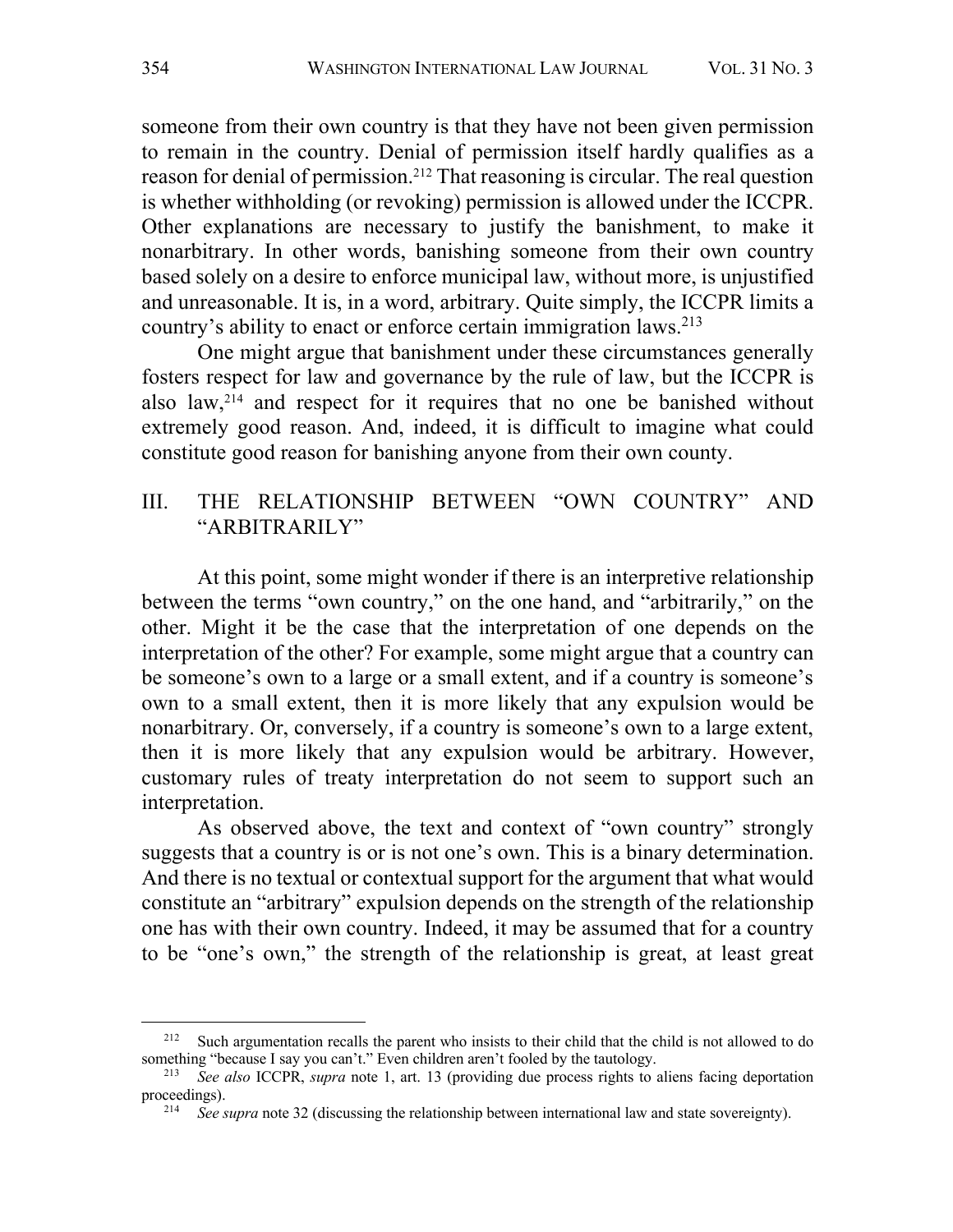enough that there is no room to treat those with less strong relationships worse than those with stronger relationships.

Further, none of the States that negotiated and adopted the language of Article 12.4 ever suggested that someone who had stronger connections to their own country had greater rights to remain than someone who had relatively weaker connections to their own country.215 The discussions that led to their decision to insert the word "arbitrarily" into the text of Article 12.4 did not include any suggestion that the strength of one's relationship to their own country affected the determination of whether any expulsion was arbitrary. Granted, as noted above, there were a handful of States that advocated (unsuccessfully) that Article 12.4 rights should be limited to citizens, but even their positions were not expressly couched in terms of the *strength* of the relationship between citizens and their countries of citizenship.216

Additionally, the Human Rights Committee's interpretation and application of Article 12.4, as presented above, jibe with the conclusion that the analysis of "own country" and "arbitrarily" are two independent analyses. The Committee has always determined whether a country is a person's own country, answering either in the affirmative or the negative. If the answer is affirmative, the Committee has then analyzed whether an expulsion of that person would be arbitrary, without reconsidering the strength of that person's connection to the country. Based on the customary rules of treaty interpretation, the Human Rights Committee's analytical process is correct.

It is certainly true that if someone has limited, weak, or superficial connections to a country, that country is less likely to be their "own country." But as soon as a country crosses the threshold to become one's own, that person almost always, if not always, has the right to remain there.  $217$ 

## **CONCLUSION**

Article 12.4 of the ICCPR states that "[n]o one shall be arbitrarily deprived of the right to enter his own country." This article demonstrates that Article 12.4 is broad enough that it prohibits States parties from deporting noncitizens of a country if the noncitizens have developed extensive enough personal attachments to the country. Such attachments might include familial, cultural, social, linguistic, educational, and professional attachments. These

<sup>&</sup>lt;sup>215</sup> *See supra* Sections I.A.4, II.A.4<sup>216</sup> *See supra* text accompanying no

<sup>216</sup> *See supra* text accompanying notes 40–41.

See supra text accompanying note 134 (suggesting that it is hard to imagine a situation in which banishment would not be arbitrary).